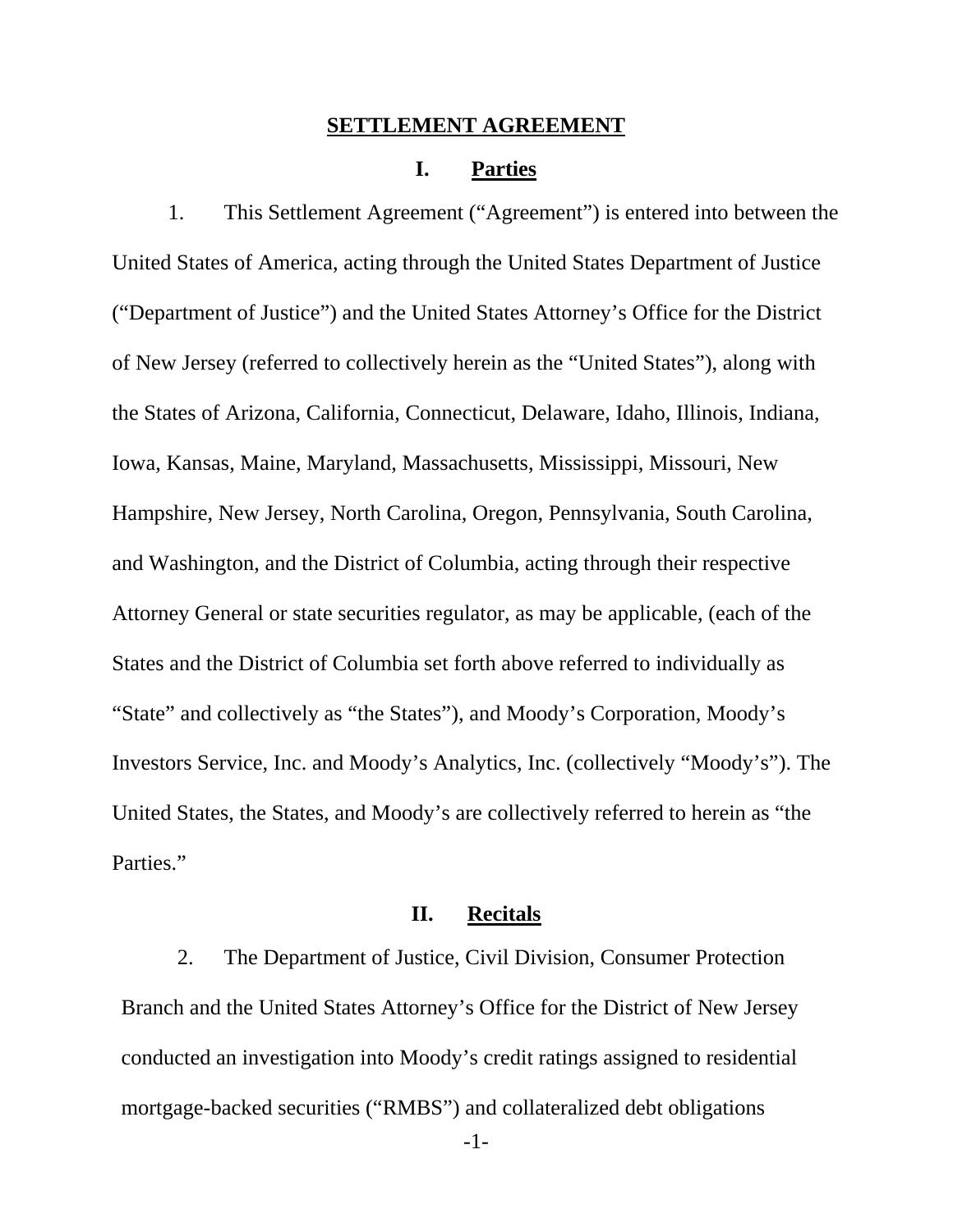("CDOs") through May 27, 2010. Based on this investigation, the United States believes that there are potential legal claims by the United States against Moody's for violations of federal law under, among other statutes, the Financial Institutions Reform, Recovery and Enforcement Act of 1989 ("FIRREA"), 12 U.S.C. § 1833a, in connection with this conduct.

3. On the following dates, in the following courts, the following States, based on their independent investigations, filed the cases captioned as follows (collectively, the "State Cases"):

| <b>State</b>   | <b>Filing Date Court</b> |                                                           | <b>Caption</b>                                                                                                                                                                                                                                            |
|----------------|--------------------------|-----------------------------------------------------------|-----------------------------------------------------------------------------------------------------------------------------------------------------------------------------------------------------------------------------------------------------------|
| Connecticut    | 3/10/2010                | Connecticut<br>Superior Court,<br>Hartford at<br>Hartford | Connecticut v. Moody's<br>Corporation and Moody's<br>Judicial District of <i>Investors Service</i> , Inc., No.<br>HHD-cv-10-6008836-S                                                                                                                     |
| Mississippi    | 5/10/2011                | the First Judicial<br>District, Hinds<br>County           | Chancery Court of Mississippi ex rel. Hood v.<br>Moody's Corporation and<br>Moody's Investors Service, Inc.,<br>No. G 2011-835 S/2                                                                                                                        |
| South Carolina | 9/9/2016                 | South Carolina<br>Court of Common<br>Pleas, Richland      | State of South Carolina, ex rel.<br>Alan Wilson, in his official<br>capacity as Attorney General for<br>the State of South Carolina v.<br>Moody's Corporation, Moody's<br>Investors Service, Inc., and<br>Moody's Analytics, Inc., No.<br>2016-CP-40-5488 |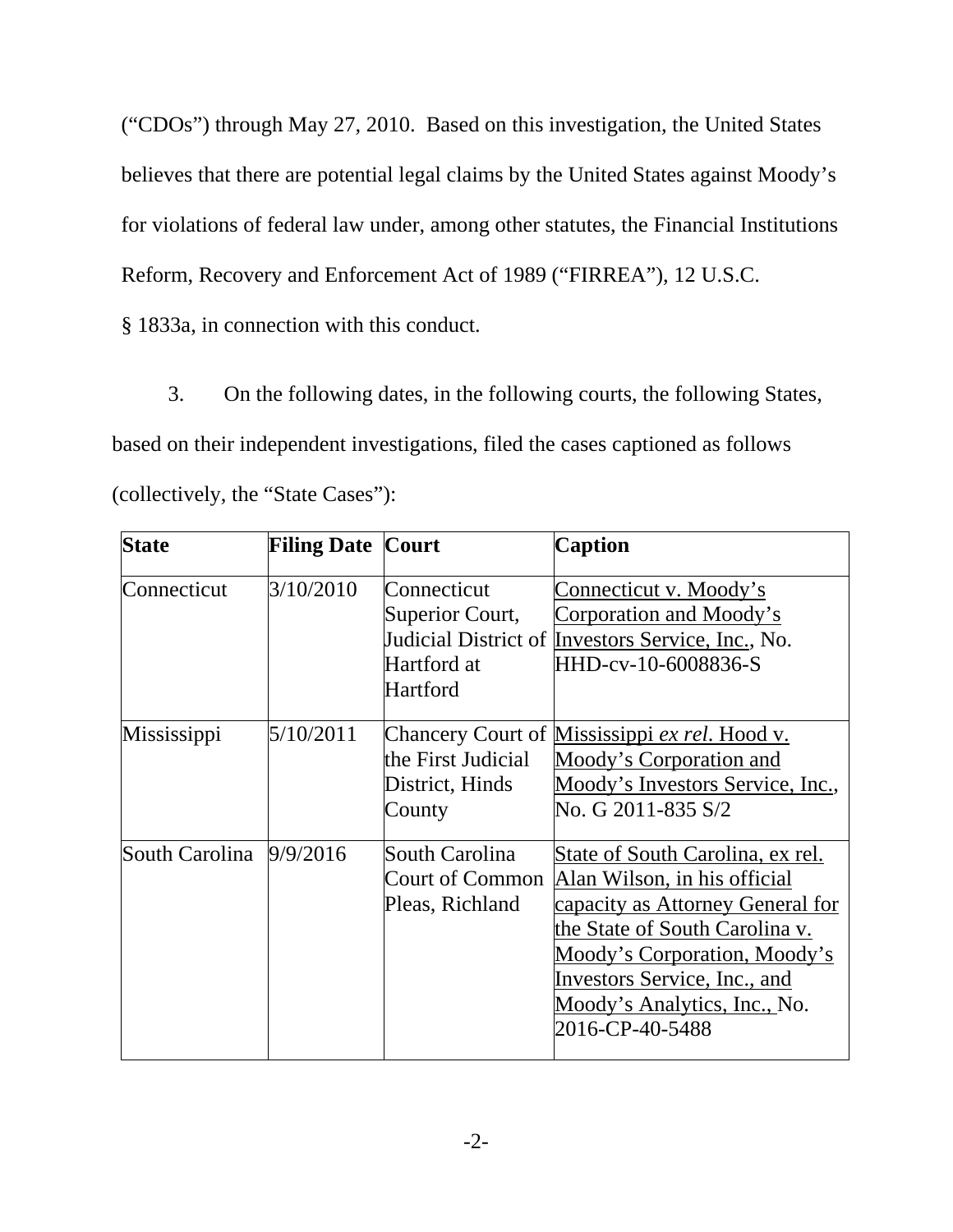4. The States, based on their independent investigations of the conduct identified above in Paragraph 2, believe that there are potential legal claims against Moody's for state law violations in connection with that conduct.

5. This Agreement sets out the terms on which the Parties, to avoid the delay, uncertainty, inconvenience, and expense of litigation or further litigation, have agreed to settle the potential claims of the United States and the States. To implement this Agreement and in consideration of the mutual promises and obligations set forth in this Agreement, the Parties agree and covenant as follows:

# **III. Terms and Conditions**

6. **Definitions.** The following terms used in this Agreement shall have the following meanings:

a. **"RMBS"** means residential mortgage-backed securities.

b. **"CDO"** means a collateralized debt obligation of any type, including cash flow, synthetic, and hybrid collateralized debt obligations, including collateralized loan obligations and collateralized bond obligations, and including any of these types of CDOs in which some or all of the underlying collateral was other CDOs or credit default swaps that referenced other CDOs.

c. **"CDO of RMBS"** means a CDO for which any of the collateral was RMBS, another CDO of RMBS, or credit default swaps that referenced either RMBS or any CDO of RMBS.

-3-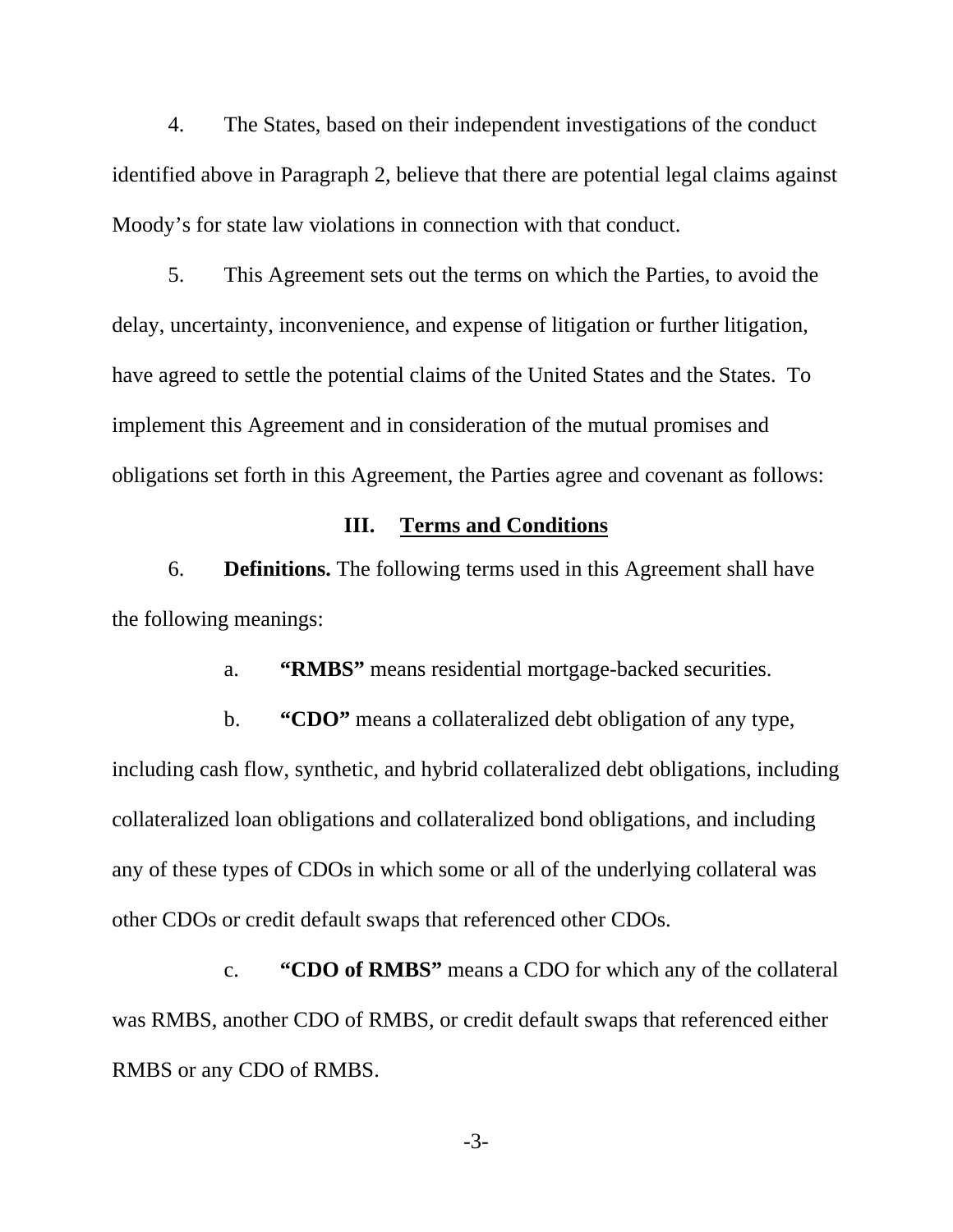- d. **"CMBS"** means commercial mortgage-backed securities.
- e. **"SIV"** means structured investment vehicles.
- f. **"ABS"** means asset-backed securities.

g. **"Structured Finance Instruments"** means RMBS, ABS, CMBS, CDOs, including without limitation CDOs of RMBS, and SIVs.

h. **"Released Entities"** means Moody's, together with any current and former parent companies, direct and indirect subsidiaries and divisions, business units, affiliates, and the successors and assigns of any of them.

i. **"Covered Conduct"** means (1) all activities by the Released Entities in connection with the issuance, confirmation, and surveillance of ratings for Structured Finance Instruments, including modifications and adjustments to the procedures and methodologies used to rate Structured Finance Instruments; and (2) all statements by the Released Entities concerning the integrity, objectivity, independence and lack of influence from business concerns of their activities in connection with the issuance, confirmation, and surveillance of ratings for Structured Finance Instruments, including statements concerning their codes of conduct and/or business ethics and policies and procedures.

j. **"Effective Date of this Agreement"** means the date of signature of the last signatory to this Agreement.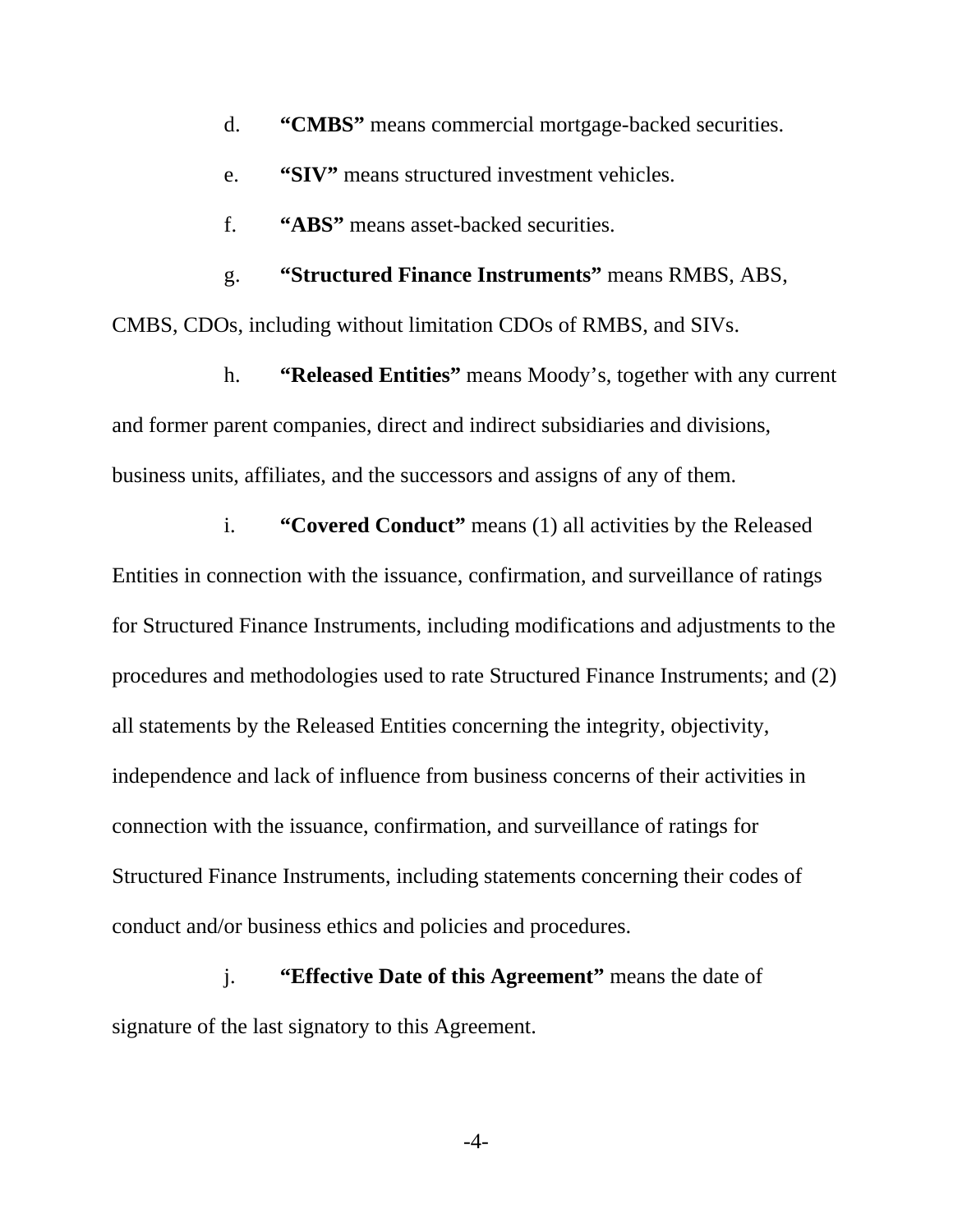7. **Statement of Facts**. Moody's acknowledges the facts set out in the Statement of Facts set forth in Annex 1, which is attached hereto and incorporated by reference.

8. **Payment**. Moody's shall pay a total amount of \$863,791,823.00 to resolve pending and potential legal claims as set forth herein (the "Settlement Amount") as follows:

a. Within thirty (30) calendar days of receiving written payment processing instructions from the Department of Justice, Moody's shall pay \$437,500,000.00 of the Settlement Amount by electronic funds transfer to the Department of Justice. The entire amount of \$437,500,000.00 is a civil monetary penalty recovered pursuant to FIRREA, 12 U.S.C. § 1833a.

b. Within the time limits specified below, Moody's shall pay the States a total of \$426,291,823.00 in the allocated amounts set forth below as compensation to the States for harms to the States, purportedly caused by the allegedly unlawful conduct of Moody's. The funds paid to the States may be used or expended in any way permitted by applicable state law at each State's sole discretion pursuant to the terms set forth below. No portion of this \$426,291,823.00 is paid as a civil monetary penalty, fine, or payment in lieu thereof.

-5-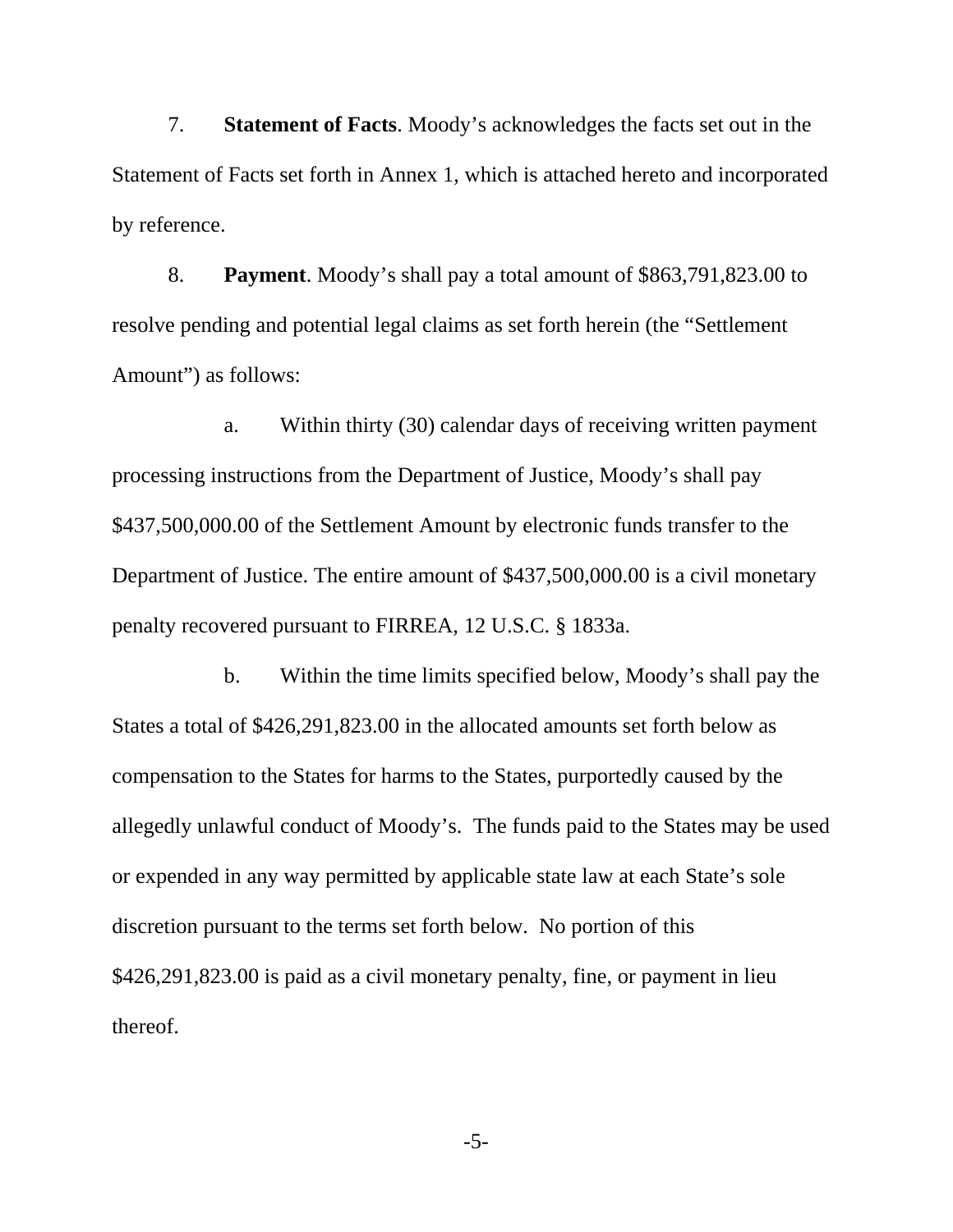i. \$12,672,728.00, and no other amount, will be paid by Moody's to the State of Arizona pursuant to this Agreement and the terms of written payment instructions from the State of Arizona, Office of the Attorney General. Two million (\$2,000,000) of that amount is for attorneys' fees, and two million five hundred thousand (\$2,500,000) is for restitution including the cost of claims administration. The remainder of the payment, and any amounts remaining from restitution, shall, pursuant to state law, be used by the Arizona Attorney General for other costs of investigation or litigation, for remediation, or for other consumer protection purposes, or for other uses as permitted by governing state law, within the discretion of the Attorney General. Payment shall be made by electronic funds transfer within thirty (30) calendar days of receiving written payment processing instructions from the State of Arizona, Office of the Attorney General and shall be placed upon receipt in an interest bearing account.

ii. \$150,000,000.00, and no other amount, will be paid by Moody's to the State of California pursuant to this Agreement and the terms of written payment instructions from the State of California, Office of the Attorney General. Payment shall be made by electronic funds transfer within thirty (30) calendar days of receiving written payment processing instructions from the State of California, Office of the Attorney General.

-6-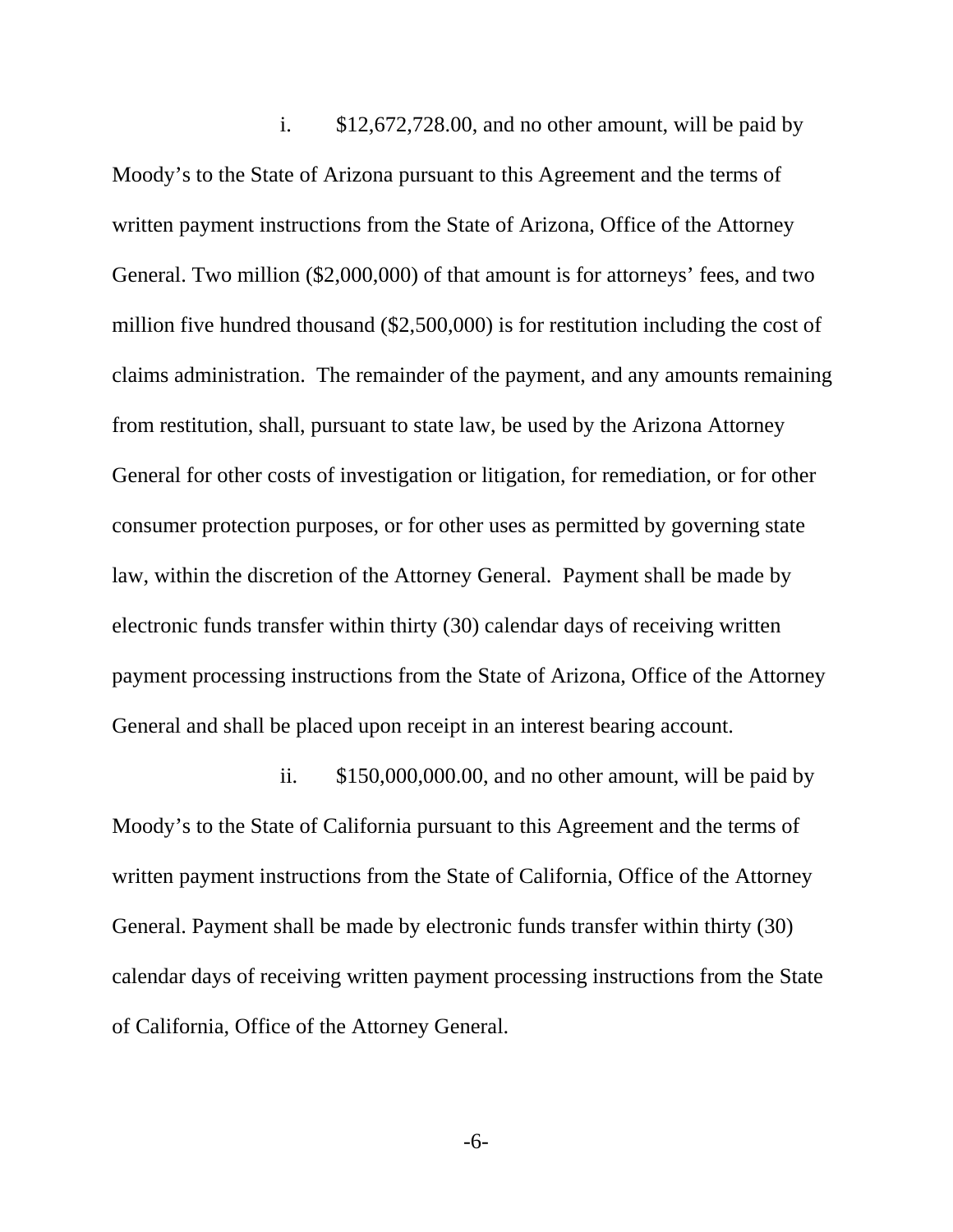iii. \$31,519,461.00, and no other amount, will be paid by Moody's to the State of Connecticut pursuant to this Agreement and the terms of written payment instructions from the State of Connecticut, Office of the Attorney General. Payment shall be made by electronic funds transfer within thirty (30) calendar days of receiving written payment processing instructions from the State of Connecticut, Office of the Attorney General.

iv. \$6,768,533.00, and no other amount, will be paid by Moody's to the State of Delaware pursuant to this Agreement and the terms of written payment instructions from the State of Delaware, Office of the Attorney General. Payment shall be made by electronic funds transfer within thirty (30) calendar days of receiving written payment processing instructions from the State of Delaware, Office of the Attorney General.

v. \$6,450,211.00, and no other amount, will be paid by Moody's to the District of Columbia pursuant to this Agreement and the terms of written payment instructions from the District of Columbia, Office of the Attorney General. Payment shall be made by electronic funds transfer within thirty (30) calendar days of receiving written payment processing instructions from the District of Columbia, Office of the Attorney General.

vi. \$7,488,167.00, and no other amount, will be paid by Moody's to the State of Idaho pursuant to this Agreement and the terms of written

-7-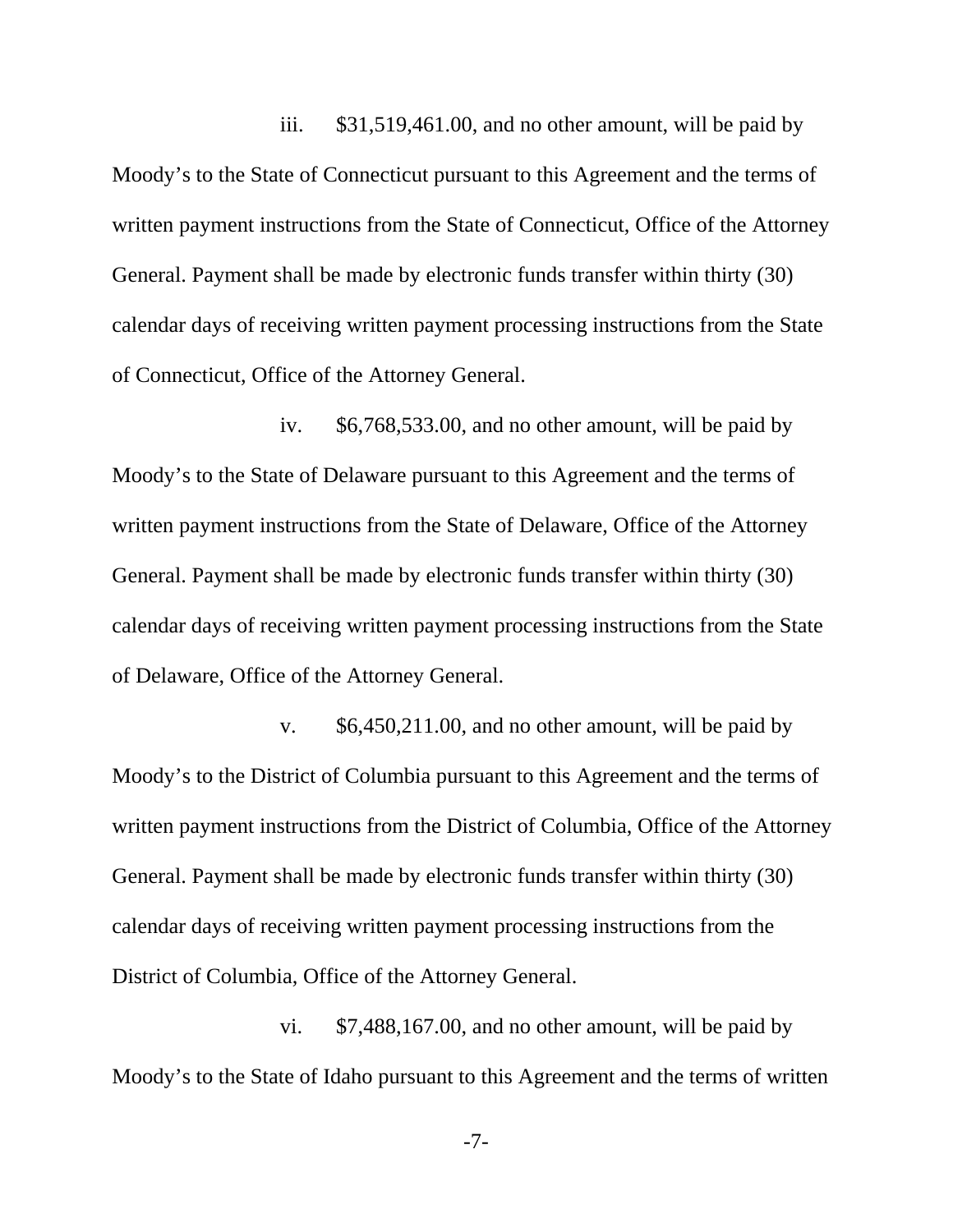payment instructions from the State of Idaho, Office of the Attorney General. Payment shall be made by electronic funds transfer within thirty (30) calendar days of receiving written payment processing instructions from the State of Idaho, Office of the Attorney General.

vii. \$19,591,960.00, and no other amount, will be paid by Moody's to the State of Illinois pursuant to this Agreement and the terms of written payment instructions from the State of Illinois, Office of the Attorney General. Payment shall be made by electronic funds transfer within thirty (30) calendar days of receiving written payment processing instructions from the State of Illinois, Office of the Attorney General for ultimate deposit into one or more of the following funds in such amounts as determined by the Attorney General: (a) designated state pension funds, (b) the Attorney General Court Ordered and Voluntary Compliance Payment Projects Fund (the 542 fund), and (c) the General Revenue Fund.

viii. \$12,771,364.00, and no other amount, will be paid by Moody's to the State of Indiana pursuant to this Agreement and the terms of written payment instructions from the State of Indiana, Office of the Attorney General. Payment shall be made by electronic funds transfer within thirty (30) calendar days of receiving written payment processing instructions from the State of Indiana, Office of the Attorney General. Payment to the State of Indiana shall

-8-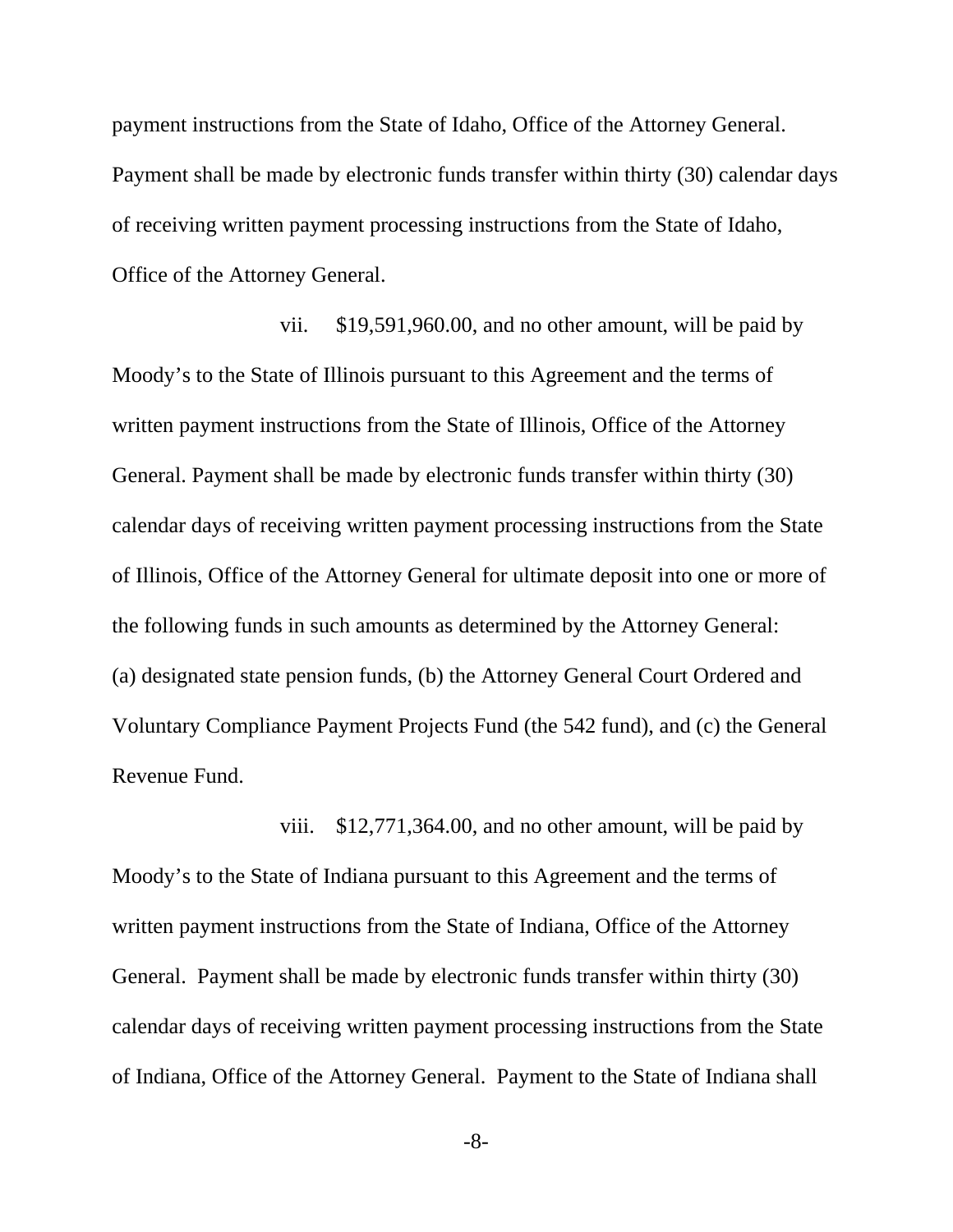be used for expenses and other costs incurred while investigating or resolving this matter; or shall be placed in, or applied to, a consumer or investor protection enforcement fund, aid fund, or revolving fund; or shall be used for past, current, or future consumer protection or investor protection enforcement, education, litigation, regulation, or administrative actions; or shall be used for other uses permitted by state law; at the sole discretion of the Attorney General.

ix. \$9,077,325.00, and no other amount, will be paid by Moody's to the State of Iowa pursuant to this Agreement and the terms of written payment instructions from the State of Iowa, Office of the Attorney General. Payment shall be made by electronic funds transfer within thirty (30) calendar days of receiving written payment processing instructions from the State of Iowa, Office of the Attorney General. The payment shall be used at the sole and complete discretion of the Attorney General of Iowa, for any use permitted by law or this Agreement, including but not limited to: (a) purposes intended to ameliorate the effects of the financial crisis; to enhance law enforcement efforts to prevent and prosecute financial fraud and unfair or deceptive acts or practices, including funding for training and staffing of financial fraud or general consumer protection efforts; and to compensate the State of Iowa for costs resulting from the alleged unlawful conduct of Moody's, including losses sustained by State employee pension plans or other State government funds due to the financial

-9-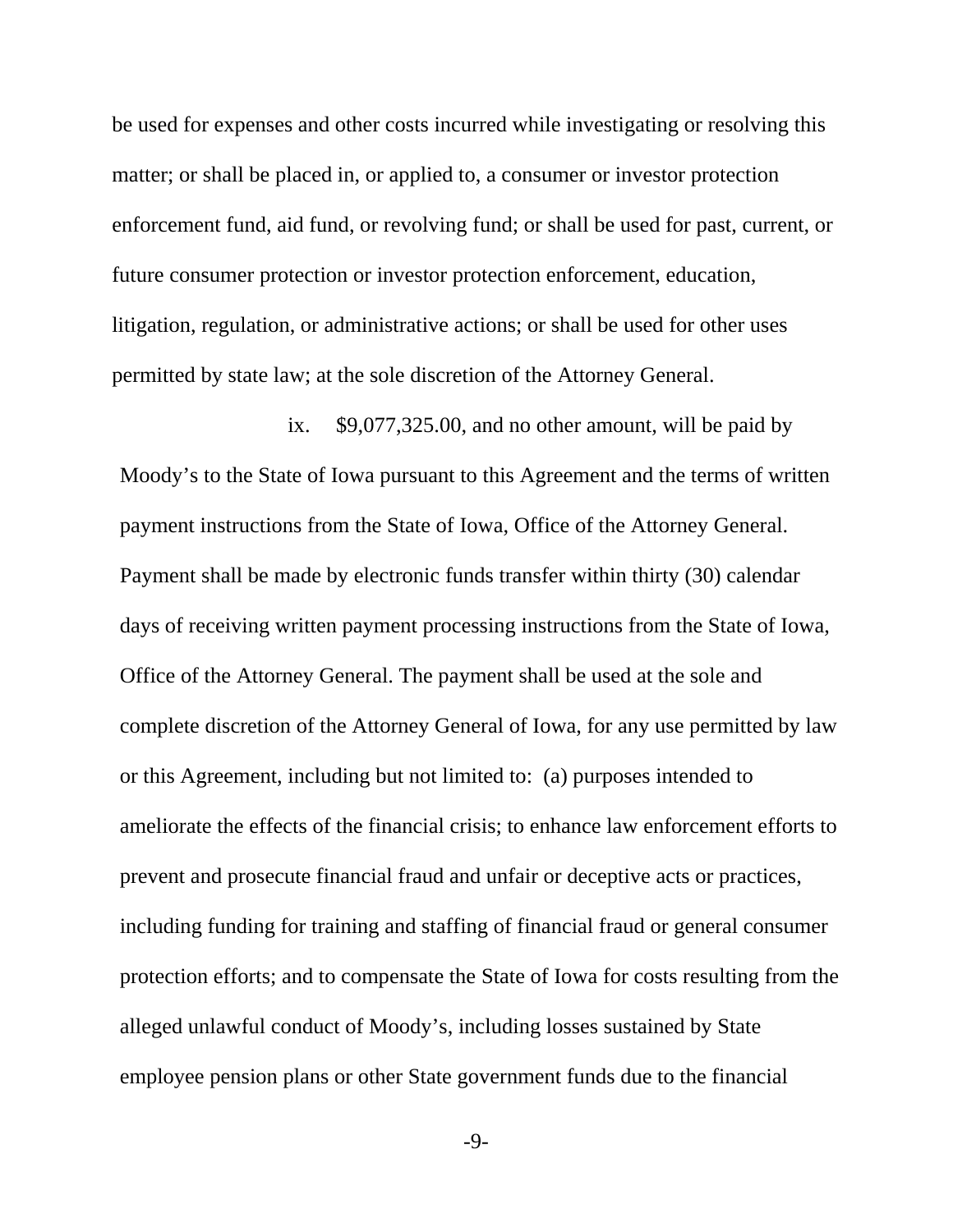crisis; (b) public education relating to consumer fraud and for funding for enforcement of Iowa Code section 714.16, including reimbursement of investigative and litigation costs incurred by the Iowa Attorney General's Office in connection with this lawsuit; and (c) any other lawful purpose.

x. \$3,066,092.00, and no other amount, will be paid by Moody's to the State of Kansas pursuant to this Agreement and the terms of written payment instructions from the State of Kansas, Office of the Attorney General. Payment shall be made by electronic funds transfer within thirty (30) calendar days of receiving written payment processing instructions from the State of Kansas, Office of the Attorney General. The Kansas Attorney General shall use these funds solely for enforcing and implementing the consumer protection laws of the State of Kansas that are within the jurisdiction of the Kansas Attorney General.

xi. \$7,231,089.00, and no other amount, will be paid by Moody's to the State of Maine pursuant to this Agreement and the terms of written payment instructions from the State of Maine, Office of the Attorney General. Payment shall be made by electronic funds transfer within thirty (30) calendar days of receiving written payment processing instructions from the State of Maine, Office of the Attorney General. The payment to the State of Maine, Office of the Attorney General, shall be used in the sole discretion of the Attorney General for reimbursement of costs and attorneys' fees; restitution; consumer protection; health

-10-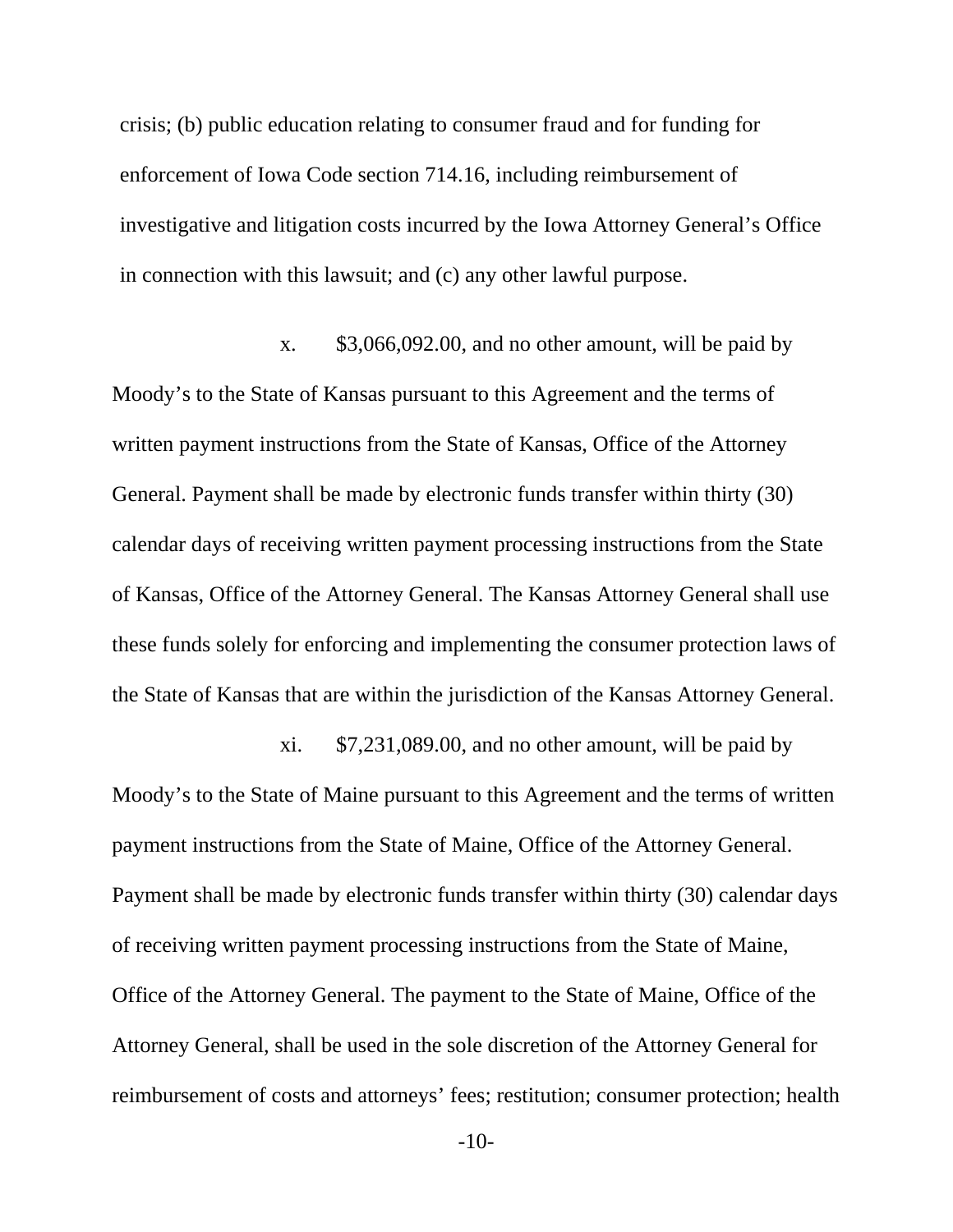and education, including financial literacy and student loan issues; law enforcement; litigation support; and efforts to remediate the effects of the mortgage and financial crisis. Said funds are to be used to supplement and not to supplant existing programs.

xii. \$12,008,097.00, and no other amount, will be paid by Moody's to the State of Maryland pursuant to this Agreement and the terms of written payment instructions from the State of Maryland, Office of the Attorney General. Payment shall be made by electronic funds transfer within thirty (30) calendar days of receiving written payment processing instructions from the State of Maryland, Office of the Attorney General. Said payment shall be used in accordance with state law, in the sole discretion of the Maryland Attorney General, for consumer protection enforcement, consumer education, or other consumer protection purposes, or may be used for any other public purpose.

xiii. \$12,839,956.00, and no other amount, will be paid by Moody's to the State of Massachusetts pursuant to this Agreement and the terms of written payment instructions from the State of Massachusetts, Office of the Attorney General. Payment shall be made by electronic funds transfer within thirty (30) calendar days of receiving written payment processing instructions from the State of Massachusetts, Office of the Attorney General and shall be used in the discretion of the Attorney General as permitted by law.

-11-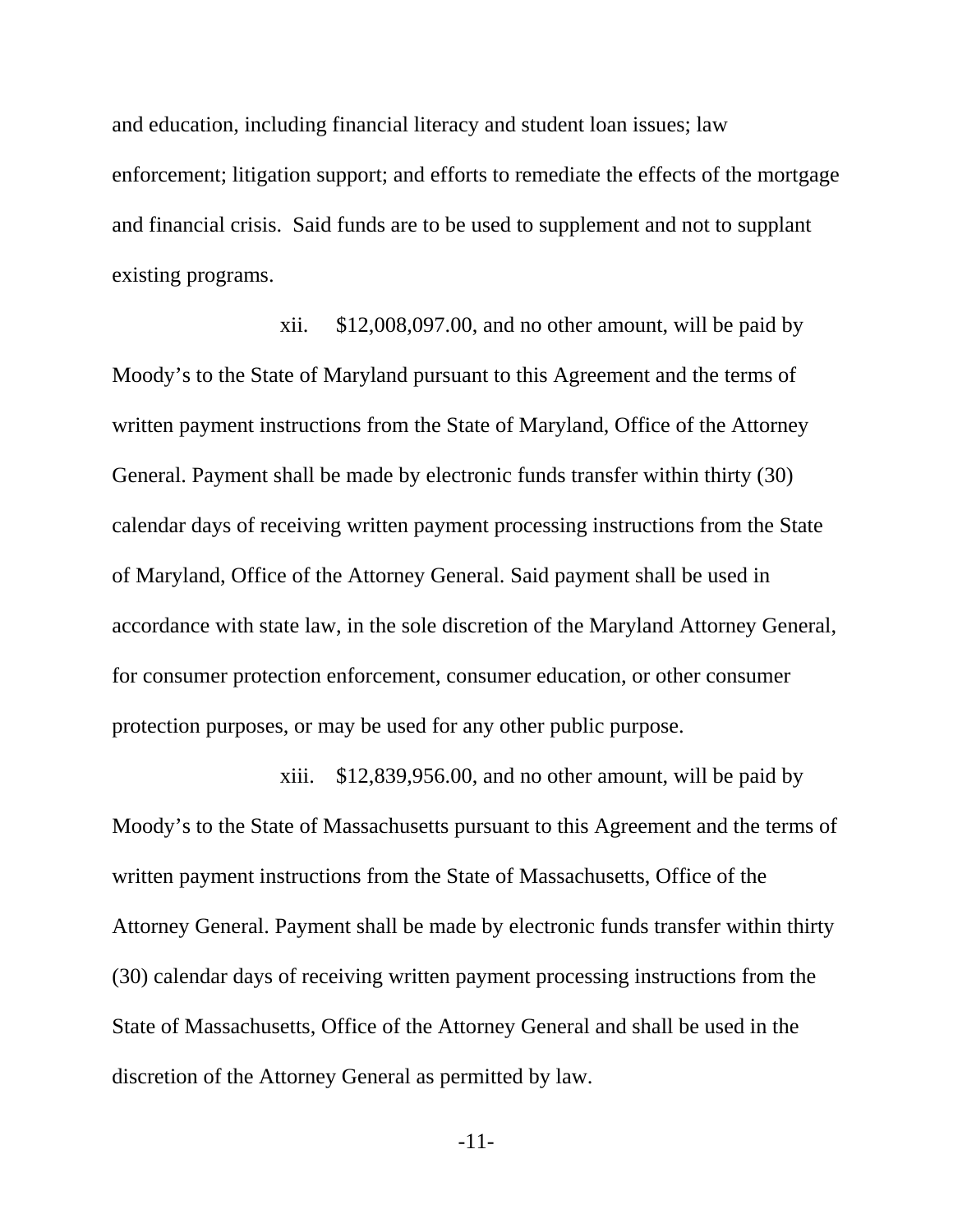xiv. \$26,492,366.00, and no other amount, will be paid by Moody's to the State of Mississippi pursuant to this Agreement and the terms of written payment instructions from the State of Mississippi, Office of the Attorney General. Payment shall be made by electronic funds transfer within thirty (30) calendar days of receiving written payment processing instructions from the State of Mississippi, Office of the Attorney General. Said payment shall be used by the Mississippi Attorney General for attorneys' fees and other costs of investigation or litigation, placed in or applied to the consumer protection fund, and for consumer protection purposes and other uses permitted by law.

xv. \$12,239,549.00, and no other amount, will be paid by Moody's to the State of Missouri pursuant to this Agreement and the terms of written payment instructions from the State of Missouri, Office of the Attorney General, to be distributed thereafter in a manner to be determined by the Missouri Attorney General. Payment shall be made by electronic funds transfer within thirty (30) calendar days of receiving written payment processing instructions from the State of Missouri, Office of the Attorney General.

xvi. \$7,218,311.00, and no other amount, will be paid by Moody's to the State of New Hampshire pursuant to this Agreement and the terms of written payment instructions from the State of New Hampshire, Bureau of Securities Regulation. Payment shall be made by electronic funds transfer within

-12-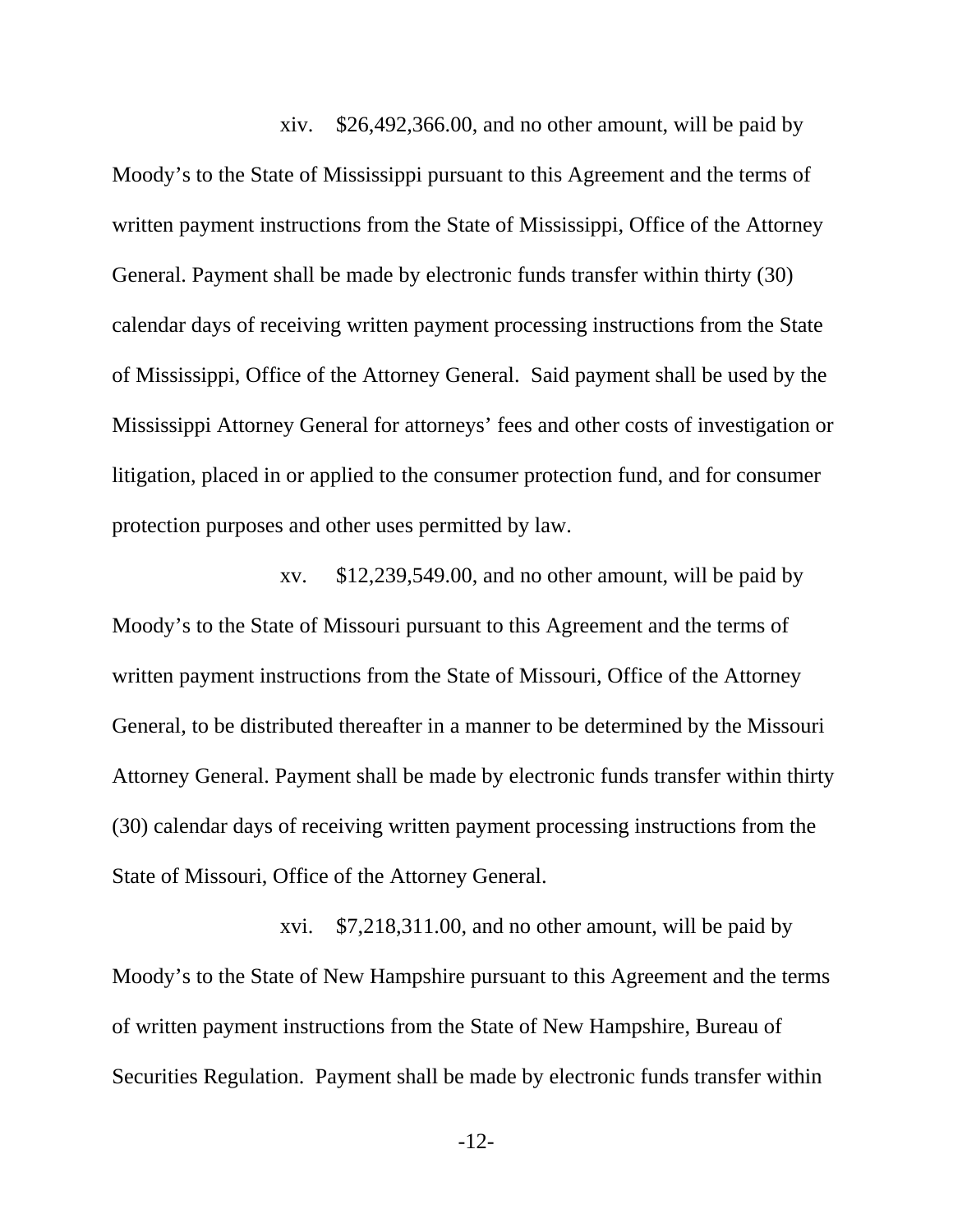thirty (30) calendar days of receiving written payment processing instructions from the State of New Hampshire, Bureau of Securities Regulation.

xvii. \$15,251,746.00, and no other amount, will be paid by Moody's to the State of New Jersey pursuant to this Agreement and the terms of written payment instructions from the State of New Jersey, Office of the Attorney General. Payment shall be made by electronic funds transfer within thirty (30) calendar days of receiving written payment processing instructions from the State of New Jersey, Office of the Attorney General.

xviii. \$16,050,841.00, and no other amount, will be paid by Moody's to the North Carolina Attorney General pursuant to this Agreement and the terms of written payment instructions from the North Carolina Attorney General. Payment shall be made within thirty (30) calendar days of receiving written payment processing instructions from the North Carolina Attorney General. Said payment shall be used by the North Carolina Attorney General for attorneys' fees and other costs of investigation or litigation, placed in or applied to the consumer protection fund, and for consumer protection purposes and other uses permitted by law, at the discretion of the North Carolina Attorney General.

xix. \$9,920,620.00, and no other amount, will be paid by Moody's to the State of Oregon pursuant to this Agreement and the terms of written payment instructions from the State of Oregon, Office of the Attorney

-13-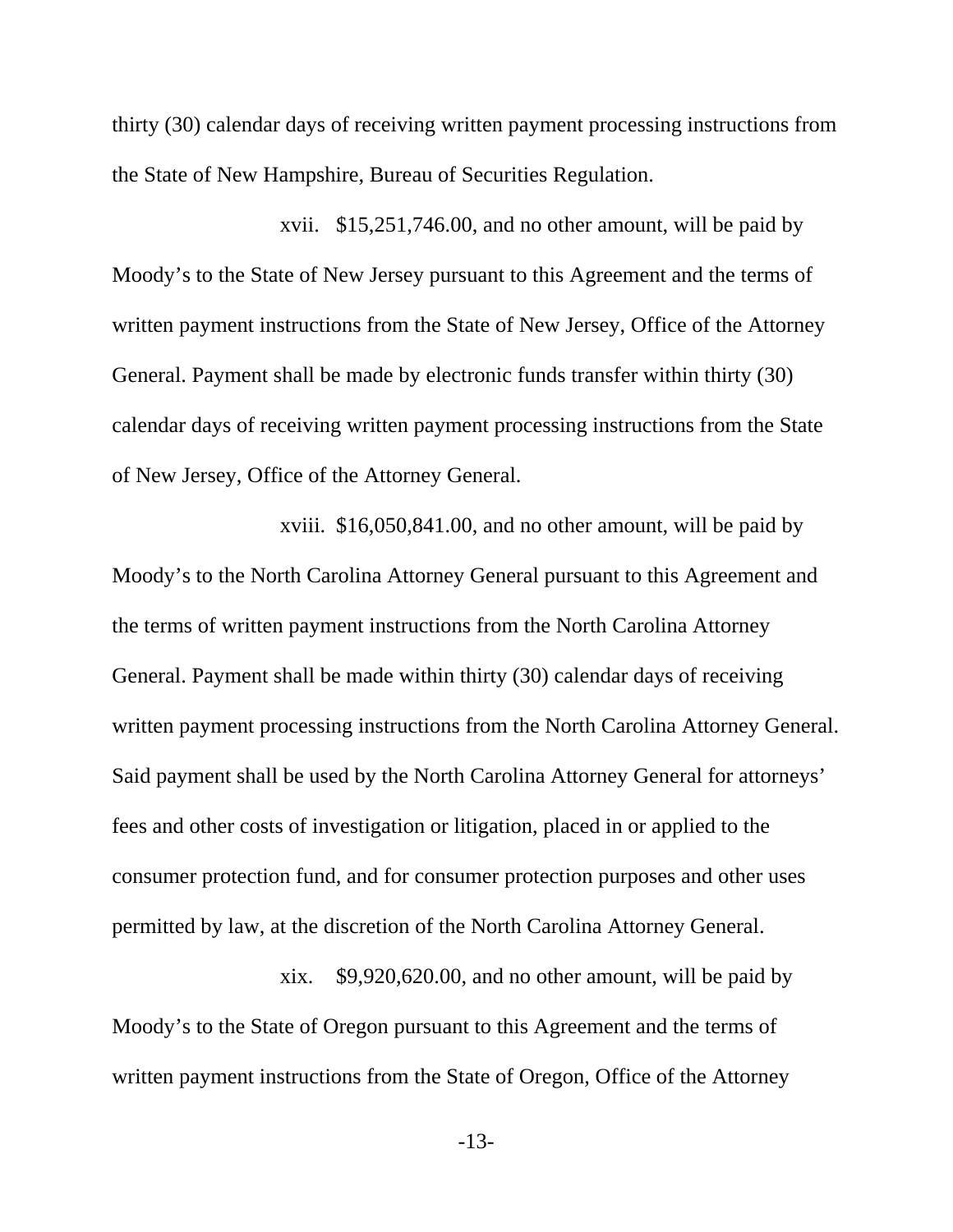General. This payment shall be deposited to the Department of Justice Account established pursuant to ORS 180.095 to be used as provided by law. Payment shall be made by electronic funds transfer within thirty (30) calendar days of receiving written payment processing instructions from the State of Oregon, Office of the Attorney General.

xx. \$19,454,134.00, and no other amount, will be paid by Moody's to the Commonwealth of Pennsylvania, Office of Attorney General pursuant to this Agreement and the terms of written payment instructions from the Commonwealth of Pennsylvania, Office of the Attorney General. Payment shall be made by electronic funds transfer within thirty (30) calendar days of receiving written payment processing instructions from the Commonwealth of Pennsylvania, Office of the Attorney General.

xxi. \$10,774,201.00, and no other amount, will be paid by Moody's to the State of South Carolina pursuant to this Agreement and the terms of written payment instructions from the State of South Carolina, Office of the Attorney General. Payment shall be made by electronic funds transfer within thirty (30) calendar days of receiving written payment processing instructions from the State of South Carolina, Office of the Attorney General. South Carolina may allocate such payment in the South Carolina Attorney General's sole discretion and in accordance with any and all obligations imposed by law for purposes including,

-14-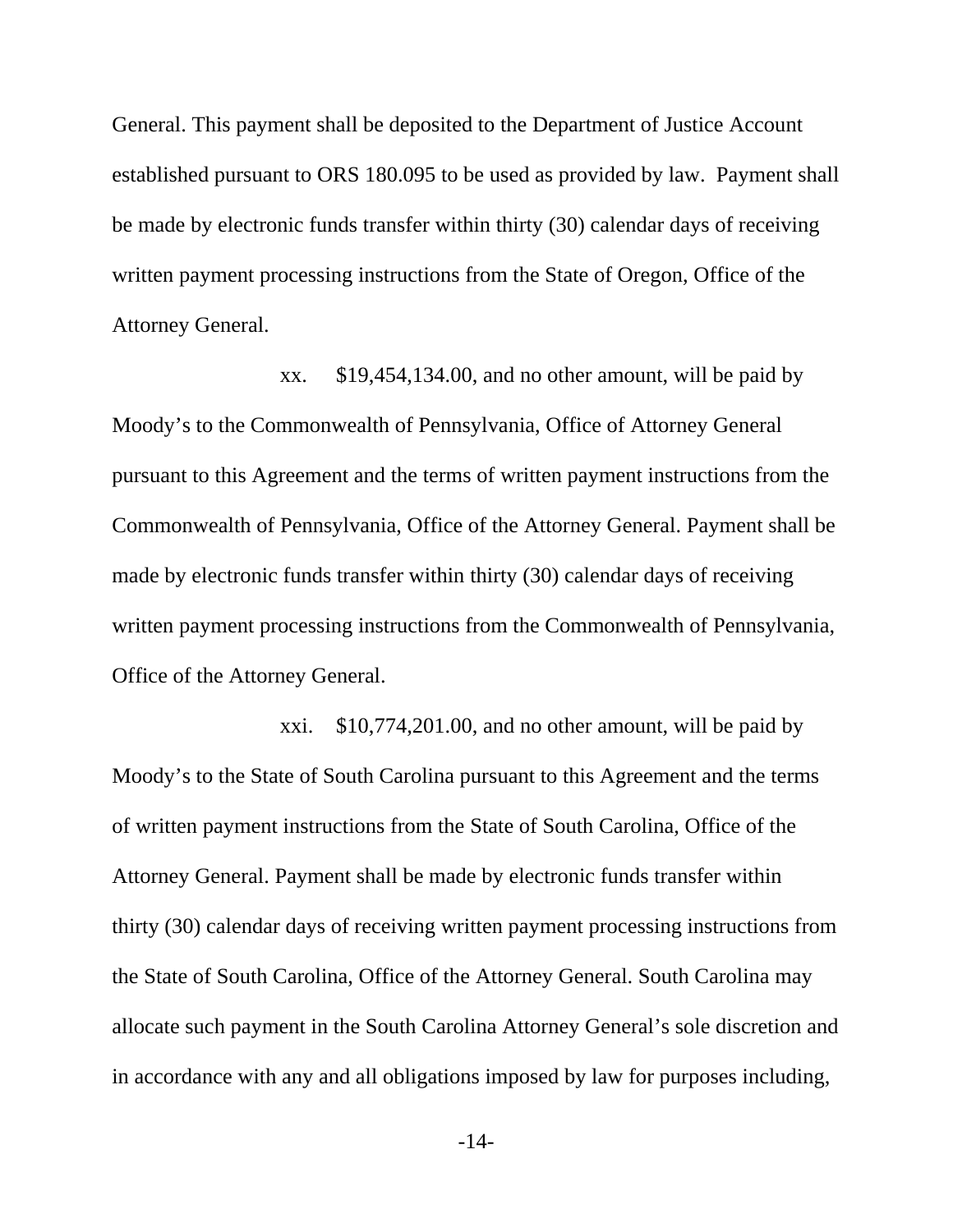but not limited to, a consumer protection enforcement fund, consumer education fund, consumer litigation fund, local consumer aid fund, or revolving fund; for attorneys' fees and other costs of investigation and litigation; for cy pres purposes; or for any other uses not prohibited by law.

xxii. \$13,030,072.00, and no other amount, will be paid by Moody's to the State of Washington pursuant to this Agreement and the terms of written payment instructions from the State of Washington, Office of the Attorney General. Payment shall be made by electronic funds transfer within thirty (30) calendar days of receiving written payment processing instructions from the State of Washington, Office of the Attorney General. The Attorney General shall use the funds for recovery of its costs and attorneys' fees in investigating this matter, future monitoring and enforcement of this Agreement, future enforcement of RCW 19.86, or for any lawful purpose in the discharge of the Attorney General's duties at the sole discretion of the Attorney General.

xxiii. \$375,000.00, and no other amount, will be paid by Moody's to the National Association of Attorneys General Financial Services and Consumer Protection Enforcement, Education and Training Fund and \$4,000,000.00, and no other amount, will be paid by Moody's to the National Association of Attorneys General NAGTRI Endowment Fund pursuant to this Agreement and the terms of written payment instructions from the National

-15-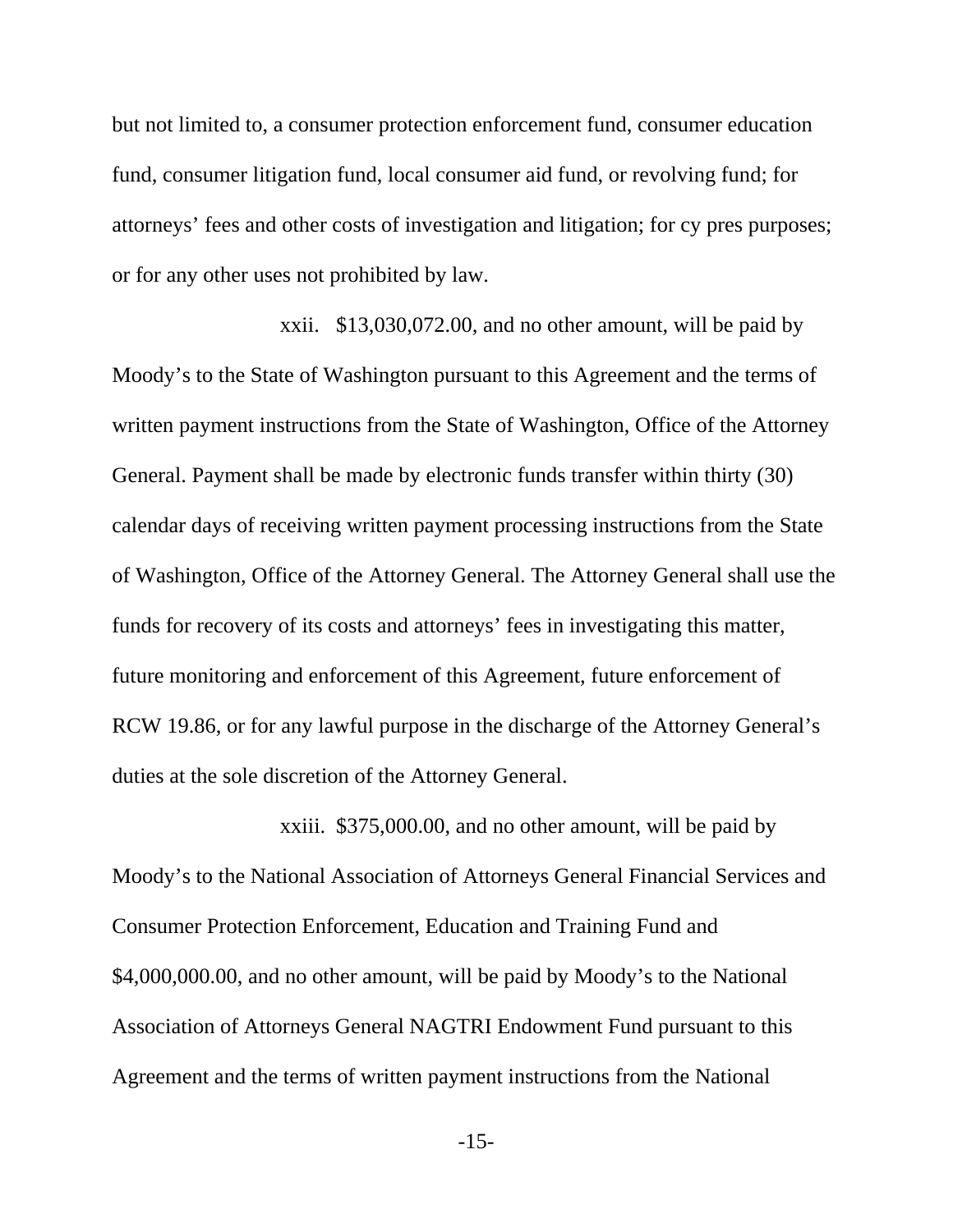Association of Attorneys General. This compensation payment shall be made by electronic funds transfer within thirty (30) calendar days of receiving written payment processing instructions from the President of the National Association of Attorneys General. No portion of this \$4,375,000.00 is paid as a civil monetary penalty, fine, or payment in lieu thereof.

c. The payment instructions described in Paragraphs 8(a) and 8(b) may be issued only after the Effective Date of this Agreement.

## **9. Compliance Commitments.**

Moody's has agreed to maintain certain existing compliance measures, and to adopt certain additional compliance measures, that promote the integrity and independence of Moody's credit ratings, which compliance measures are set forth in Annex 2 to this Agreement ("Compliance Commitments"). Moody's has agreed to maintain these measures for a period of 5 years.

10. **Resolution of Pending Cases.** As soon as practicable, but in no event later than fourteen (14) calendar days after the Effective Date of this Agreement, Moody's and each of the States of Connecticut, Mississippi, and South Carolina shall sign and file in each respective State Case stipulations of dismissal or similar pleadings, or stipulated judgments, as provided by the rules of practice in each of the States to bring formal legal proceedings to a close. Any stipulated judgement shall not include or incorporate the annexes to this Agreement.

-16-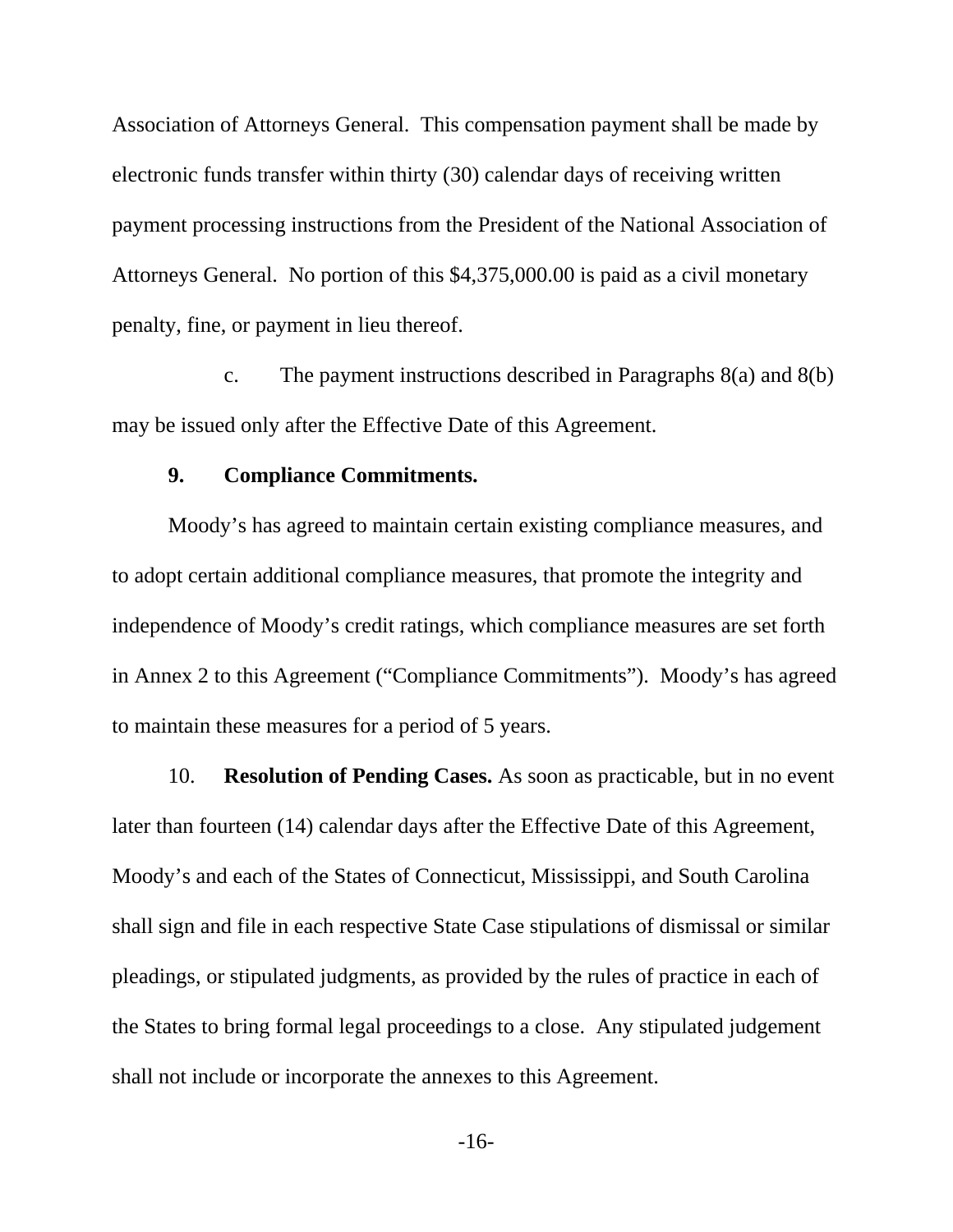11. **Effect of State Law**. This Agreement shall be considered an Assurance of Voluntary Compliance, Assurance of Discontinuance, Cease and Desist By Agreement, or administrative order, as applicable, under: A.R.S. § 44- 1530 (for Arizona), 29 Del C. § 2525 (for Delaware), D.C. Code §§ 28-3901, *et seq*. (for the District of Columbia), Idaho Code § 48-610 (for Idaho), 815 ILCS 505/6.1 (for Illinois), Ind. Code § 24-5-0.5-7 (for Indiana), 5 M.R.S. section 210 (for Maine), Md. Code, Com. Law § 13-101, *et seq.* (for Maryland), M.G.L. c. 93A, sec. 5 (for Massachusetts), 73 P.S. § 201-5 (Pennsylvania), and Revised Code of Washington (RCW) 19.86.100 (for Washington). A State that is party to this Agreement may file this Agreement in its state court or administrative tribunal as may be required by the laws of such State. Failure to reference in this provision the law of any State signing this Agreement shall have no effect on the enforceability of this Agreement under the law of any such State.

12. **Releases by the United States**. Subject to the exceptions in Paragraph 14 of this Agreement ("Excluded Claims"), and conditioned upon Moody's full and timely payment of the Settlement Amount, the United States fully and finally releases the Released Entities from any civil claims arising out of the Covered Conduct through May 27, 2010 under FIRREA, 12 U.S.C. § 1833a; the False Claims Act, 31 U.S.C. §§ 3729, *et seq.*; the common law theories of negligence, gross negligence, payment by mistake, unjust enrichment, breach of

-17-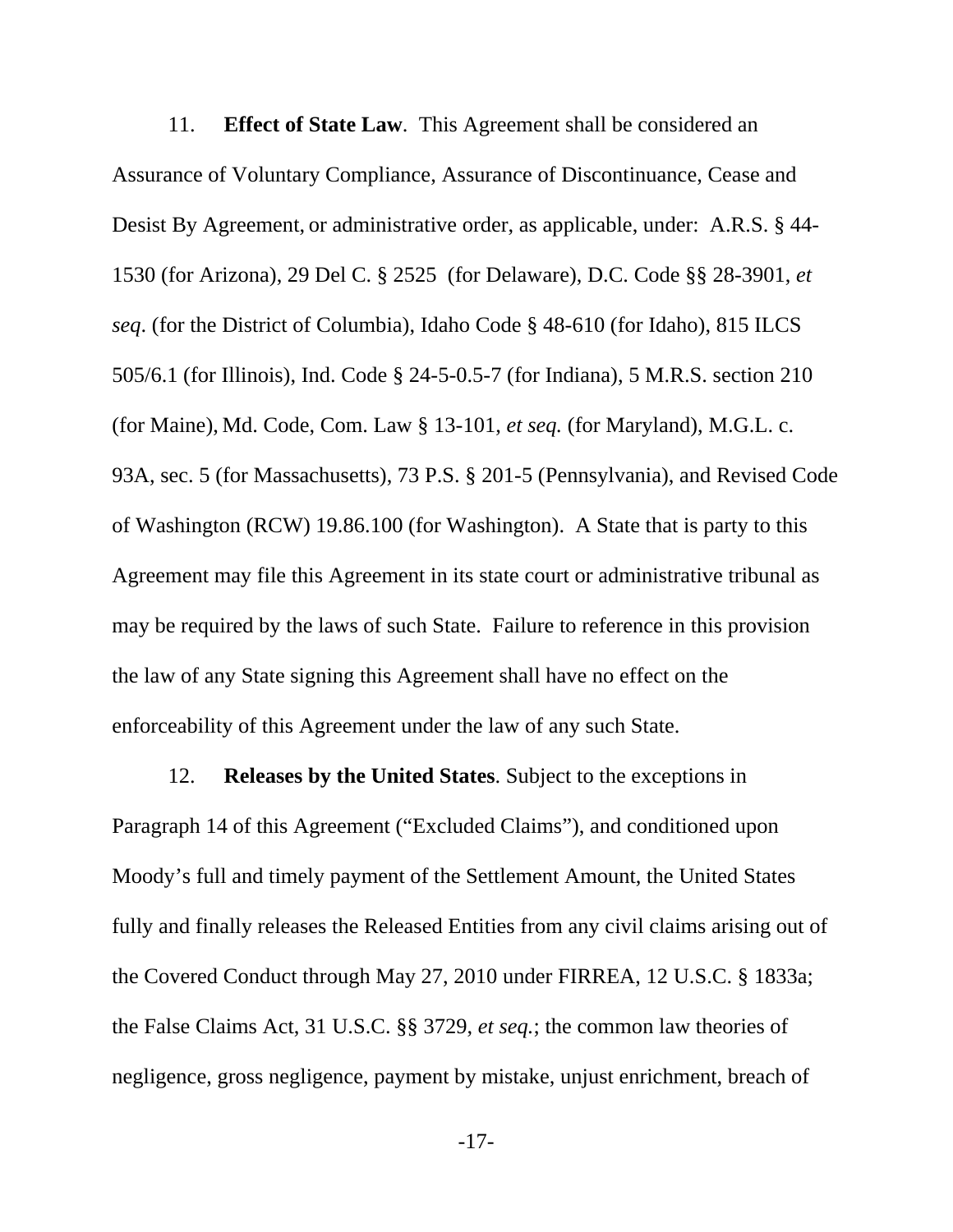fiduciary duty, breach of contract, misrepresentation, deceit, fraud, or aiding and abetting any of the foregoing; or any other claim that the Civil Division of the Department of Justice has actual and present authority to assert and compromise pursuant to  $28$  C.F.R.  $\S$  0.45(d) and (j).

13. **Releases by the States**. Subject solely to the exceptions set forth in Paragraph 14 of this Agreement ("Excluded Claims"), the conditions set forth in this paragraph, and any particular conditions or exceptions set forth in the subparagraphs below defining each State's release, each of the States fully and finally releases the Released Entities in accordance with the terms set forth in the subparagraph below defining that State's release. Each State's release of claims below is expressly conditioned on Moody's full and timely payment of the Settlement Amount, including without limitation payment to each of the States as specified in Paragraph 8 of this Agreement, and in the case of the States of Connecticut, Mississippi, and South Carolina, on the entry of stipulations of dismissal or stipulated judgments as provided in Paragraph 10 of this Agreement and by the rules of practice in each of the States to bring formal legal proceedings to a close.

a. **Releases by the State of Arizona.** The Office of the Arizona Attorney General fully and finally releases the Released Entities from any civil claim the Attorney General could assert under the Arizona Consumer Fraud Act,

-18-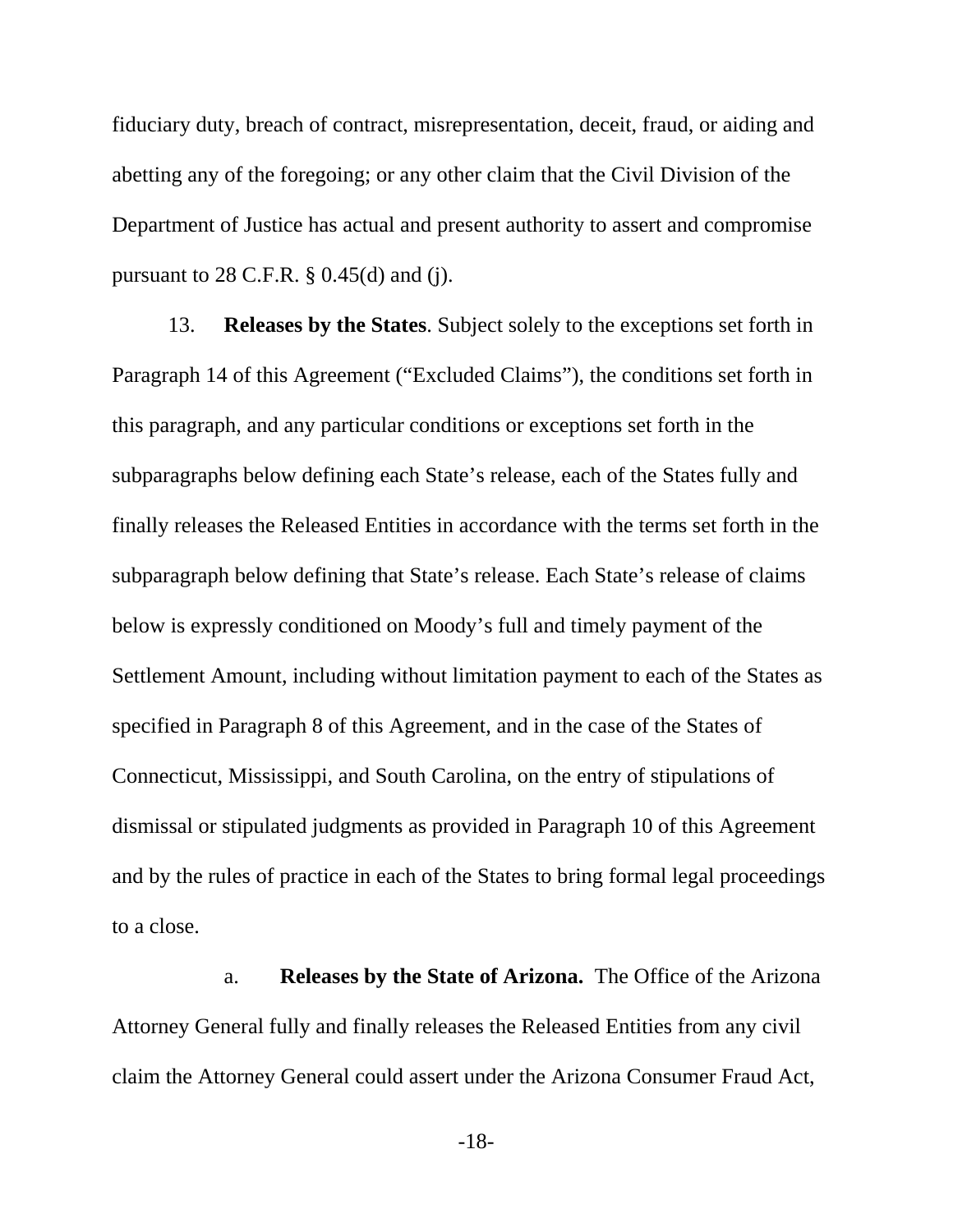Ariz. Rev. Stat. sections 44-1521, *et seq*., arising out of (a) the factual allegations in the complaints filed in the State Cases; (b) the Covered Conduct for the period January 1, 2001 through December 31, 2014; and (c) the matters investigated under the Civil Investigative Demand issued in PHX-INV-2015-0365, dated June 15, 2015. The Arizona Attorney General executes this release in his official capacity and releases only the claims, referenced above, that the Arizona Attorney General has the authority to bring and release. Upon execution of this Settlement Agreement, the investigation encompassed by the aforementioned Civil Investigative Demand shall be deemed terminated.

b. **Releases by the State of California.** The Office of the California Attorney General fully and finally releases the Released Entities from any civil claim the Attorney General could assert under California Business and Professions Code Sections 17200 *et seq*., the Unfair Competition Law, Sections 17500 *et seq*., the False Advertising Law, and California Government Code 12650 *et seq.*, the California False Claims Act, arising out of (a) the factual allegations in the complaints filed in the State Cases; (b) the Covered Conduct for the period January 1, 2001 through December 31, 2014; and (c) the matters investigated under Subpoenas dated September 17, 2009, May 22, 2014, February 5, 2015, March 5, 2015 and March 25, 2016. The California Attorney General executes this release in her official capacity and releases only claims that the California Attorney

-19-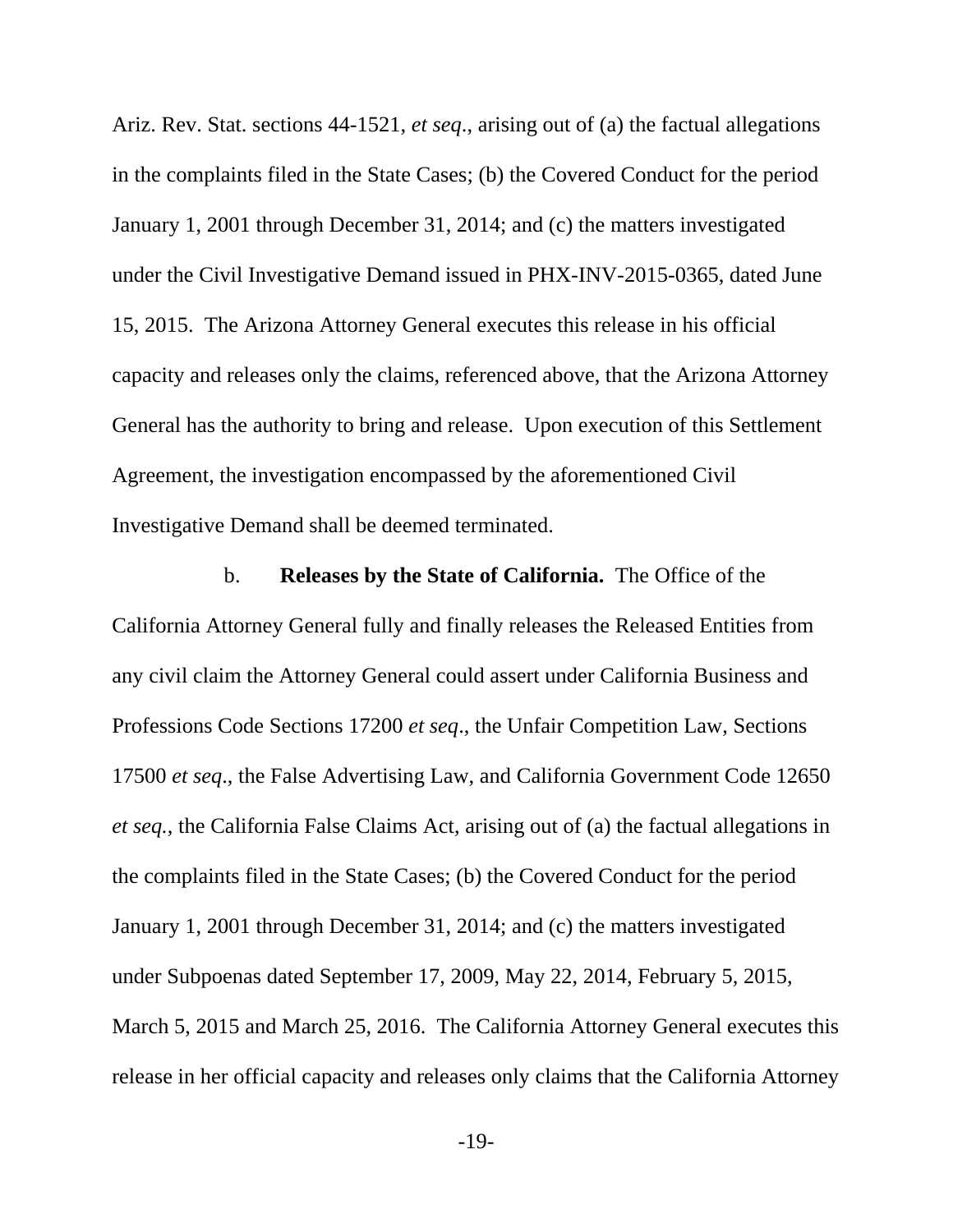General has the authority to bring and release. The California Attorney General and Moody's acknowledge that they have been advised by their attorneys of the contents and effect of Section 1542 of the California Civil Code ("Section 1542") and hereby expressly waive with respect to this Agreement any and all provisions, rights, and benefits conferred by Section 1542 which states: "A general release does not extend to claims which the creditor does not know or suspect to exist in his or her favor at the time of executing the release, which if known by him or her must have materially affected his or her settlement with the debtor." Upon execution of this Settlement Agreement, the investigation encompassed by the aforementioned subpoenas shall be deemed terminated.

# c. **Releases by the State of Connecticut.** The State of

Connecticut, acting through the Office of the Connecticut Attorney General, fully and finally releases the Released Entities from any civil claim the Connecticut Attorney General could assert under the Connecticut Unfair Trade Practices Act, Conn. Gen. Stat. § 42-110a *et seq*., arising out of (a) the factual allegations in the complaints filed in the State Cases; (b) the Covered Conduct for the period January 1, 2001 through December 31, 2014; and (c) the matters investigated under the subpoenas dated October 10, 2007, December 6, 2007, and January 14, 2008 and issued by the Connecticut Attorney General. The Connecticut Attorney General executes this release in his official capacity and releases only claims, referenced

-20-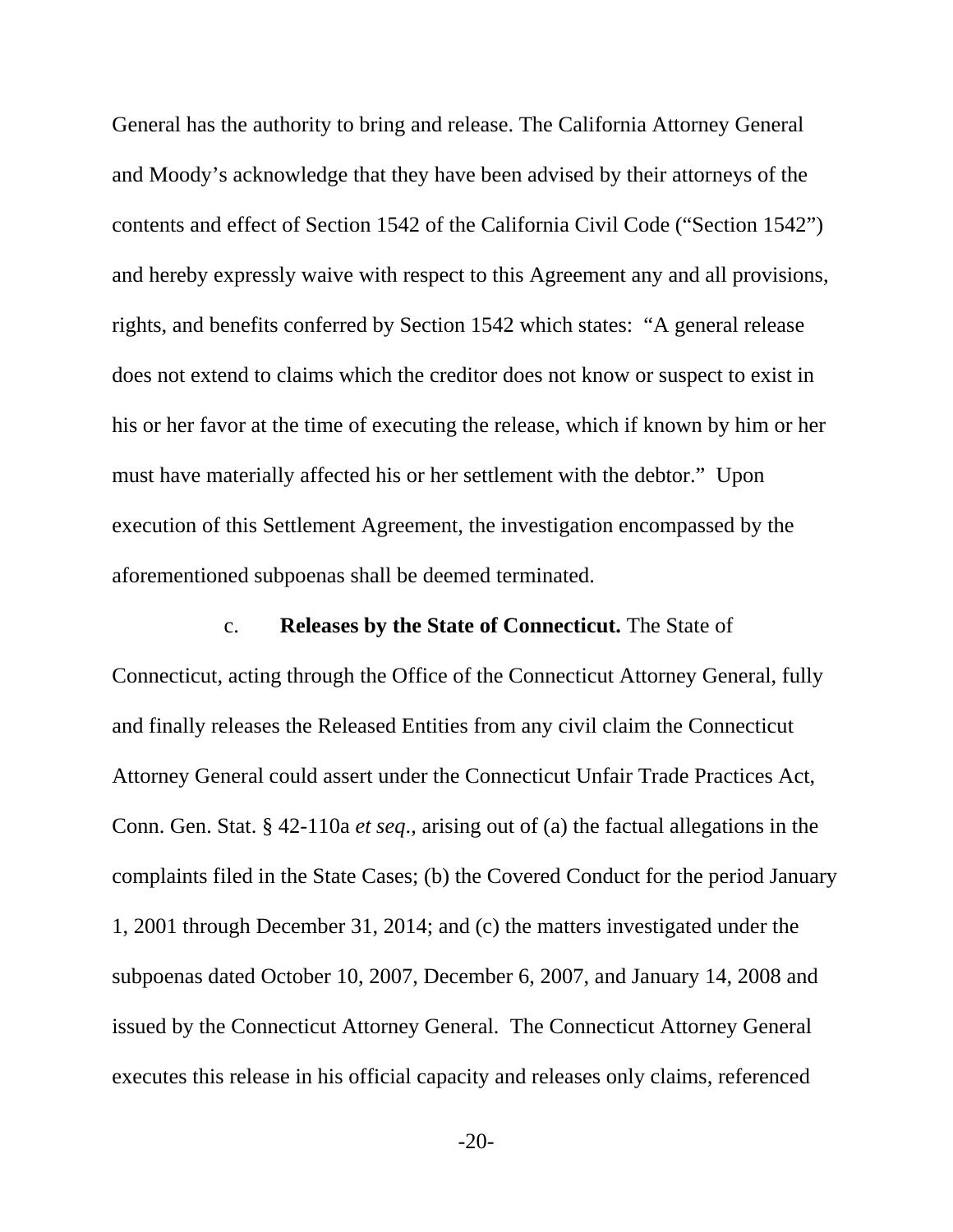above, that the Connecticut Attorney General has the authority to bring and release. Upon execution of this Settlement Agreement, the investigation encompassed by the aforementioned subpoenas shall be deemed terminated.

d. **Releases by the State of Delaware.** The Delaware Department of Justice fully and finally releases the Released Entities from any civil claim the Attorney General for the State of Delaware could assert under the Delaware Consumer Fraud Act, 6 *Del. C.* § 2513 *et seq*., and the Delaware Deceptive Trade Practices Act, 6 *Del. C.* § 2532 *et seq*., arising out of (a) the factual allegations in the complaints filed in the State Cases; (b) the Covered Conduct for the period January 1, 2001 through December 31, 2014; and (c) the matters investigated under the subpoena issued by the Delaware Department of Justice dated June 3, 2013. The Delaware Attorney General executes this release in his official capacity and releases only claims, referenced above, that the Delaware Attorney General has the authority to bring and release. Upon execution of this Settlement Agreement, the investigation encompassed by the aforementioned subpoena shall be deemed terminated.

e. **Releases by the District of Columbia.** The District of Columbia, acting through the Office of the Attorney General for the District of Columbia and the Commissioner of the District of Columbia Department of Insurance, Securities and Banking, fully and finally releases the Released Entities

-21-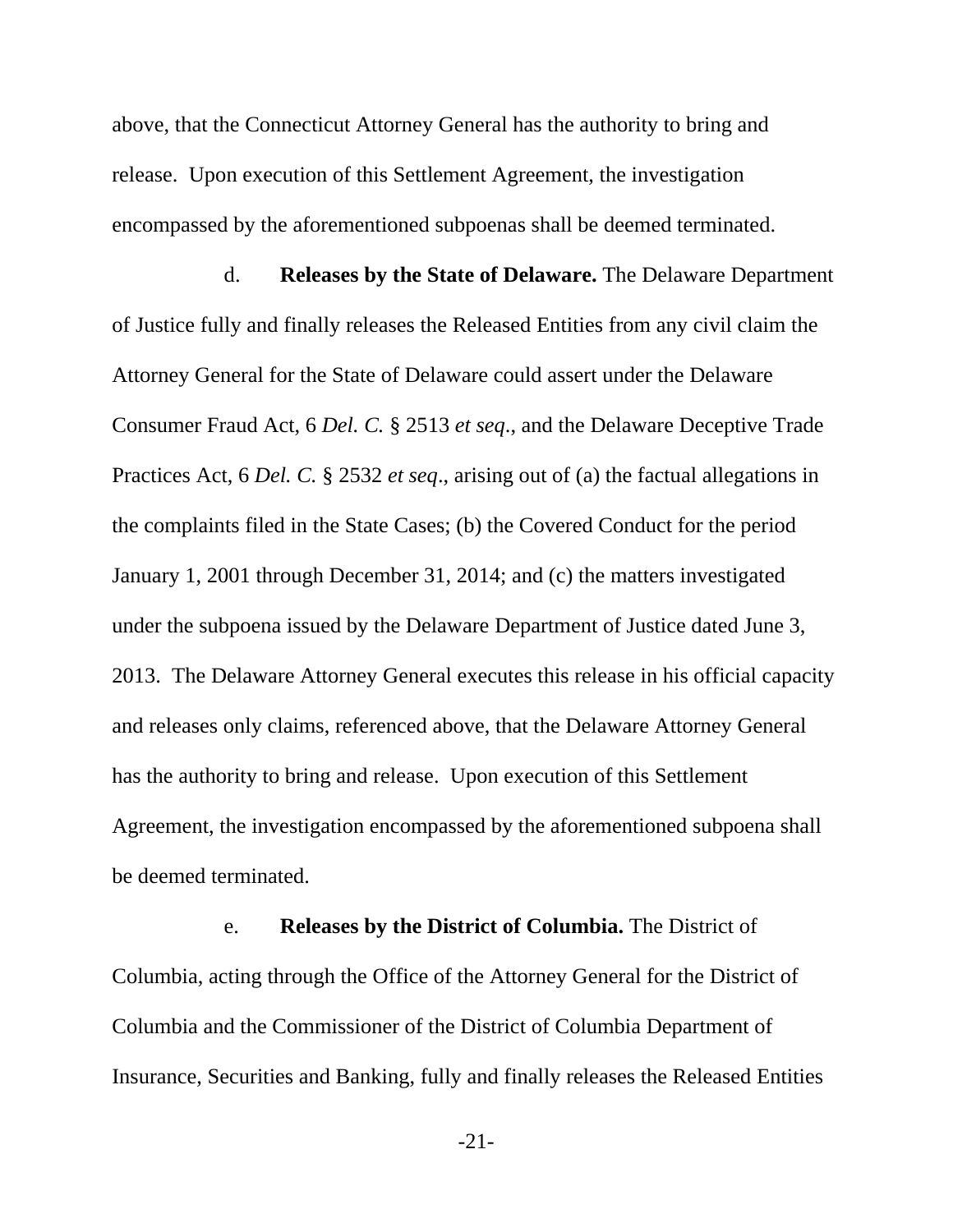from any civil claim the Attorney General could assert under the Consumer Protection Procedures Act, D.C. Code § 28-3901, *et seq.*, or any claim the Commissioner of the District of Columbia Department of Insurance, Securities and Banking could assert under the Securities Act of 2000, D.C. Code § 31-5601.01, *et. seq.*, arising out of (a) the factual allegations in the complaints filed in the State Cases; (b) the Covered Conduct for the period January 1, 2001 through December 31, 2014; and (c) the matters investigated under the subpoenas issued by the Office of Attorney General dated June 8, 2015 and November 2, 2015. The Attorney General for the District of Columbia and the Commissioner of the District of Columbia Department of Insurance, Securities and Banking execute this release in their official capacity and release only claims, referenced above, that the Attorney General for the District of Columbia or the Commissioner of the District of Columbia Department of Insurance, Securities and Banking has the authority to bring and release. Upon execution of this Settlement Agreement, the investigation encompassed by the aforementioned subpoenas shall be deemed terminated.

f. **Releases by the State of Idaho.** The Office of the Idaho Attorney General fully and finally releases the Released Entities from any civil claim the Attorney General could assert under the Idaho Consumer Protection Act, Idaho Code Sections 48-601 *et seq*., arising out of (a) the factual allegations in the complaints filed in the State Cases; (b) the Covered Conduct for the period January

-22-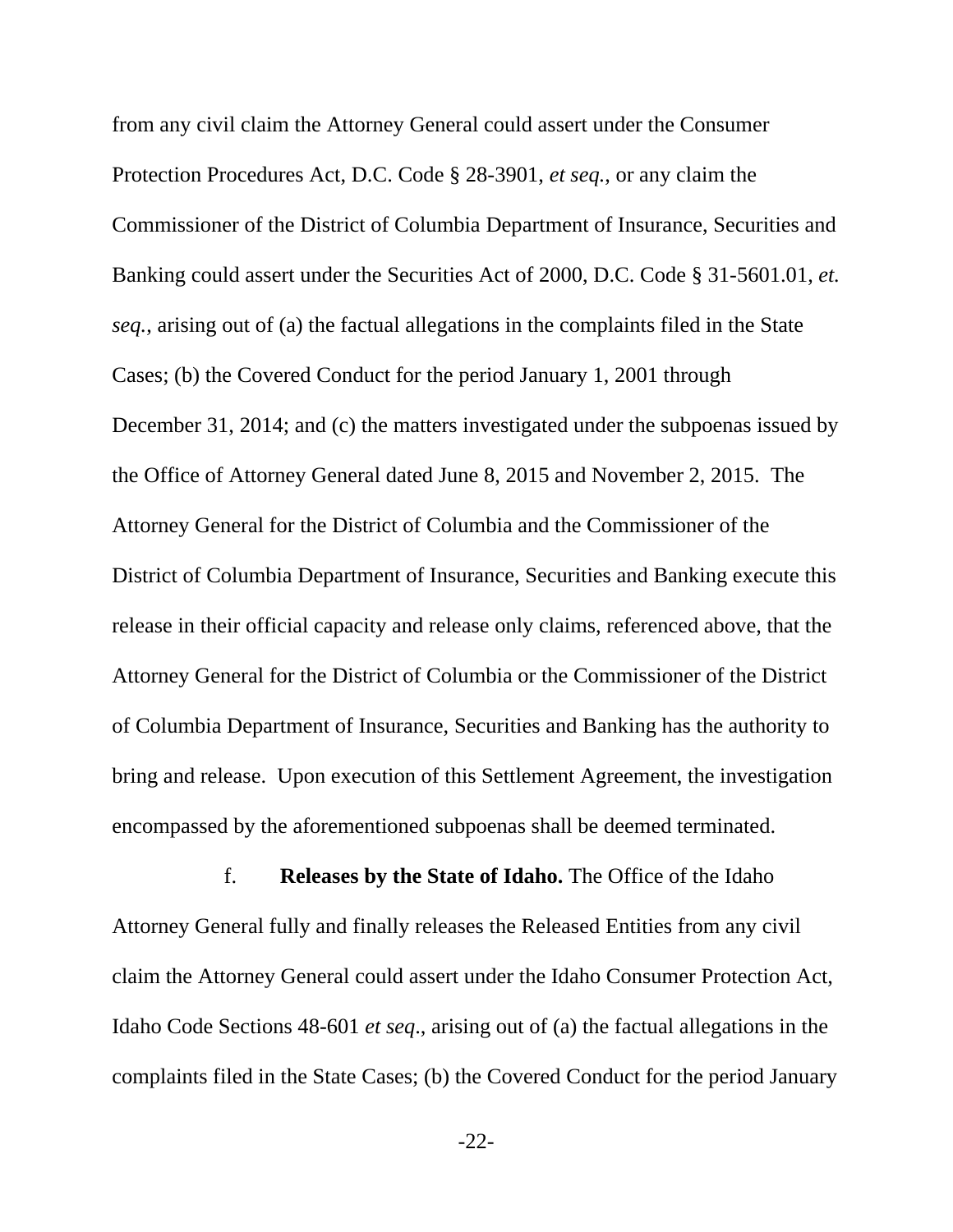1, 2001 through December 31, 2014; and (c) the matters investigated under the Idaho Attorney General's Civil Investigative Demand (CID), dated July 14, 2015. The Idaho Attorney General executes this release in his official capacity and releases only claims, referenced above, that the Idaho Attorney General has the authority to bring and release. Upon execution of this Settlement Agreement, the investigation encompassed by the aforementioned CID shall be deemed terminated.

g. **Releases by the State of Illinois.** The Office of the Illinois Attorney General fully and finally releases the Released Entities from any civil claim the Attorney General could assert under the Illinois Consumer Fraud and Deceptive Business Practices Act, 815 ILCS 505/1 *et seq*., arising out of (a) the factual allegations in the complaints filed in the State Cases; (b) the Covered Conduct for the period January 1, 2001 through December 31, 2014; and (c) the matters investigated under Subpoena No. 2015-71, dated May 18, 2015; Subpoena No. 2016-2, dated January 16, 2016; and Subpoena No. 2016-31, dated May 3, 2016. The Illinois Attorney General executes this release in her official capacity and release only claims, referenced above, that the Illinois Attorney General has the authority to bring and release. Upon execution of this Settlement Agreement, the investigation encompassed by the aforementioned subpoenas shall be deemed terminated.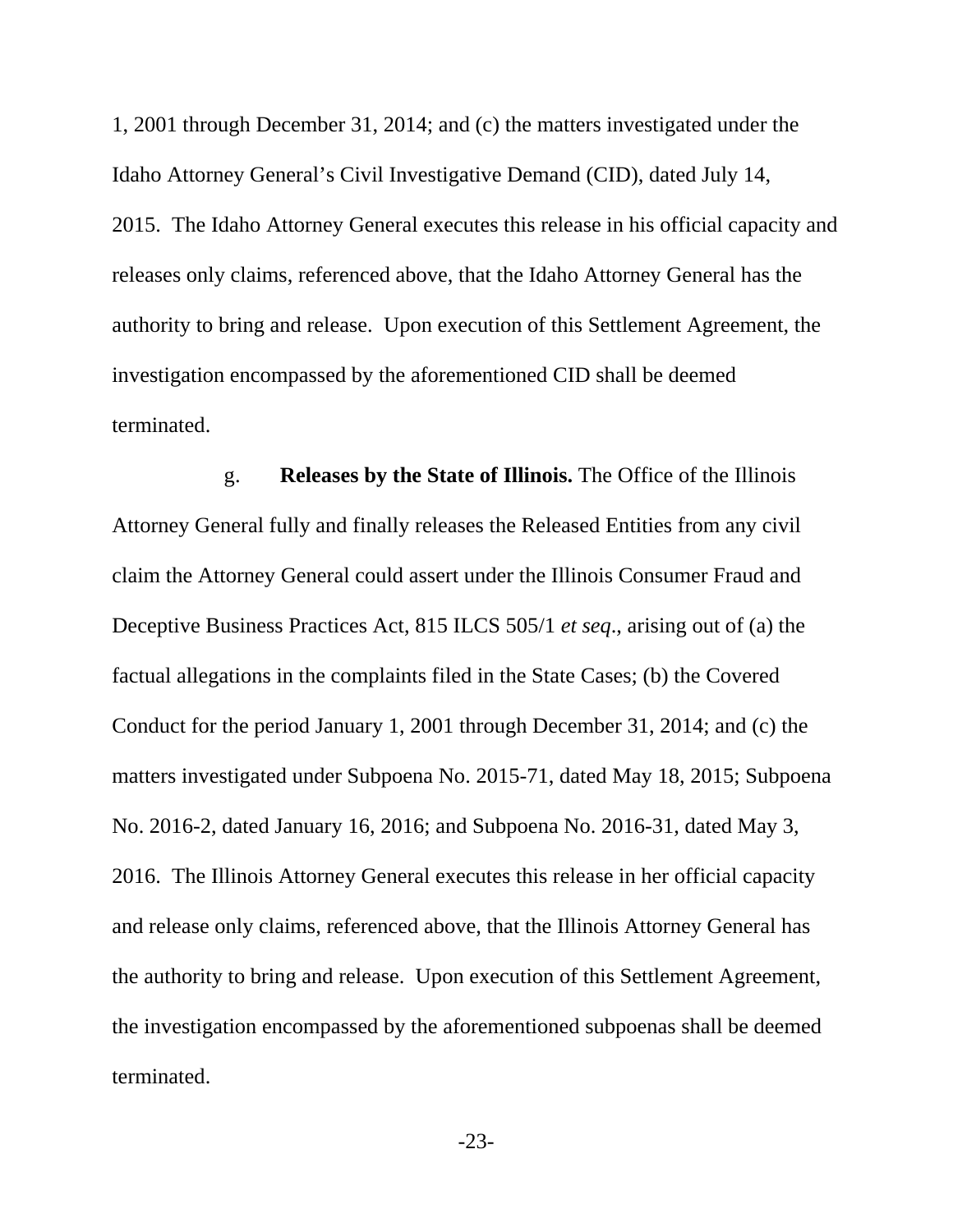h. **Releases by the State of Indiana.** The Office of the Indiana Attorney General and the Indiana Securities Commissioner, respectively, fully and finally releases the Released Entities from any civil claim the Attorney General could assert under the Indiana Deceptive Consumer Sales Act, Ind. Code § 24-5- 0.5-3 or any regulatory claim the Indiana Securities Commissioner could assert under the Indiana Securities Act, Ind. Code § 23-19-1, arising out of (a) the factual allegations in the complaints filed in the State Cases; (b) the Covered Conduct for the period January 1, 2001 through December 31, 2014; and (c) the matters investigated under Civil Investigative Demand (CID) No. 15-041, dated September 24, 2015 and CID No. 15-044, dated October 15, 2015. The Indiana Attorney General and the Indiana Securities Commissioner execute this release in their respective official capacities and release only claims, referenced above, that the Indiana Attorney General or Indiana Securities Commissioner has the authority to bring and release. Upon execution of this Settlement Agreement, the investigation encompassed by the aforementioned CIDs shall be deemed terminated.

i. **Releases by the State of Iowa.** The Office of the Iowa Attorney General fully and finally releases the Released Entities from any civil claim the Attorney General could assert under the Iowa Consumer Fraud Act, Iowa Code Section 714.16, arising out of (a) the factual allegations in the complaints filed in the State Cases; (b) the Covered Conduct for the period January 1, 2001

-24-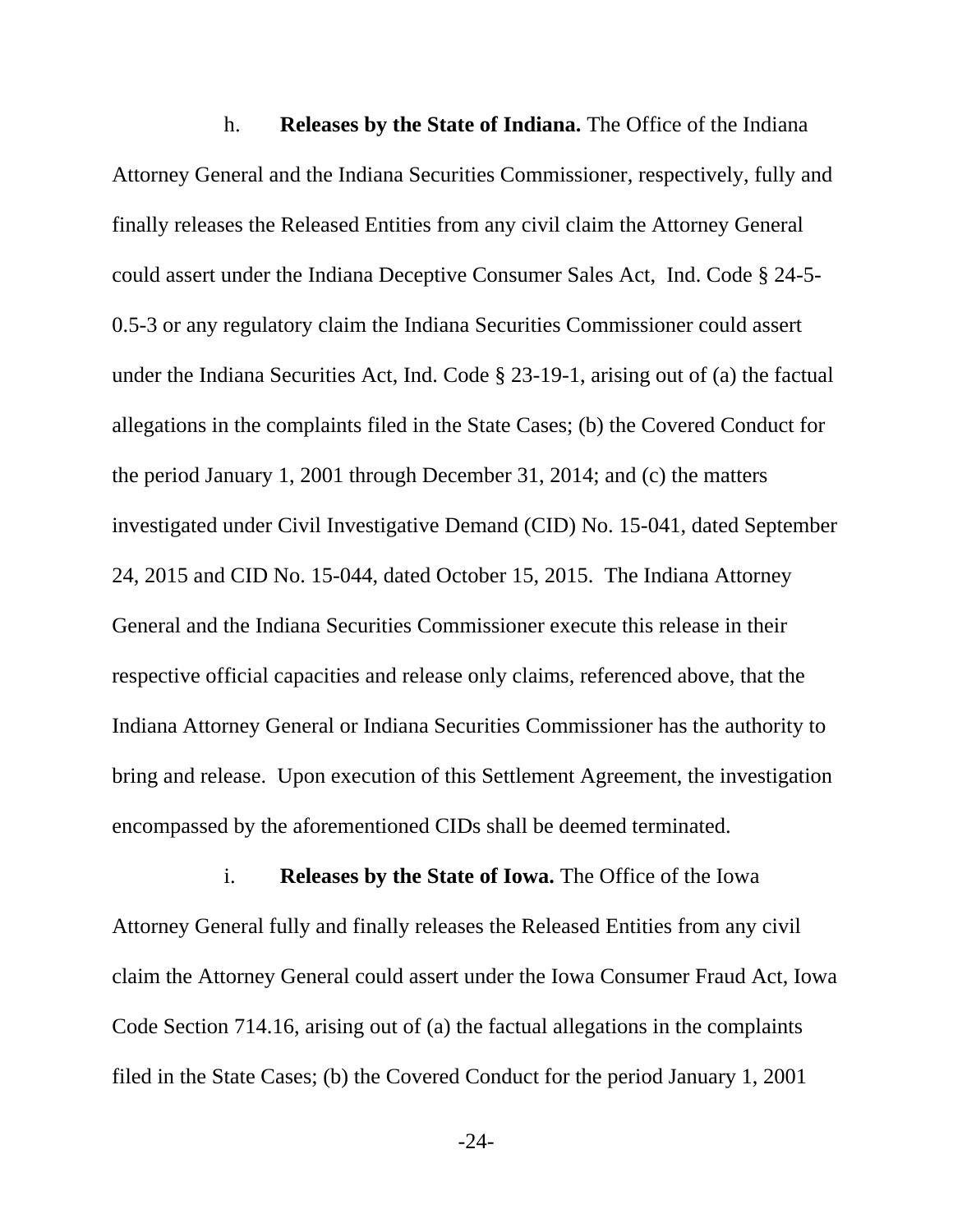through December 31, 2014; and (c) the matters investigated under Subpoena No. 2480, dated October 9, 2015 and Subpoena No. 2546, dated August 15, 2016. The Iowa Attorney General executes this release in his official capacity and releases only claims, referenced above, that the Iowa Attorney General has the authority to bring and release. Upon execution of this Settlement Agreement, the investigation encompassed by the aforementioned subpoenas shall be deemed terminated.

j. **Releases by the State of Kansas.** The Office of the Kansas Attorney General fully and finally releases the Released Entities from any civil claim the Attorney General could assert under the Kansas Consumer Protection Act, K.S.A. 50-623, *et seq.* arising out of (a) the factual allegations in the complaints filed in the State Cases; (b) the Covered Conduct for the period January 1, 2001 through December 31, 2014; and (c) the matters investigated under a Subpoena Duces Tecum issued under file number CP-16-000885, dated August 15, 2016. The Kansas Attorney General executes this release in his official capacity and releases only claims, referenced above, that the Kansas Attorney General has the authority to bring and release. Upon execution of this Settlement Agreement, the investigation encompassed by the aforementioned subpoena shall be deemed terminated.

k. **Releases by the State of Maine.** The State of Maine, acting through the Office of the Maine Attorney General, fully and finally releases the

-25-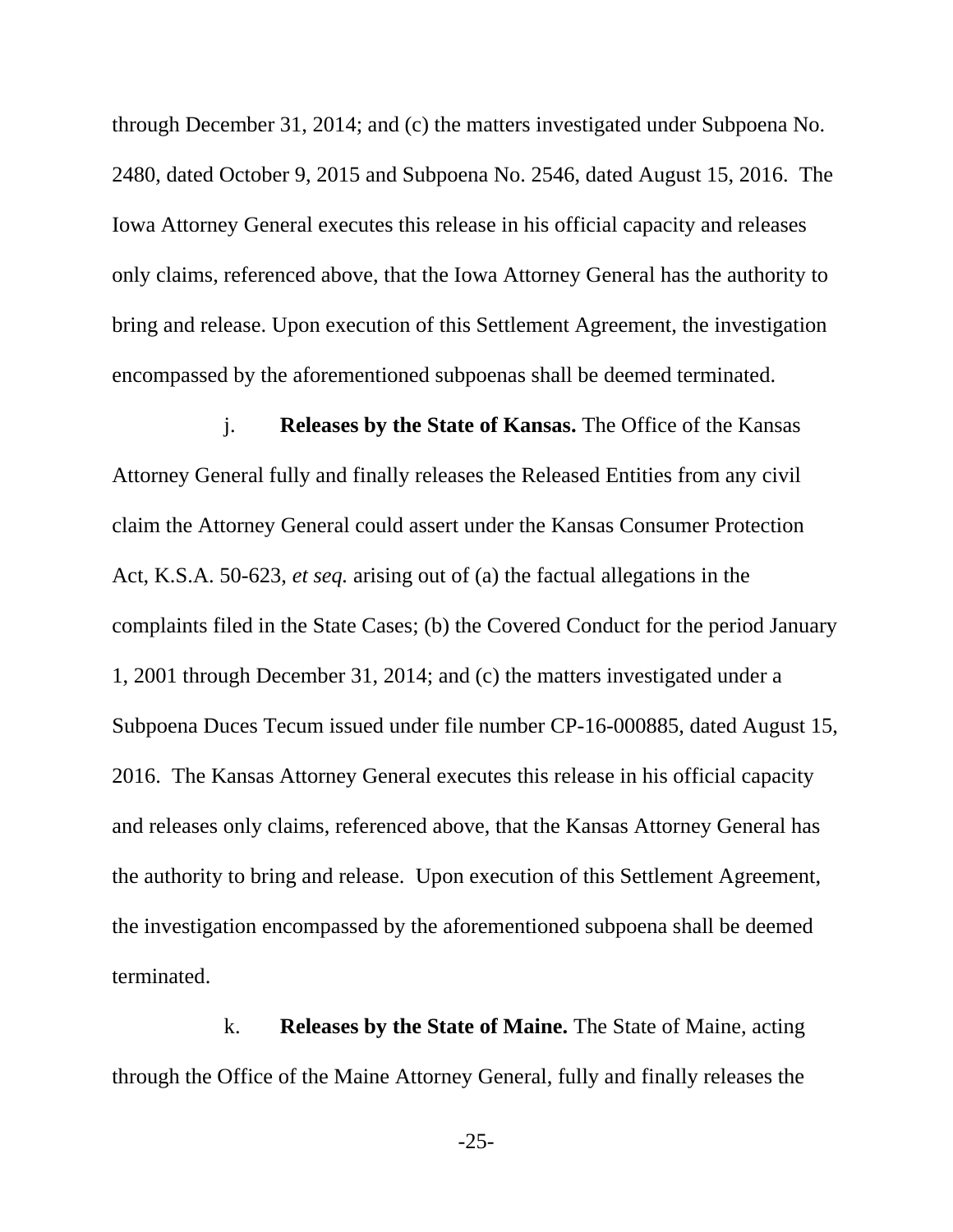Released Entities from any civil claim arising out of (a) the factual allegations in the complaints filed in the State Cases; (b) the Covered Conduct for the period January 1, 2001 through December 31, 2014; and (c) the matters investigated under a CID dated August 24, 2015. The Maine Attorney General executes this release in her official capacity and releases only claims that the Maine Attorney General has the authority to bring and release. Upon execution of this Settlement Agreement, the investigation encompassed by the aforementioned CID(s) shall be deemed terminated.

l. **Releases by the State of Maryland.** The Office of the Maryland Attorney General and the Maryland Securities Commissioner, respectively, fully and finally release the Released Entities from any civil claim the Attorney General could assert under the Maryland Consumer Protection Act, Md. Code, Com. Law sections 13-101, *et seq*., or any regulatory claim the Maryland Securities Commissioner could assert under the Maryland Securities Act, Md. Code, Corps. & Ass'ns, Title 11, arising out of (a) the factual allegations in the complaints filed in the State Cases; (b) the Covered Conduct for the period January 1, 2001 through December 31, 2014; and (c) the matters investigated under Subpoena No. 2015-0506, dated December 10, 2015. The Maryland Attorney General and the Maryland Securities Commissioner execute this release in their respective official capacities and release only claims, referenced above, that the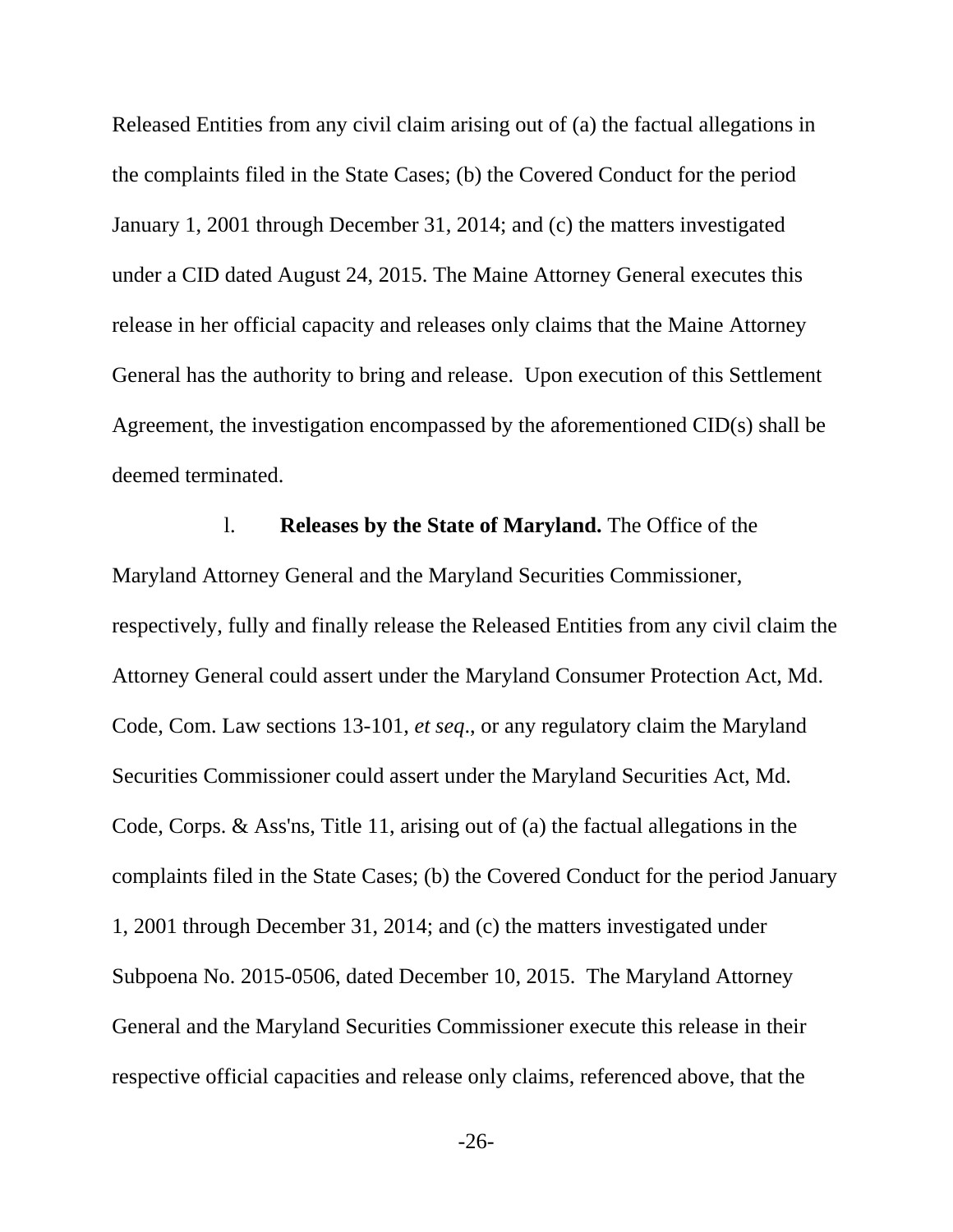Maryland Attorney General or Maryland Securities Commissioner has the authority to bring and release. Upon execution of this Settlement Agreement, the investigation encompassed by the aforementioned subpoenas shall be deemed terminated.

m. **Releases by the Commonwealth of Massachusetts.** The Office of the Massachusetts Attorney General fully and finally releases the Released Entities from any civil claim the Attorney General could assert under the Massachusetts Consumer Protection Act, M.G.L. c. 93A and the Massachusetts False Claims Act, M.G.L. c. 12, sec. 5. arising out of (a) the factual allegations in the complaints filed in the State Cases; (b) the Covered Conduct for the period January 1, 2001 through December 31, 2014; and (c) the matters investigated under CID No. 07-IFS-063, dated November 8, 2007; CID No. 15-IFS-004, dated March 31, 2015; CID No. 15-IFS-038, dated November 13, 2015; and CID No. 16- IFS-045, dated June 6, 2016. The Massachusetts Attorney General executes this release in her official capacity and releases only claims, referenced above, that the Massachusetts Attorney General has the authority to bring and release. Upon execution of this Settlement Agreement, the investigation encompassed by the aforementioned subpoenas shall be deemed terminated.

n. **Releases by the State of Mississippi.** The Mississippi Attorney General fully and finally releases the Released Entities from any civil

-27-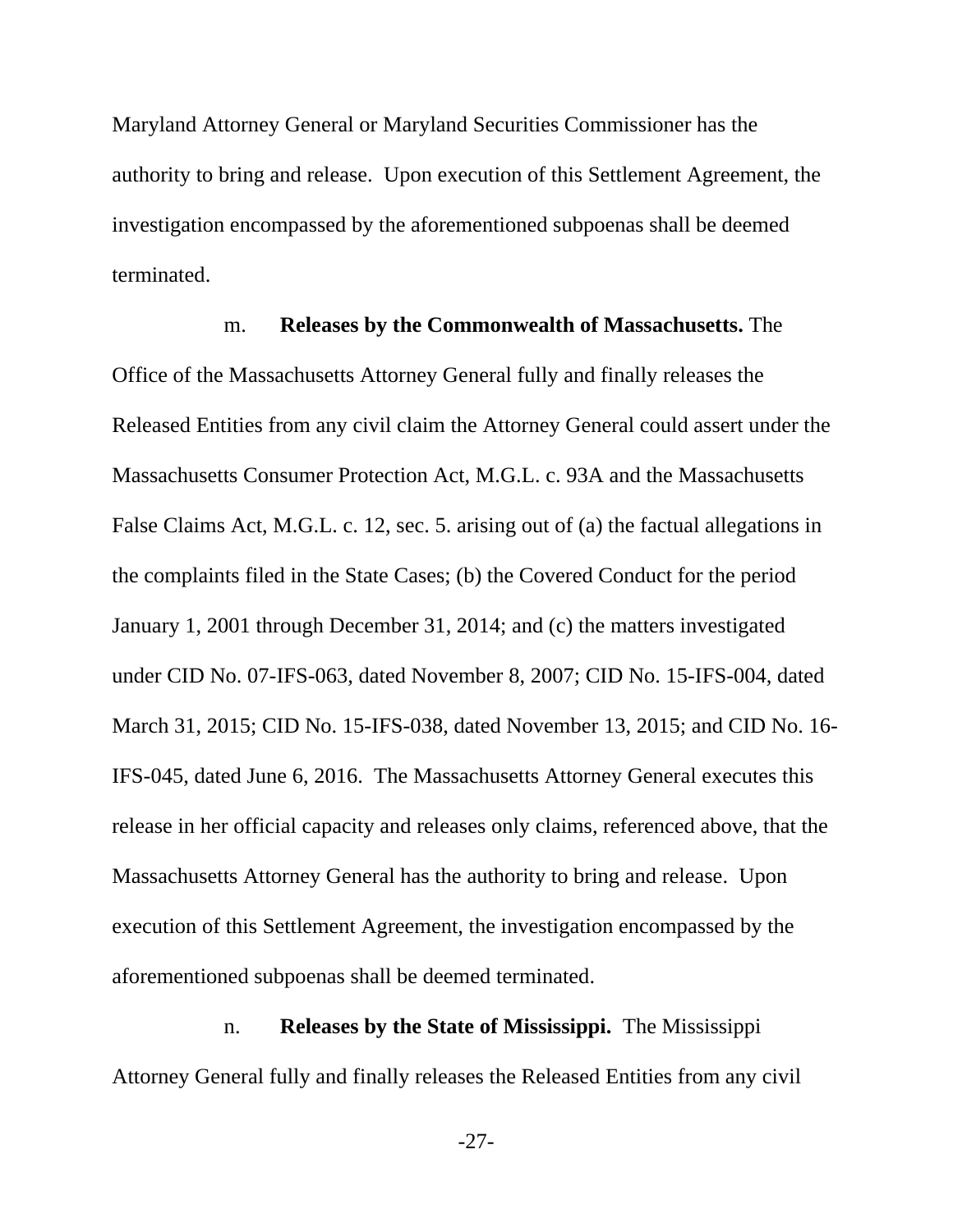claim the Attorney General could assert under the Mississippi Consumer Protection Act, Miss. Code Ann. § 75-24-1 *et seq*., arising out of (a) the factual allegations in the complaints filed in the State Cases; and (b) the Covered Conduct for the period of January 1, 2001 through December 31, 2014. The Mississippi Attorney General executes this release in his official capacity and releases only claims that the Mississippi Attorney General has the authority to bring and release.

o. **Releases by the State of Missouri.** The State of Missouri, acting through the Office of the Missouri Attorney General and the Missouri Commissioner of Securities, respectively, fully and finally release the Released Entities from any civil claim the Attorney General could assert under Section 407.020, RSMo, or any claim the Missouri Commissioner of Securities could assert under Sections 409.5-501, and 409.5-502, RSMo, arising out of (a) the factual allegations in the complaints filed in the State Cases; (b) the Covered Conduct for the period January 1, 2001 through December 31, 2014; and (c) the matters investigated under CID No. JC-20-15, dated June 26, 2015 and CID No. JC-24-16, dated February 18, 2016. The Missouri Attorney General and the Missouri Commissioner of Securities execute this release in their respective official capacities and release only claims, referenced above, that the Missouri Attorney General or Missouri Securities Commissioner has the authority to bring and release. Upon execution of this Settlement Agreement, the investigation

-28-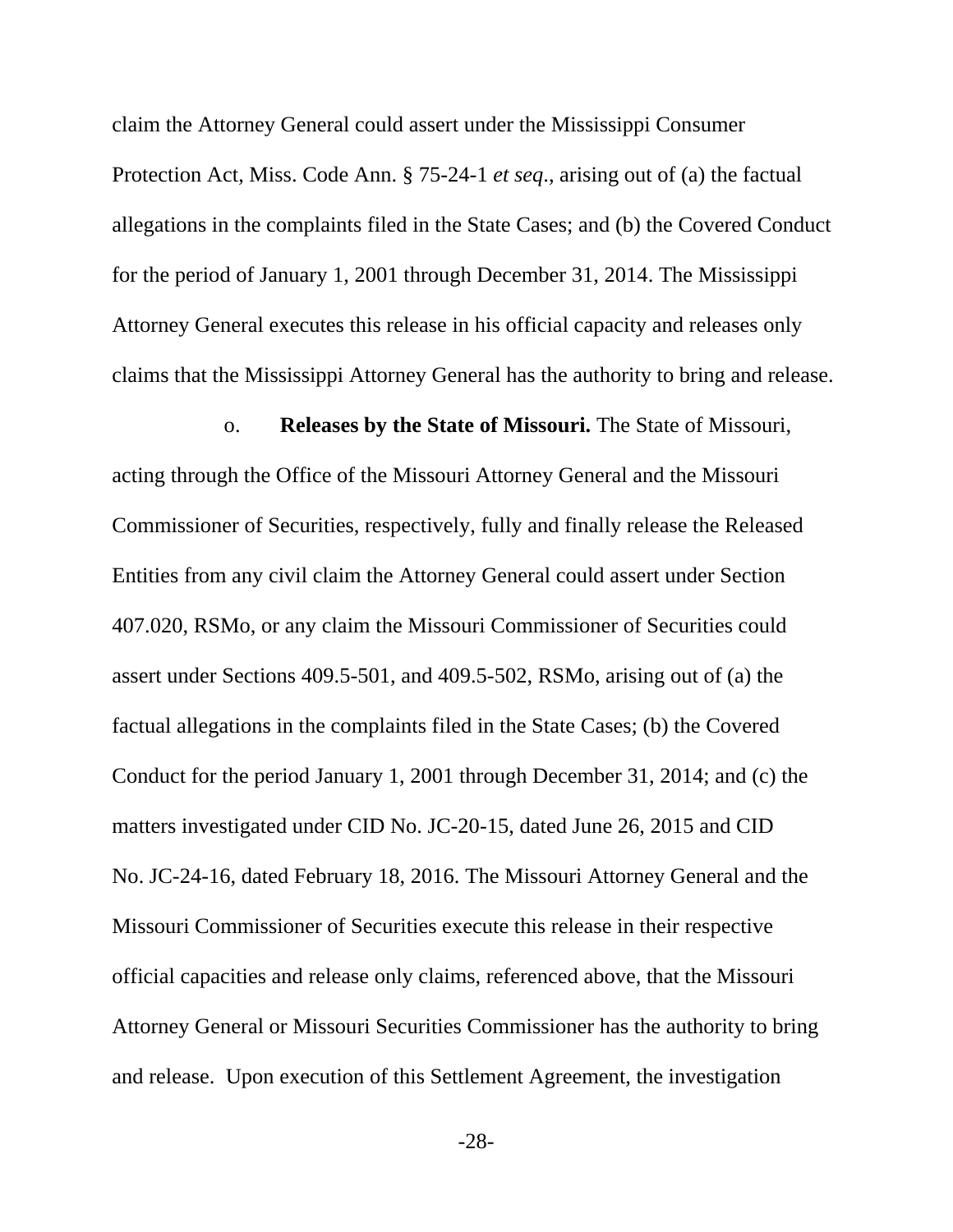encompassed by the aforementioned Civil Investigative Demands shall be deemed terminated.

## p. **Releases by the State of New Hampshire.** The New

Hampshire Bureau of Securities Regulation fully and finally releases the Released Entities from any civil claim the New Hampshire Bureau of Securities could assert under the New Hampshire Securities Act, N.H. R.S.A. § 421-B, arising out of (a) the factual allegations in the complaints filed in the State Cases; (b) the Covered Conduct for the period of January 1, 2001 through December 31, 2014; and (c) the matters investigated under the Subpoenas No. I-2016-0003, both dated February 4, 2016. The Director of New Hampshire Bureau of Securities Regulation executes this release in his official capacity and releases only claims that the New Hampshire Bureau of Securities Regulation has the authority to bring and release. Upon execution of this Settlement Agreement, the investigation encompassed by the aforementioned subpoenas shall be deemed terminated.

### q. **Releases by the State of New Jersey, Office of the Attorney**

**General.** The Office of the New Jersey Attorney General and the New Jersey Division of Consumer Affairs, respectively, fully and finally release the Released Entities from any civil claim the Attorney General could assert under the New Jersey Consumer Fraud Act, N.J.S.A. 56:8-1, *et seq*., arising out of: (a) the factual allegations in the complaints filed in the State Cases; (b) the Covered Conduct for

-29-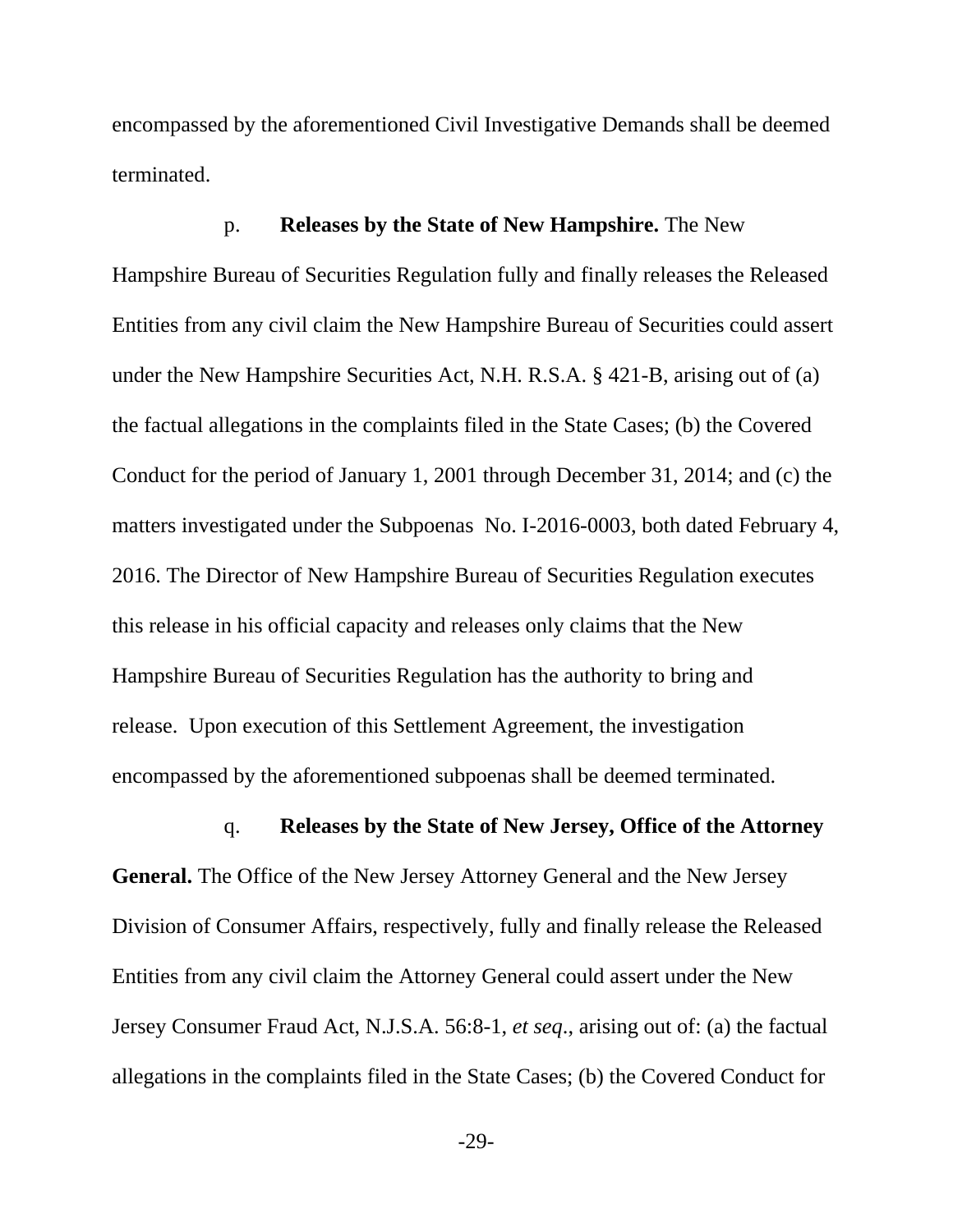the period January 1, 2001 through December 31, 2014; and (c) the matters investigated under the Subpoena dated September 29, 2015. The New Jersey Attorney General and the Director of the New Jersey Division of Consumer Affairs execute this release in their respective official capacities and release only claims, referenced above, that the New Jersey Attorney General or Director of the New Jersey Division of Consumer Affairs has the authority to bring and release. Upon execution of this Settlement Agreement, the investigation encompassed by the aforementioned subpoena shall be deemed terminated.

r. **Releases by the State of North Carolina.** The Office of the North Carolina Attorney General fully and finally releases the Released Entities from any civil claim the North Carolina Attorney General could assert under the North Carolina Unfair and Deceptive Trade Practices Act, N.C. Gen. Stat. §§ 75- 1.1, *et seq*., arising out of (a) the factual allegations in the complaints filed in the State Cases; (b) the Covered Conduct for the period January 1, 2001 through December 31, 2014; and (c) the matters investigated under the civil investigative demands dated July 10, 2015 and April 4, 2016. The North Carolina Attorney General executes this release in his official capacity and releases only claims, referenced above, that the North Carolina Attorney General has the authority to bring and release. Upon execution of this Agreement, the investigation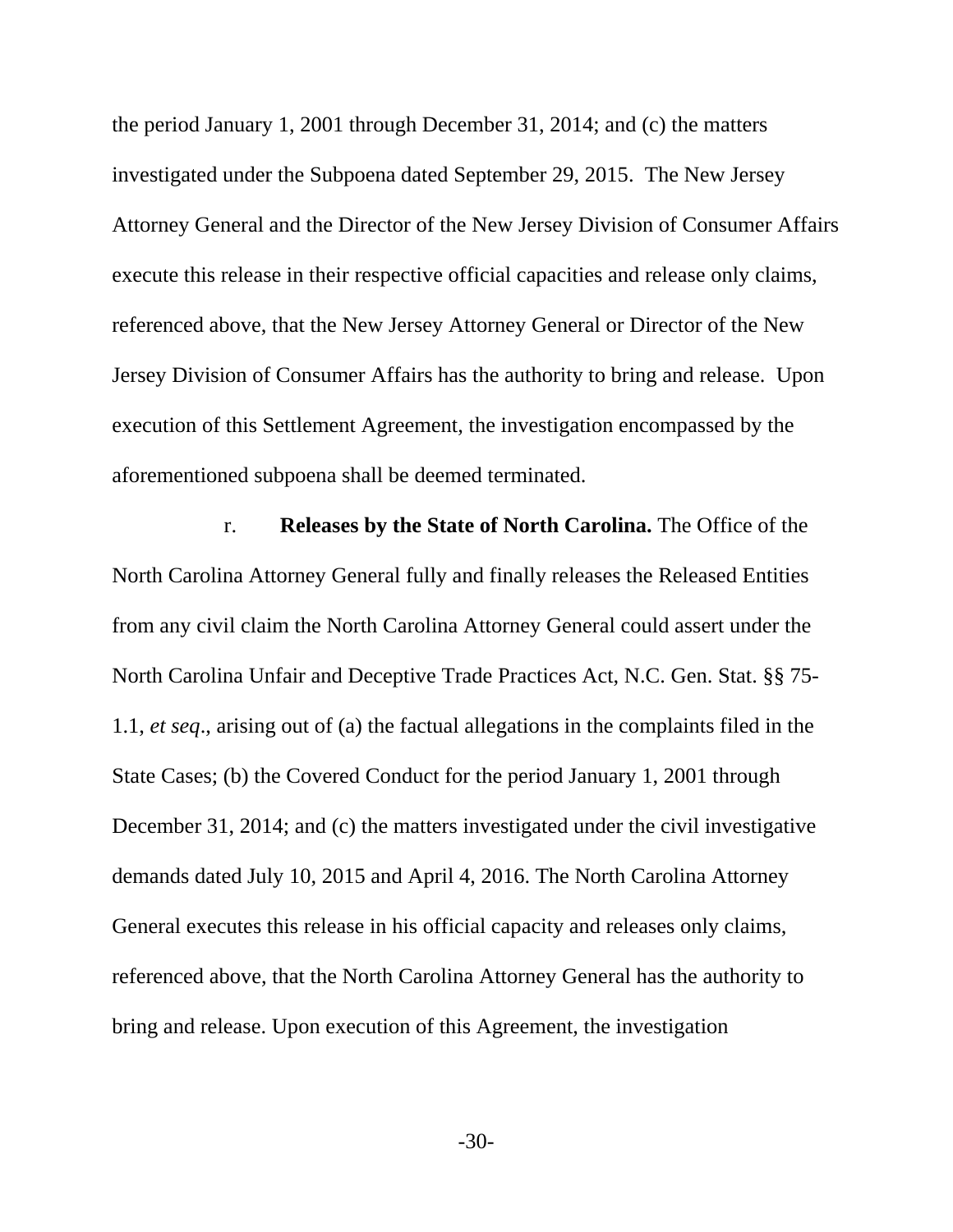encompassed by the aforementioned civil investigative demands shall be deemed terminated.

s. **Release by the State of Oregon.** The Oregon Department of Justice, Office of the Attorney General fully and finally releases the Released Entities from any civil claim the Attorney General could assert under the Oregon Unlawful Trade Practices Act, ORS 646.605, *et seq*., arising out of (a) the factual allegations in the complaints filed in the State Cases; (b) the Covered Conduct for the period January 1, 2001 through December 31, 2014; and (c) the matters investigated under the Civil Investigative Demand the Oregon Department of Justice issued to Moody's, dated September 18, 2015. The Oregon Attorney General executes this release in her official capacity and releases only claims, referenced above, that the Oregon Attorney General has the authority to bring and release. Upon execution of this Settlement Agreement, the investigation encompassed by the aforementioned Investigative Demand shall be deemed terminated.

t. **Releases by the Commonwealth of Pennsylvania, Office of Attorney General.** The Office of the Pennsylvania Attorney General fully and finally releases the Released Entities from any civil claim the Attorney General could assert under the Unfair Trade Practices and Consumer Protection Law, 73 P.S. §§201-1, *et seq*. arising out of: (a) the factual allegations in the complaints

-31-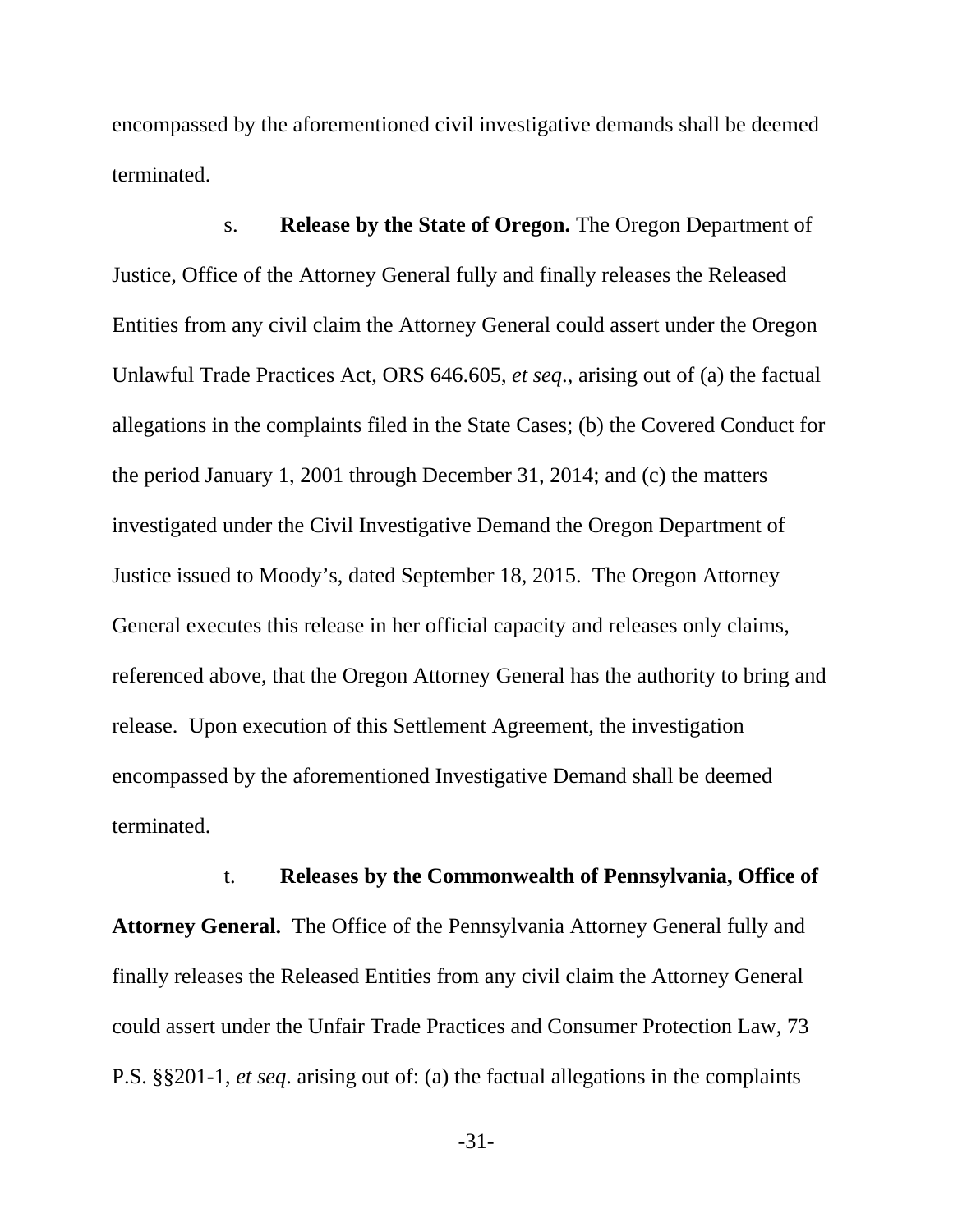filed in the State Cases; (b) the Covered Conduct for the period January 1, 2001 through December 31, 2014; and (c) the matters investigated under the subpoena dated August 19, 2015. The Pennsylvania Attorney General executes this release in his official capacity and releases only claims, referenced above, that the Pennsylvania Attorney General has the authority to bring and release. Upon execution of this Settlement Agreement, the investigation encompassed by the aforementioned subpoena shall be deemed terminated.

u. **Releases by the State of South Carolina.** The Office of the South Carolina Attorney General fully and finally releases the Released Entities from any civil claim the Attorney General could assert under the South Carolina Unfair Trade Practices Act, S.C. Code § 39-5-10, *et seq.,* or the South Carolina Uniform Securities Act of 2005, S.C. Code 35-1-101, *et seq.,* arising out of (a) the factual allegations in the complaints filed in the State Cases; (b) the Covered Conduct for the period January 1, 2001 through December 31, 2014; and (c) the matters investigated under the South Carolina Civil Investigative Demand dated September 29, 2015. The South Carolina Attorney General executes this release in his official capacity and releases only claims, referenced above, that the South Carolina Attorney General has the authority to bring and release. Upon execution of this Settlement Agreement, the investigation encompassed by the aforementioned Civil Investigative Demand shall be deemed terminated.

-32-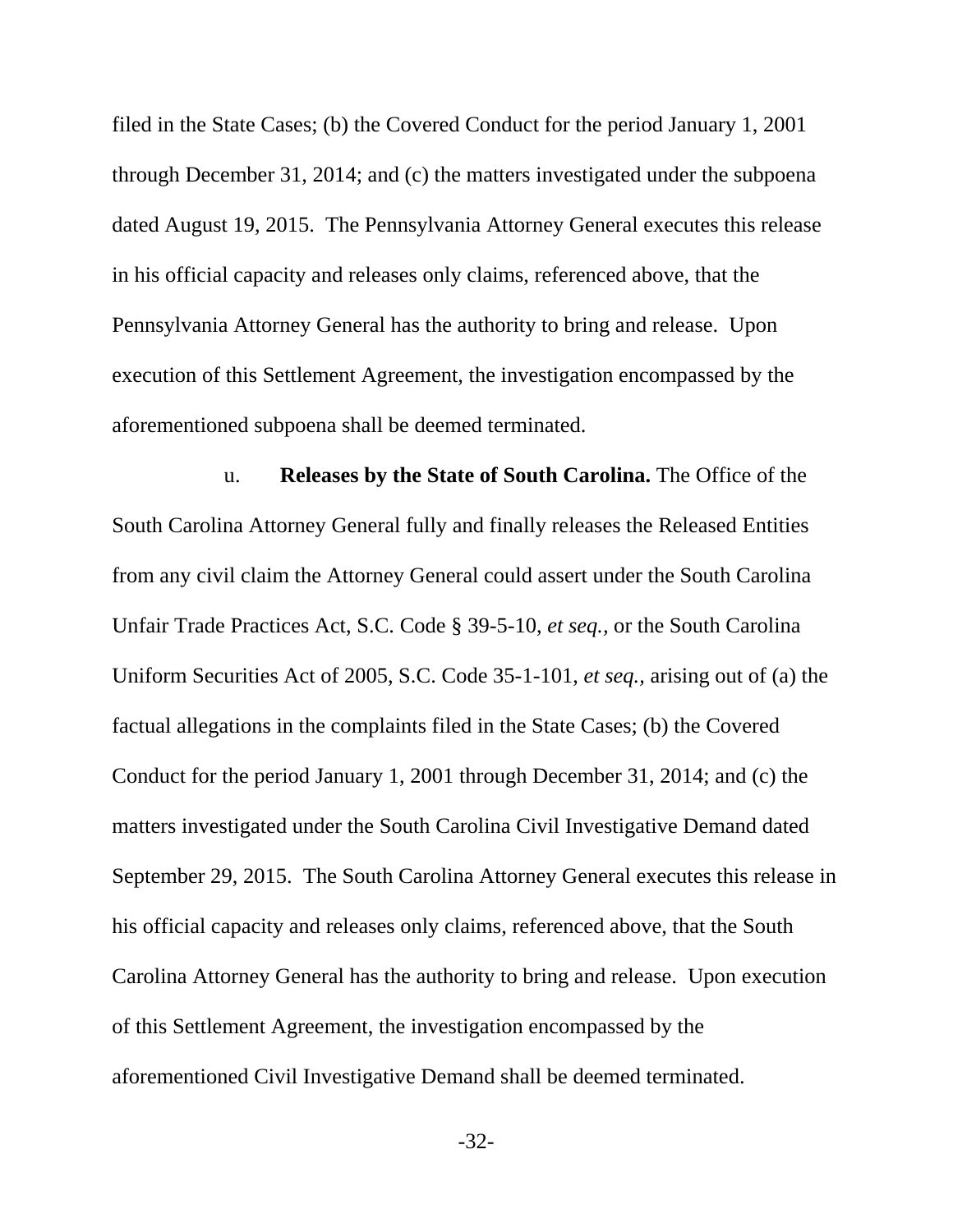v. **Releases by the State of Washington.** The Office of the Washington Attorney General fully and finally releases the Released Entities from any civil claim the Attorney General could assert under the Washington Consumer Protection Act, RCW 19.86 arising out of (a) the factual allegations in the complaints filed in the State Cases; (b) the Covered Conduct for the period January 1, 2001 through December 31, 2014; and (c) the matters investigated under CIDs dated March 13, 2015; January 27, 2016; February 22, 2016; and April 1, 2016. The Washington Attorney General executes this release in his official capacity and releases only claims, referenced above, that the Washington Attorney General has the authority to bring and release. Upon execution of this Settlement Agreement, the investigation encompassed by the aforementioned subpoenas shall be deemed terminated.

14. **Excluded Claims**. Notwithstanding the releases in Paragraphs 12 and 13 of this Agreement, or any other term(s) of this Agreement, the following claims are specifically reserved and not released by this Agreement:

a. Any criminal liability;

b. Any antitrust liability, except, with respect to the States, to the extent any of the States have alleged or investigated practices by Moody's that purportedly violate State antitrust laws;

c. Any liability of any individual;

-33-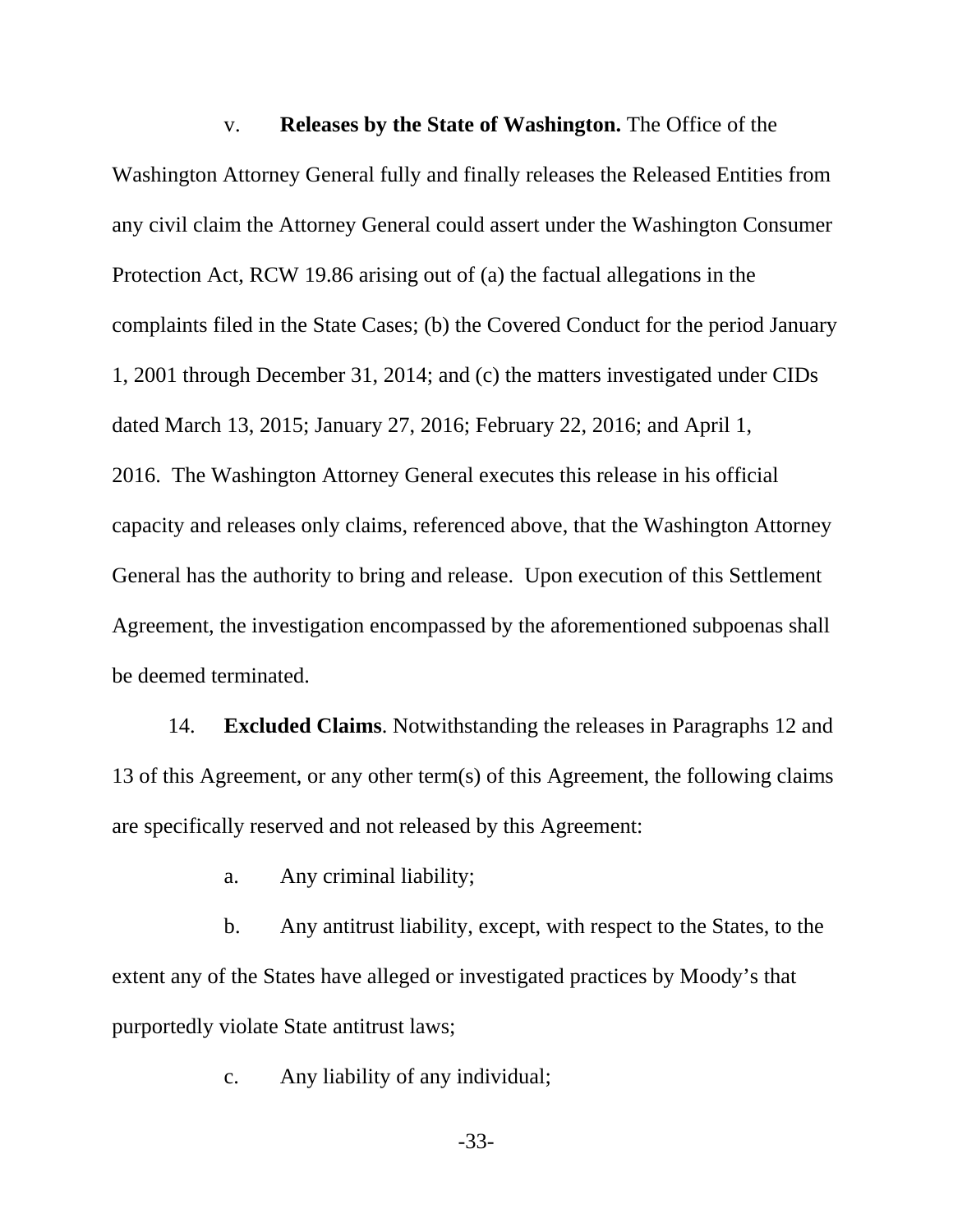d. Any private right of action;

e. Any liability of any person or entity other than the Released Entities;

f. Any liability arising under Title 26 of the United States Code (the Internal Revenue Code) or the States' similar tax codes or laws;

g. Except as explicitly stated in this Agreement, any administrative liability, including the suspension and debarment rights of any federal or state agency;

h. Any liability to or claims of the United States (or its agencies) or the States (or their agencies) for any conduct other than that falling within the scope of the respective releases granted by the United States and the States in Paragraphs 12 and 13 of this Agreement;

i. Any liability to or claims of the United States (or its agencies or any other party) as to which the United States Attorney General lacks the authority to bring or compromise;

j. Any liability to or claims of the States (or their agencies or any other party) as to which the respective Attorneys General of the States, or for Indiana the Securities Commissioner for Indiana, and for New Hampshire the New Hampshire Secretary of State, lack the authority to bring or compromise;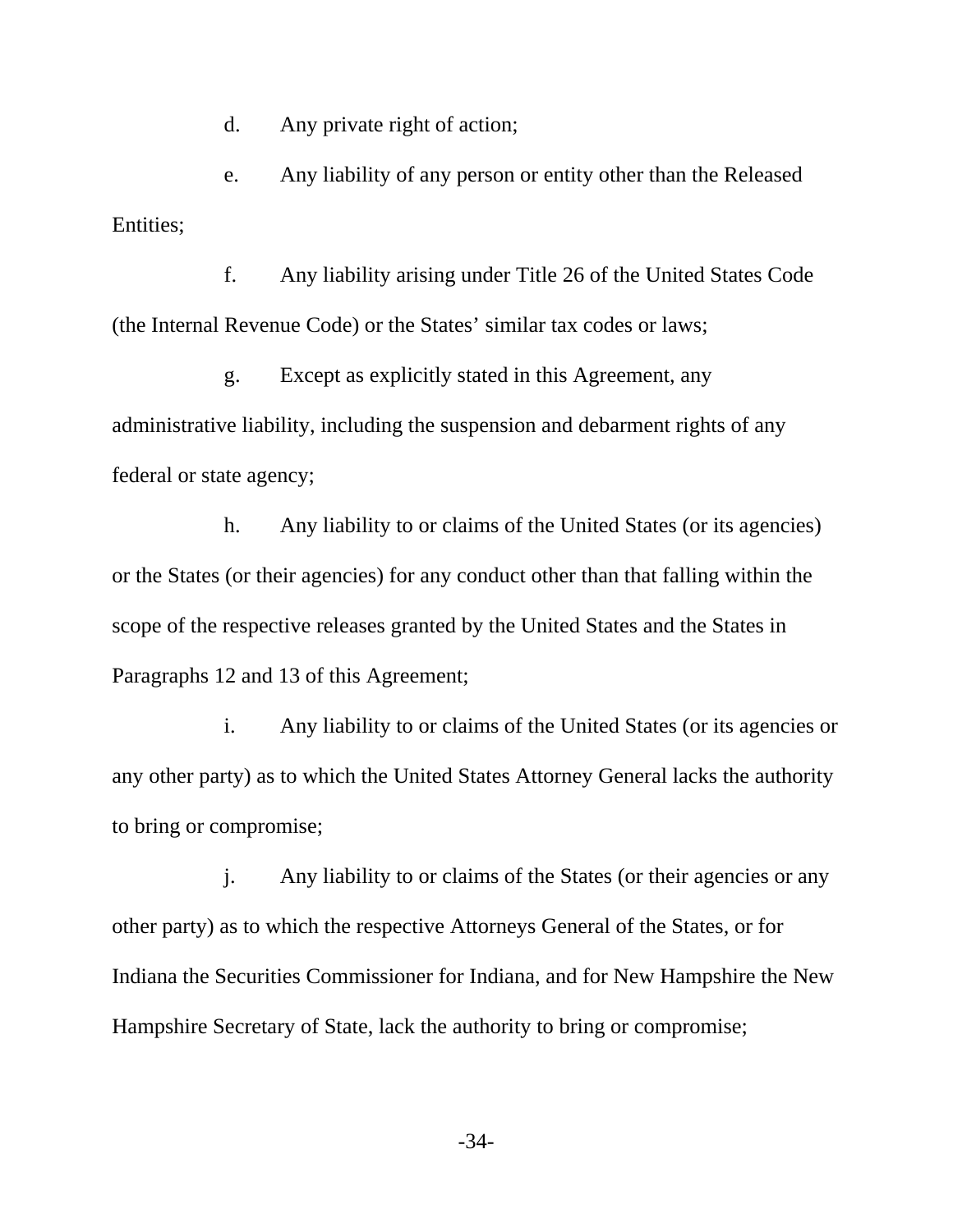k. Any liability to or claims of county, municipal, or local pension funds or other county, municipal, or local government funds as investors, unless otherwise explicitly released by an individual State in this Agreement;

l. Any liability to or claims of county or local governments or state regulatory agencies having specific regulatory jurisdiction that is separate and independent from the regulatory and enforcement jurisdiction of the Attorneys General of the States, or for Indiana the Securities Commissioner for Indiana, and for New Jersey the Director of the New Jersey Division of Consumer Affairs;

m. Any liability based upon obligations created by this Agreement;

n. Any liability for the claims or conduct alleged in United States ex rel. Kolchinsky v. Moody's Corp., Civ. No. 12-cv-01399-WHP (SDNY), and no setoff for any amounts paid under this Agreement shall be applied in connection with any recovery in that action;

o. Any liability for the claims or conduct alleged in Federal Home Loan Bank of Boston v. Ally Financial, Inc. F/K/A GMAC LLC et al., Civ No. 1:11-cv-10952 (D. Mass.); and

p. Any claims against financial institutions that securitized residential mortgage loans.

15. **Releases by Moody's**. The Released Entities fully and finally release the United States and the States, and their officers, agents, employees, and

-35-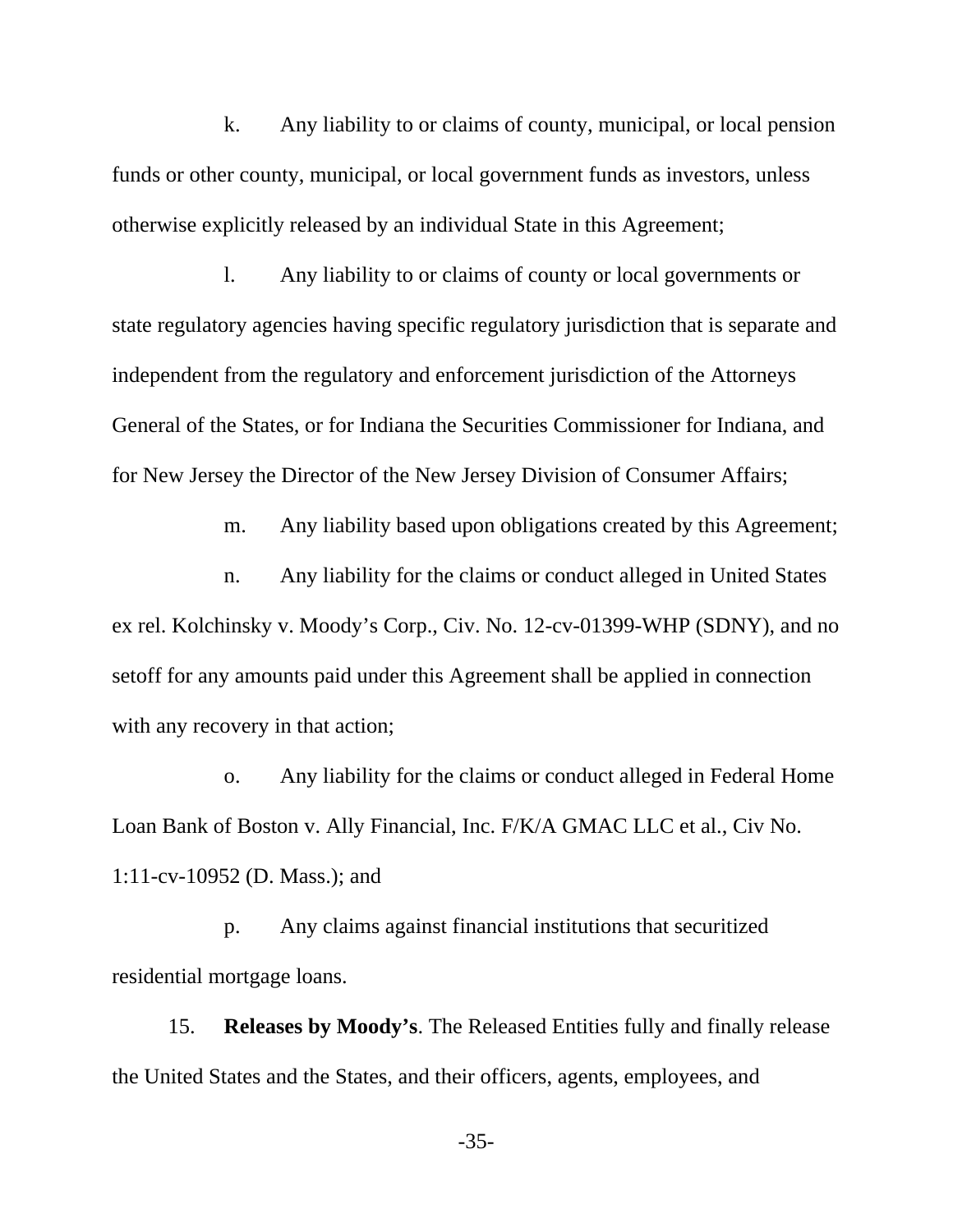servants, from any claims (including attorneys' fees, costs, and expenses of every kind and however denominated) that the Released Entities have asserted, could have asserted, or may assert in the future against the United States and the States, and their agencies, divisions, entities, officers, agents, employees, and servants, related to the conduct falling within the scope of the releases granted by the United States and the States in Paragraphs 12 and 13 of this Agreement and the investigation and prosecution thereof by the United States and the States.

16. **Waiver of Potential Defenses by Moody's**. The Released Entities waive and shall not assert any defenses the Released Entities may have to any criminal prosecution or administrative action relating to the conduct falling within the scope of the releases granted by the United States and the States in Paragraphs 12 and 13 of this Agreement that may be based in whole or in part on a contention that, under the Double Jeopardy Clause in the Fifth Amendment of the Constitution, or under the Excessive Fines Clause in the Eighth Amendment of the Constitution and the States' similar state constitutional provisions, this Agreement bars a remedy sought in such criminal prosecution or administrative action.

17. **Unallowable Costs.** Unallowable Costs (as defined in this paragraph) will be separately determined and accounted for by Moody's, and Moody's shall not charge such Unallowable Costs directly or indirectly to any contract with the United States or the States. For purposes of this paragraph, "Unallowable Costs"

-36-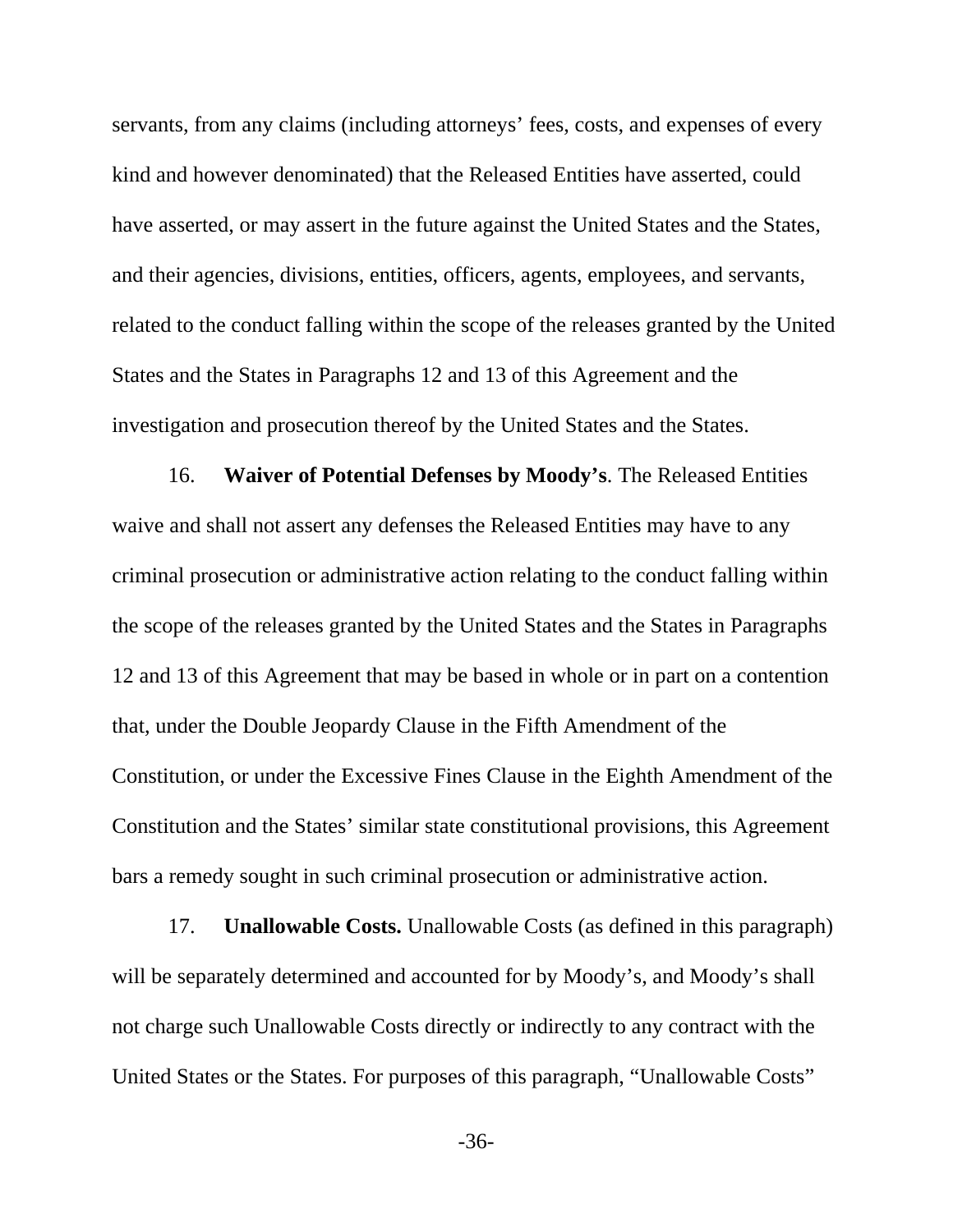means unallowable costs for government contracting purposes, which shall specifically include all costs (as defined in the Federal Acquisition Regulation, 48 C.F.R. § 31.205-47) incurred by or on behalf of Moody's, and its present or former officers, directors, employees, shareholders, and agents in connection with any of the following:

a. the matters covered by this Agreement;

b. the United States' and the States' civil investigation(s) of the matters covered by this Agreement;

c. Moody's investigation, defense, and Compliance Commitments undertaken in response to the United States' and the States' civil investigation(s) in connection with the matters covered by this Agreement (including attorneys' fees);

d. the negotiation and performance of this Agreement; and

e. the payments Moody's makes to the United States and the States pursuant to this Agreement.

## **18. Miscellaneous Provisions.**

a. This Agreement is intended to be for the benefit of the Parties only and does not create any third-party rights.

b. The Parties acknowledge that this Agreement is made without any trial or final adjudication on the merits, and is not itself a final order of any court or governmental authority.

-37-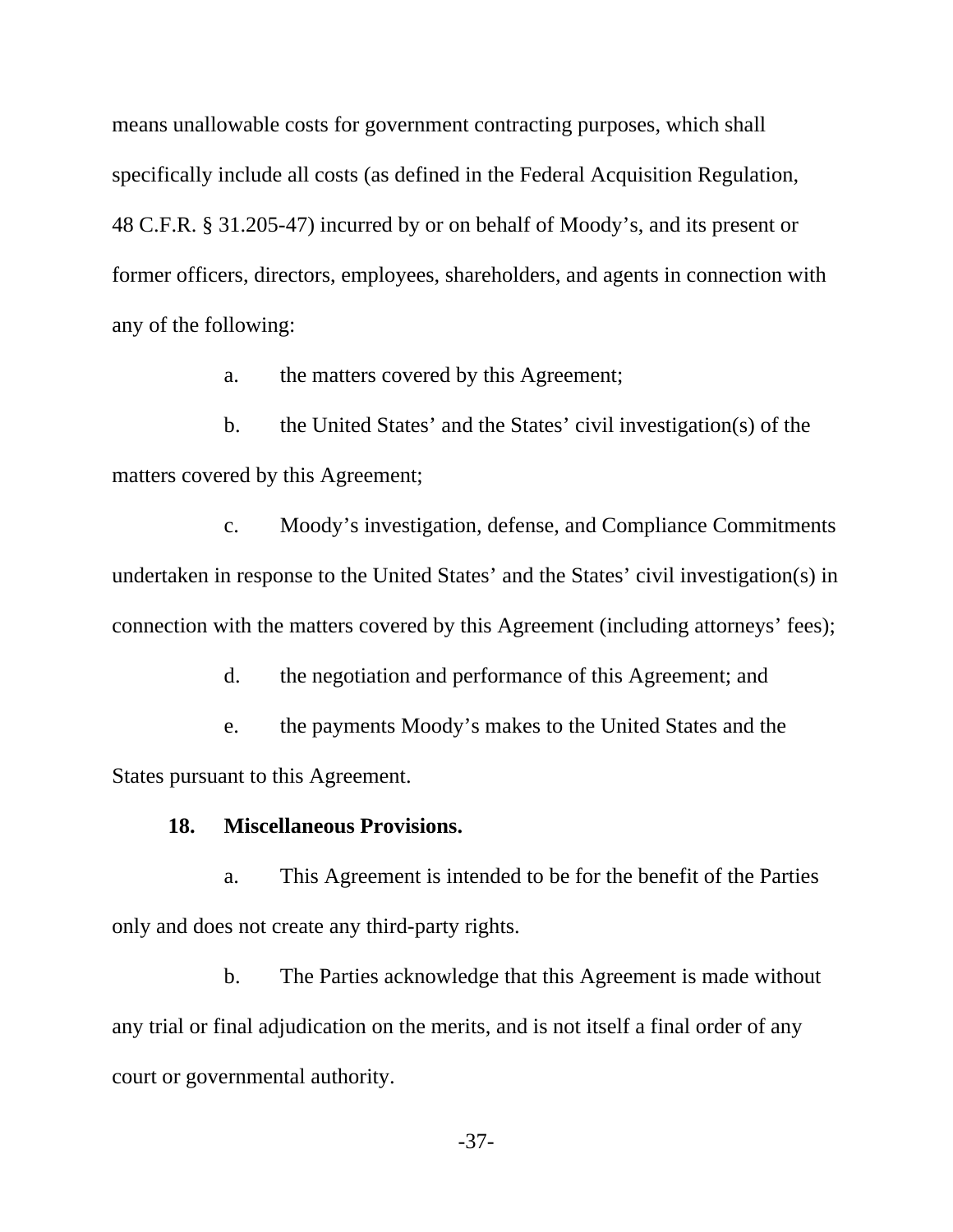c. Each Party shall bear its own legal and other costs incurred in connection with this matter, including costs incurred in connection with the State Cases and the investigations conducted by the United States and the States leading to this Agreement, and the preparation and performance of this Agreement.

d. Each Party and signatory to this Agreement represents that it freely and voluntarily enters into this Agreement without any degree of duress or compulsion.

e. Nothing in this Agreement, or the Annexes attached hereto, in any way alters or affects the terms of any applicable legal regulations with respect to registered credit rating agencies or Moody's obligations under any such regulations.

f. Nothing in this Agreement constitutes an agreement by the United States or the States concerning the characterization of the Settlement Amount for the purposes of the Internal Revenue laws, Title 26 of the United States Code, or similar state tax codes or laws.

g. For the purposes of construing the Agreement, this Agreement shall be deemed to have been drafted by all Parties and shall not, therefore, be construed against any Party for that reason in any dispute.

-38-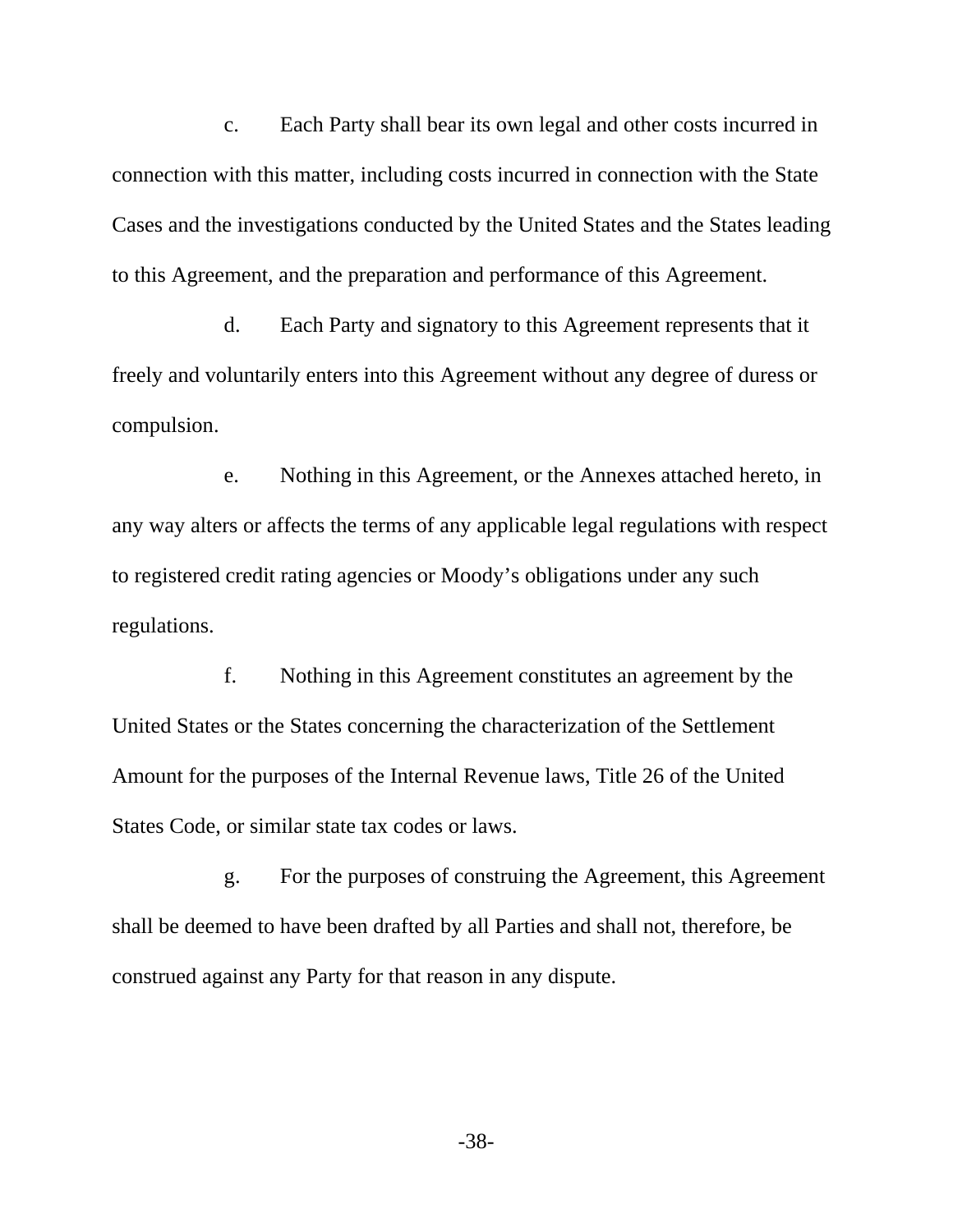h. This Agreement constitutes the complete agreement between the Parties. This Agreement may not be amended except by written consent of all the Parties.

i. The undersigned counsel for the United States and the States represent and warrant that they are fully authorized to execute this Agreement on behalf of the United States and the States.

j. Counsel for Moody's shall provide a corporate resolution authorizing the execution of this Agreement on behalf of Moody's, and represent and warrant that they are fully authorized to execute this Agreement on behalf of Moody's.

k. This Agreement may be executed in counterparts, each of which constitutes an original and all of which constitute one and the same Agreement.

l. This Agreement is binding on Moody's successors, transferees, heirs, and assigns.

m. All Parties consent to the disclosure to the public of this Agreement by Moody's, the United States, and the States.

n. This Agreement shall not be deemed to constitute approval of any of Moody's credit rating models, methodologies, or practices, or the advertising or promotion thereof, and neither Moody's nor anyone acting on their

-39-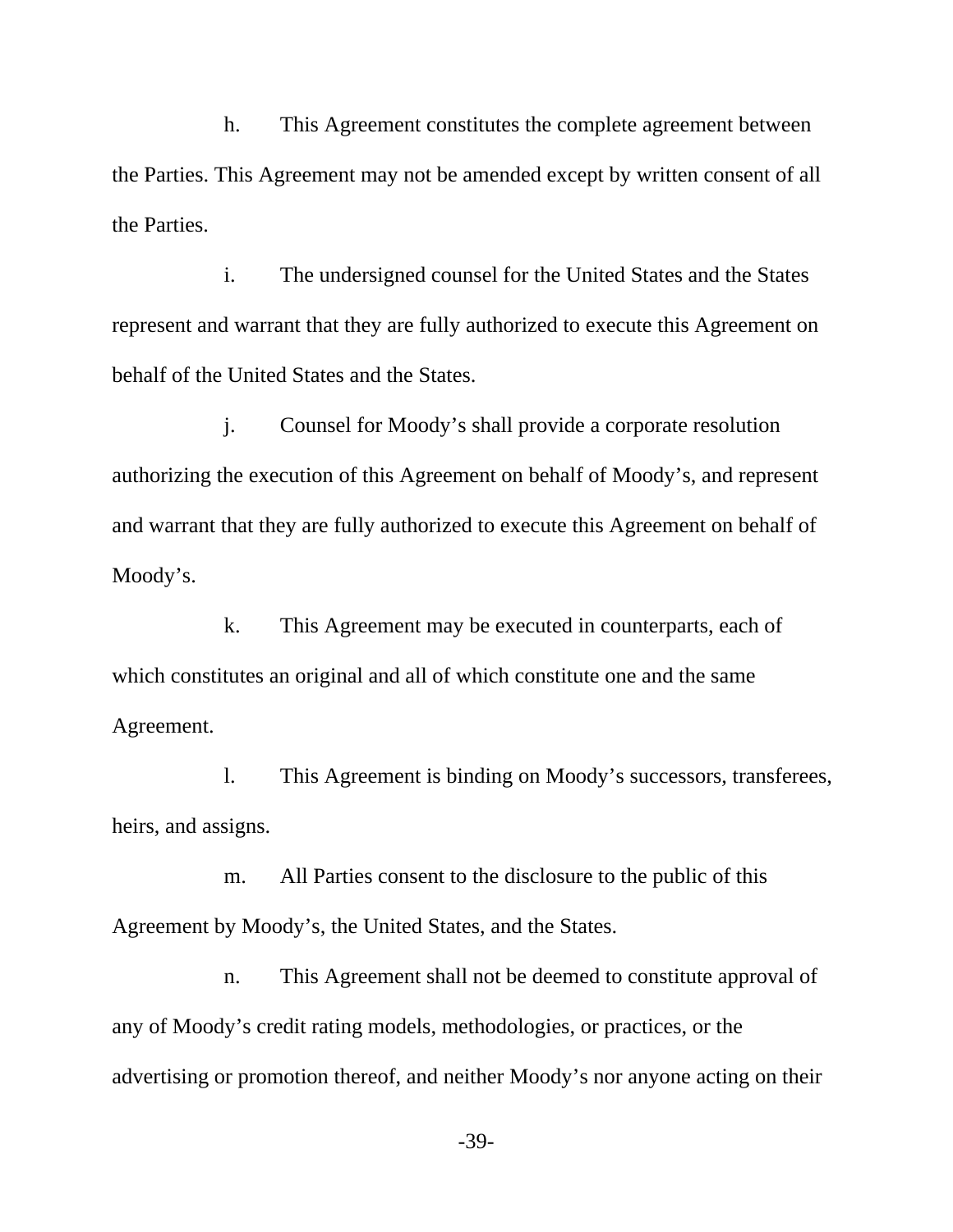behalf shall state or imply that this Agreement constitutes approval, sanction, or authorization for any act or practice of Moody's.

o. This Agreement is effective on the date of signature of the last signatory to the Agreement. Facsimiles of signatures and signatures provided by portable document format (".pdf") shall constitute acceptable, binding signatures for purposes of this Agreement.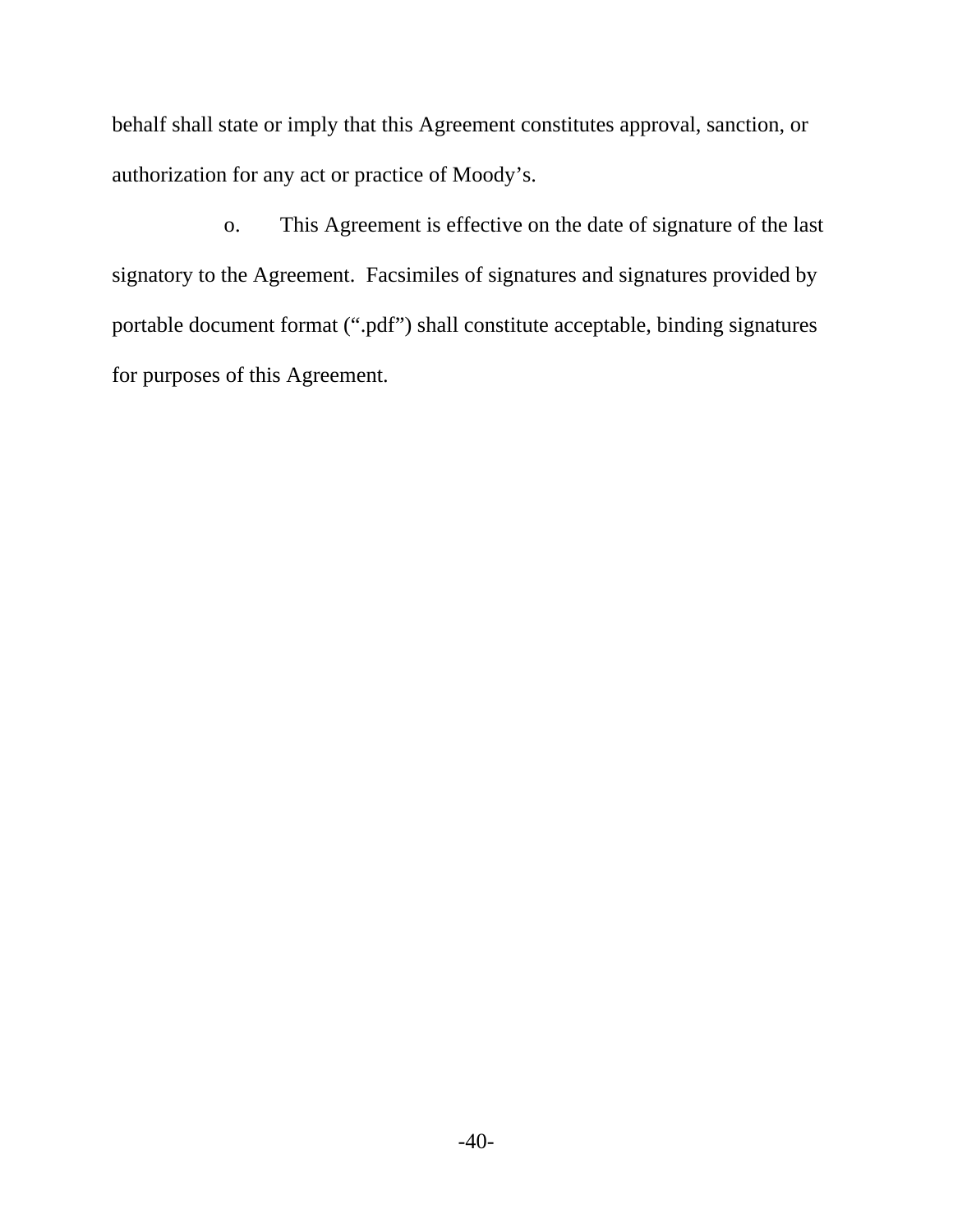For Moody's Corporation, Moody's Investors Service, Inc., and Moody's Analytics, Inc.:

John J. Goggins

Moody's Corporation 7 World Trade Center 250 Greenwich Street New York, NY 10007

Dated:  $1/13/17$ 

Telles Sharon L. Nelles

Stephen Ehrenberg Sullivan & Cromwell LLP 125 Broad Street New York, NY 10004 Counsel for Moody's Corporation, Moody's Investors Service, Inc. and Moody's Analytics, Inc.

Dated: January 13, 2017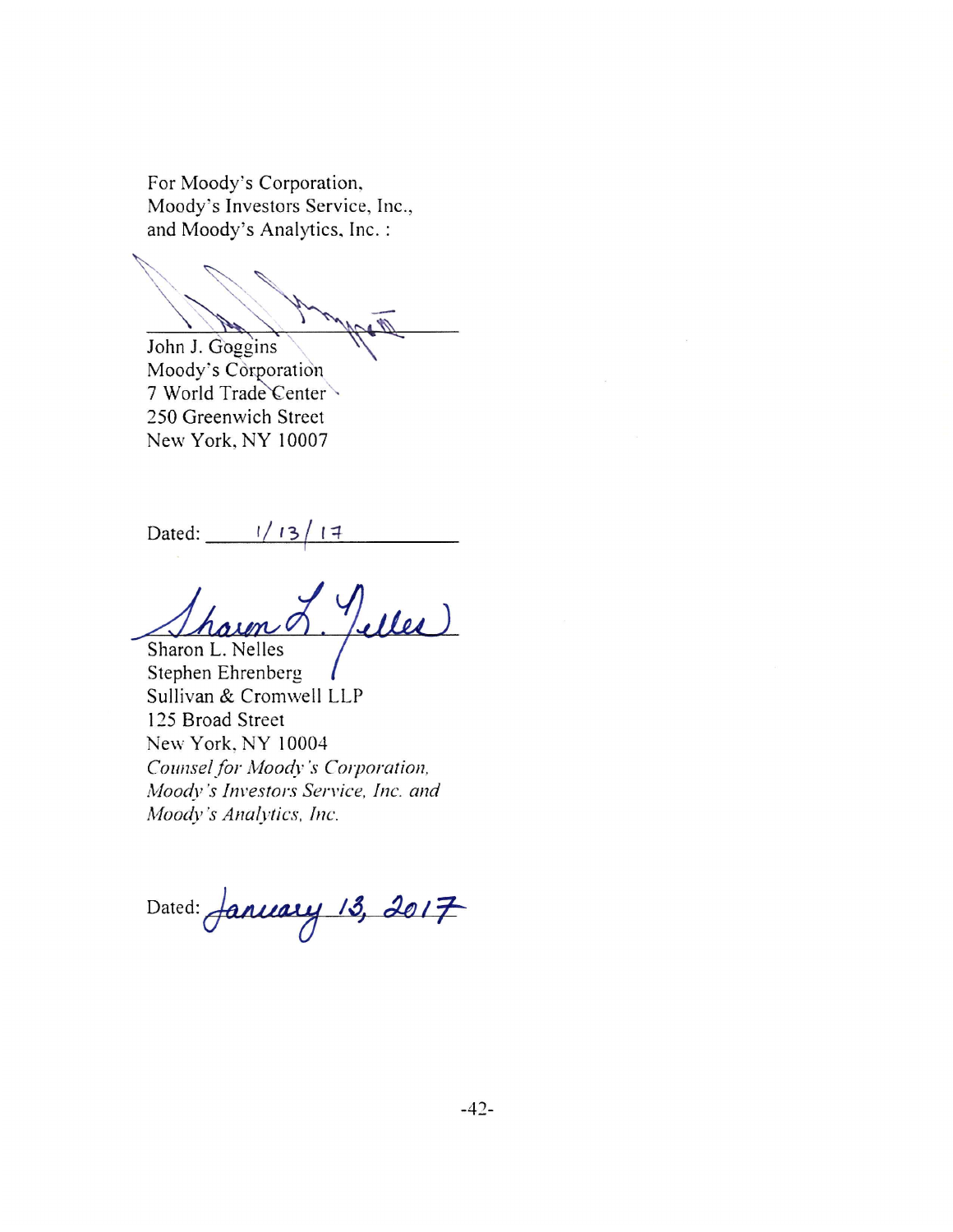For the United States:

Soudra 1. Nills

**SONDRA L. MILLS** Senior Litigation Counsel United States Department of Justice Civil Division, Consumer Protection Branch P.O. Box 261, Ben Franklin Station Washington, DC 20044

Dated:  $1 - 13 - 17$ 

Thomas 1- Strong

**Assistant United States Attorney** United States Attorney's Office District of New Jersey 970 Broad Street, 7th Floor Newark, NJ 07102

 $\tilde{u}$ 

Dated:  $1/3/2007$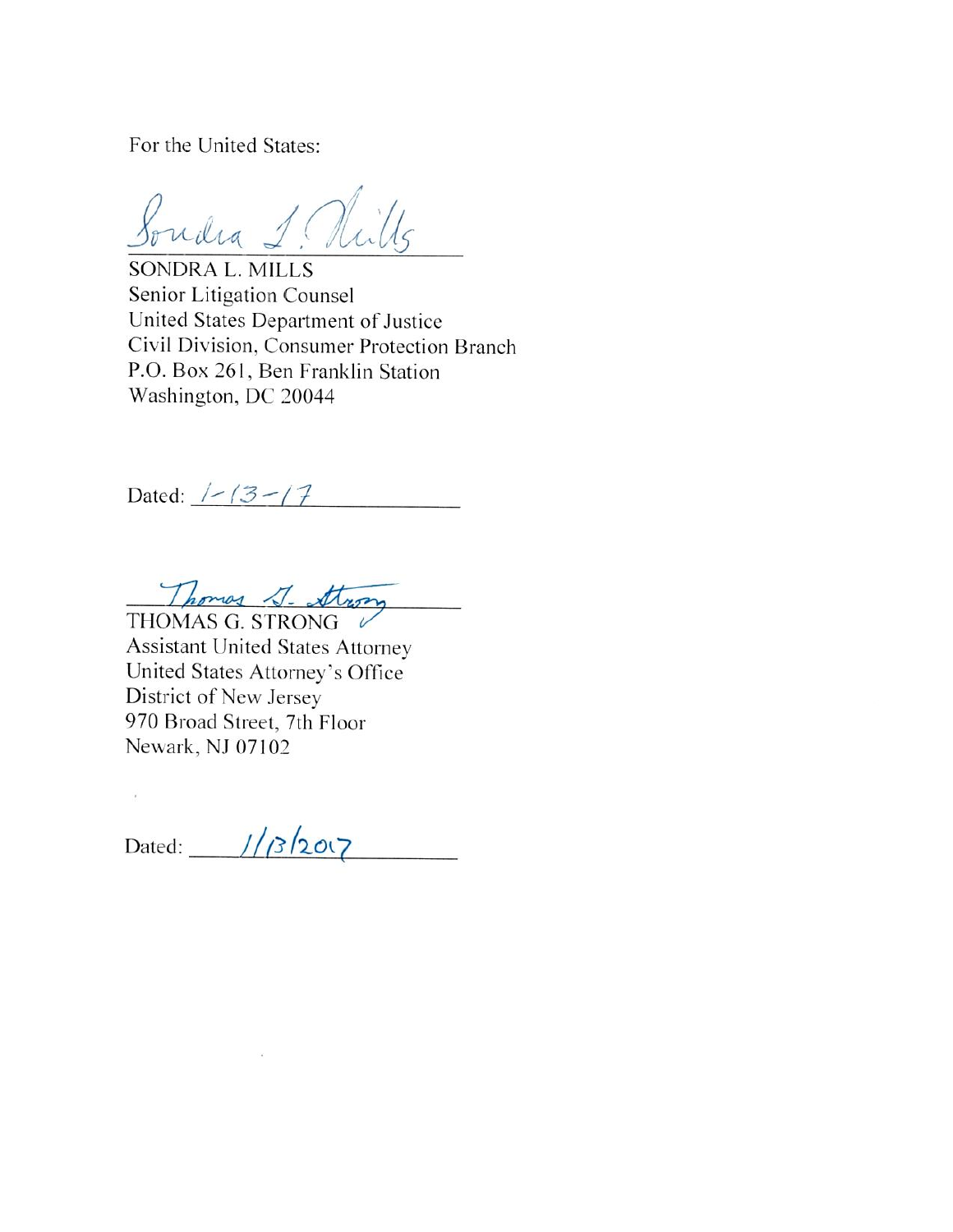For the State of Arizona:

MARK BRNOVICH ATTORNEY GENERAL FOR THE STATE OF ARIZONA

 $B-C$ 

Nancy M. Bonnell<br>Dana R. Vogel Assistant Attorneys General Consumer Protection & Advocacy Section Arizona Attorney General's Office 1275 West Washington Street Phoenix, Arizona 85007

Dated:  $\frac{1}{13}$ /17

 $\overline{\mathcal{I}}$ 

 $\frac{1}{2}$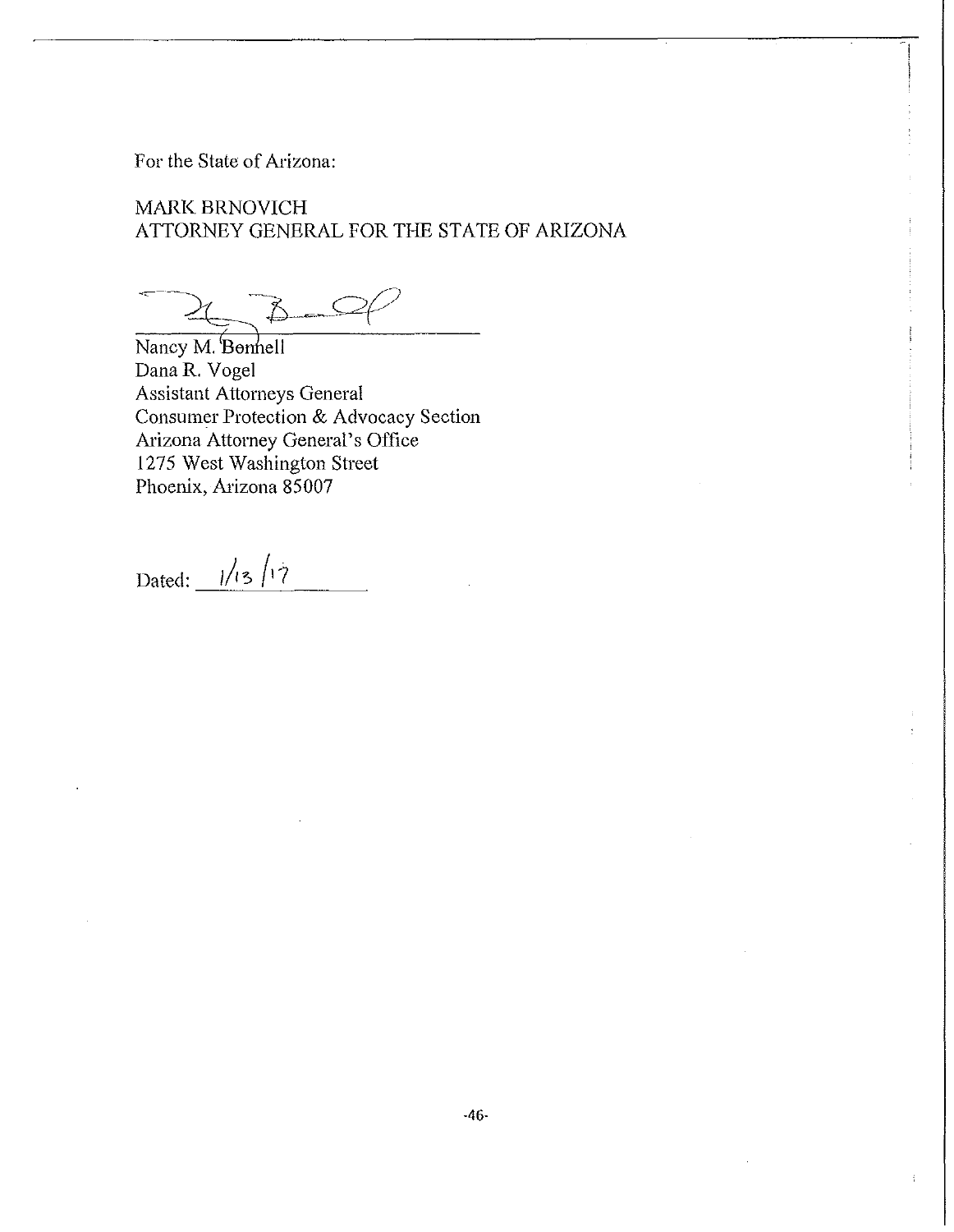For the State of California:

KATHLEEN A. KENEALY Acting California Attorney General

EMILY CORALANITHI

Deputy Attorney General

California Department of Justice 455 Golden Gate, Suite 11000 San Francisco, CA 94102

Dated:  $\frac{\text{away } 13, 2017}{}$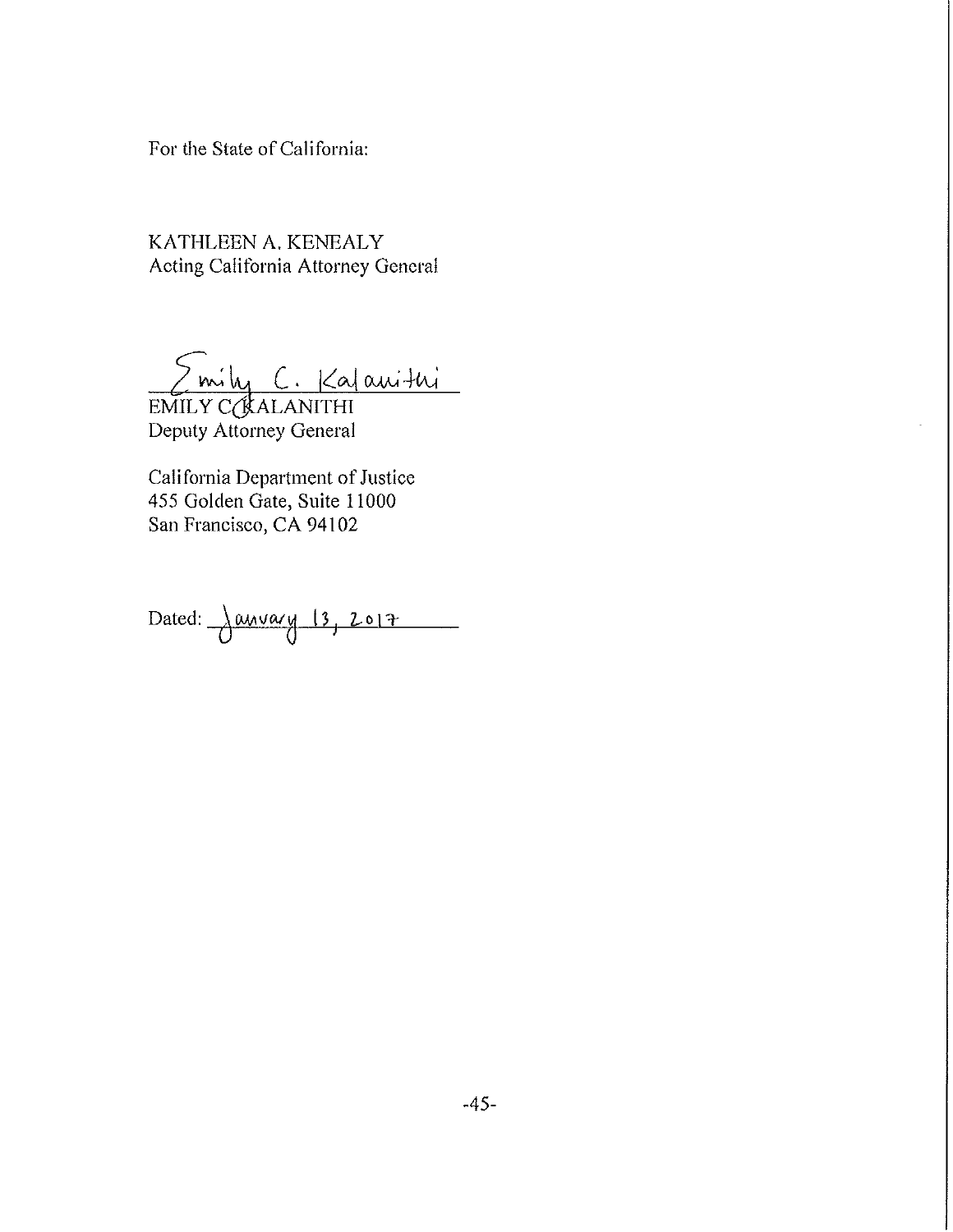For the State of Connecticut:

**/ A-** *(* **<sup>1</sup>**  $\left(\frac{1}{2}\right)$ **~ .** 

GEORGE JÉPSEN Attorney General for the State of Connecticut 55 Elm Street Hartford, CT 06141

Dated: 1/15/17 *r*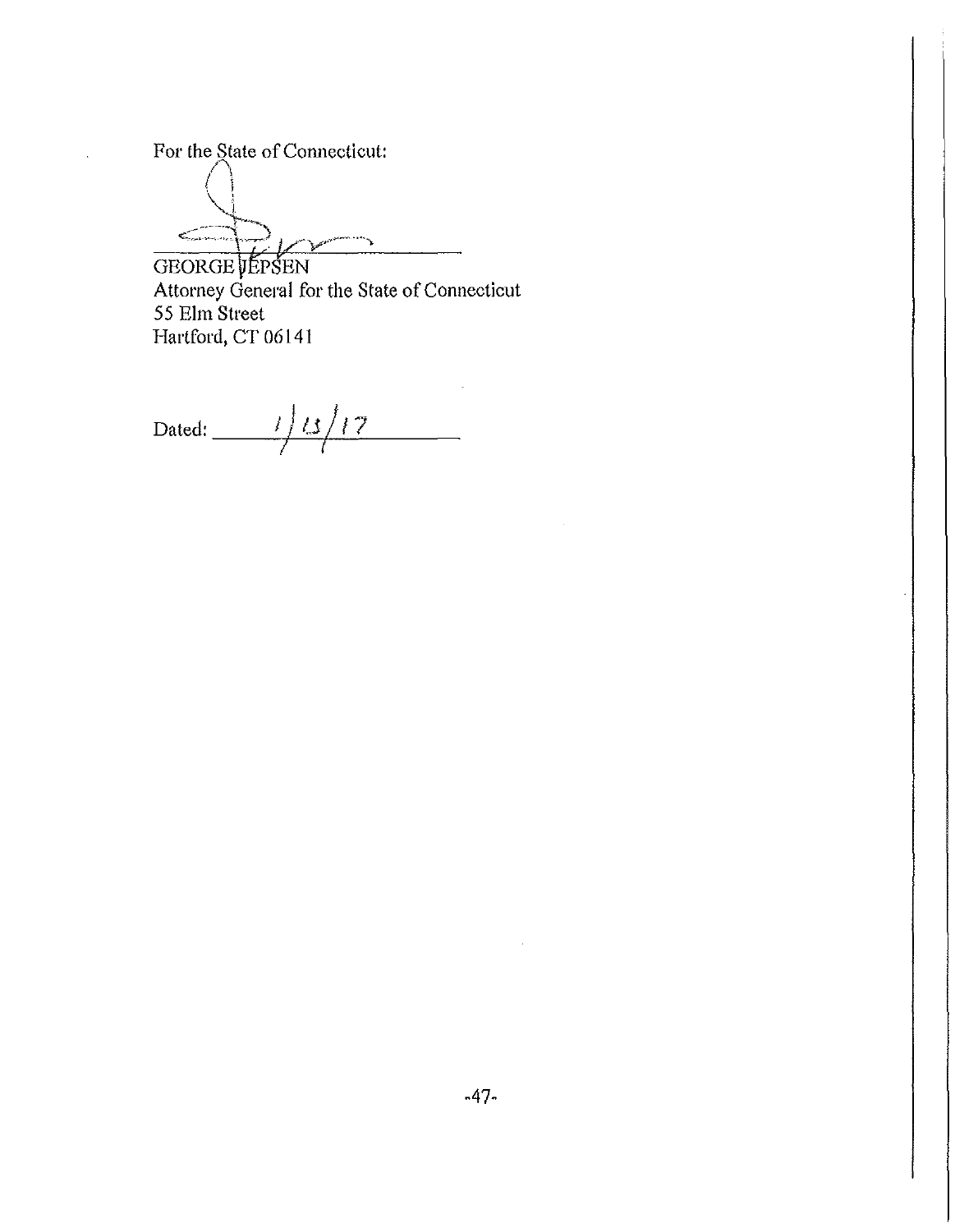For the State of Delaware:

MATTHEW P. DENN Attorney General for the State of Delaware

By:

Mun

Jillian A. Lazar Deputy Attorney General Investor Protection Unit 820 N. French Street Wilmington, DE 19801

Dated:  $1.13.2017$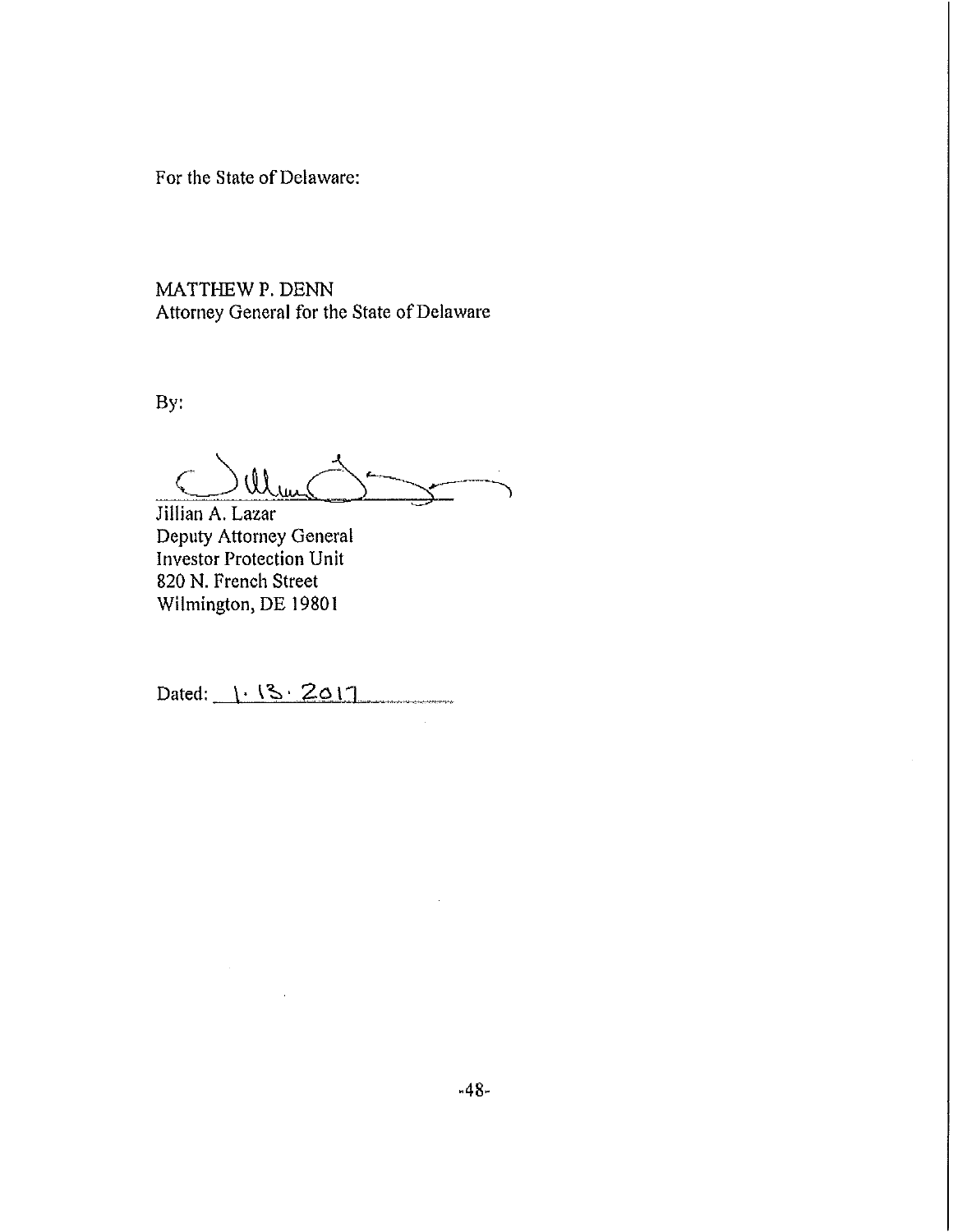For the District of Columbia:

KARLA.RACINE Attorney General for the District of Columbia 441 Fourth Street, NW Washington, D.C. 20001

Dated:  $\sqrt{20/7}$   $\frac{13}{2017}$ 

STEPHIAN O. TAYLOR

Commissioner of the District of Columbia Department of Insurance, Securities and Banking 830 First Street, NE, Suite 701 Washington, DC 20002

Dated: <u>January</u> 13,2017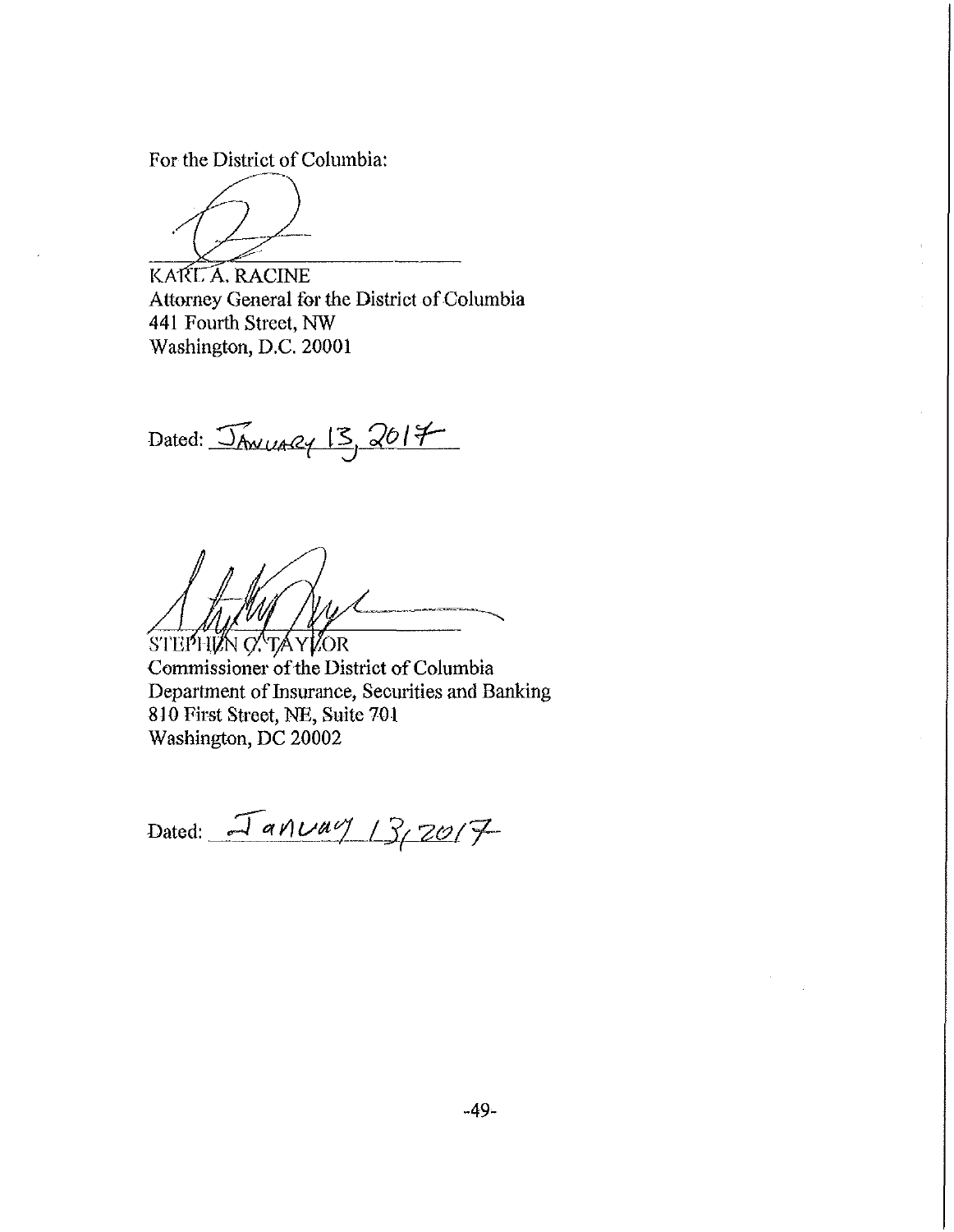For the State of Idaho:

LAWRENCE G. WASDEN ATTORNEY GENERAL FOR THE STATE OF IDAHO

By:

 $2lrt$ 

Brett T. DeLange Consumer Protection Division Chief

Jane E. Hochberg

Deputy Attorneys General Consumer Protection Division 954 West Jefferson, 2d Floor Boise, ID 83720

Dated:  $1/13/7$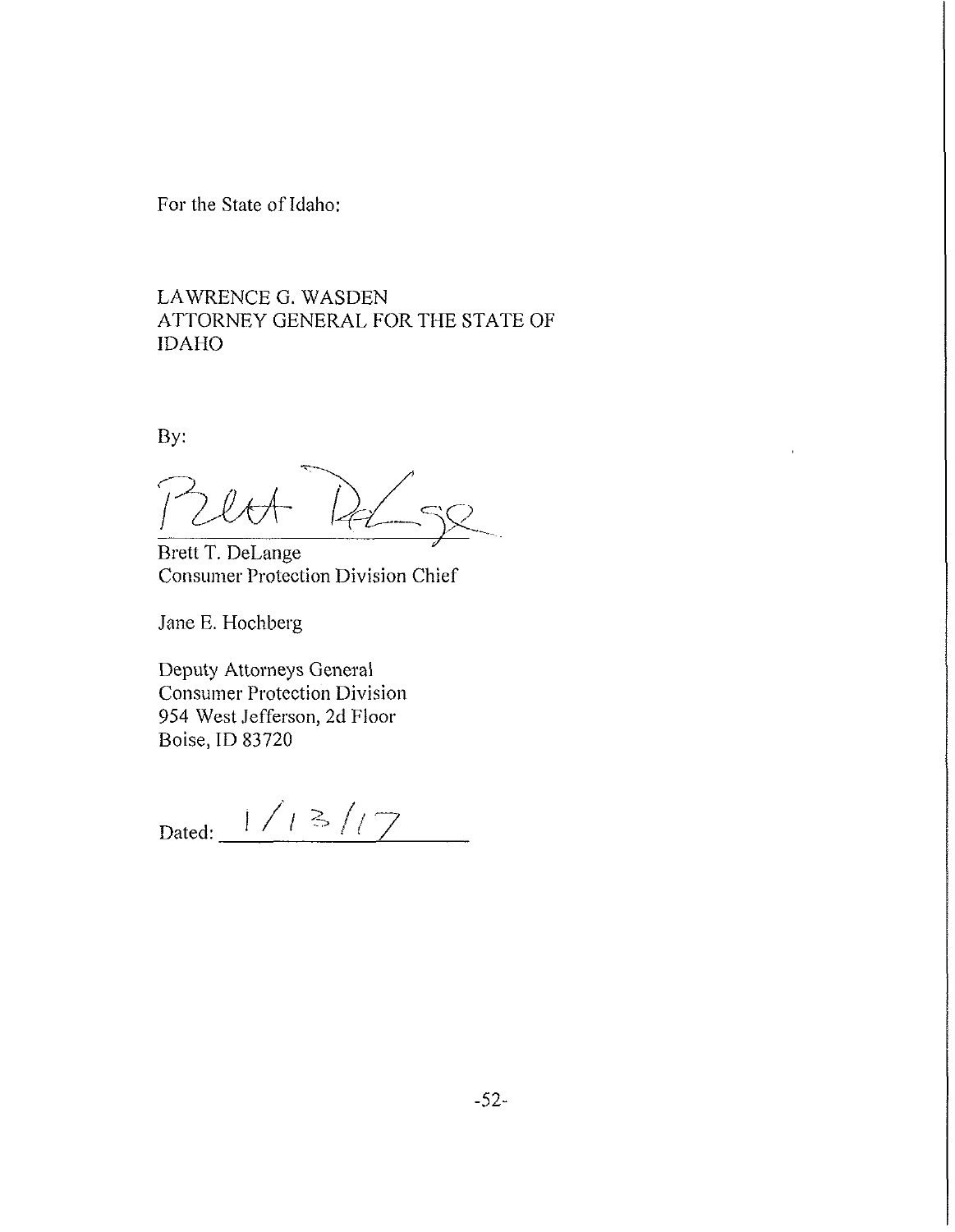For the State of Illinois:

 $\ddot{\phantom{a}}$ 

DEBORAH HAGAN Consumer Protection Division, Chief SUSAN ELLIS Chicago Consumer Fraud Bureau, Chief 100 West Randolph Street, 12th Floor Chicago, IL 60601

Dated: //*13/17*  $\mathbf{r}$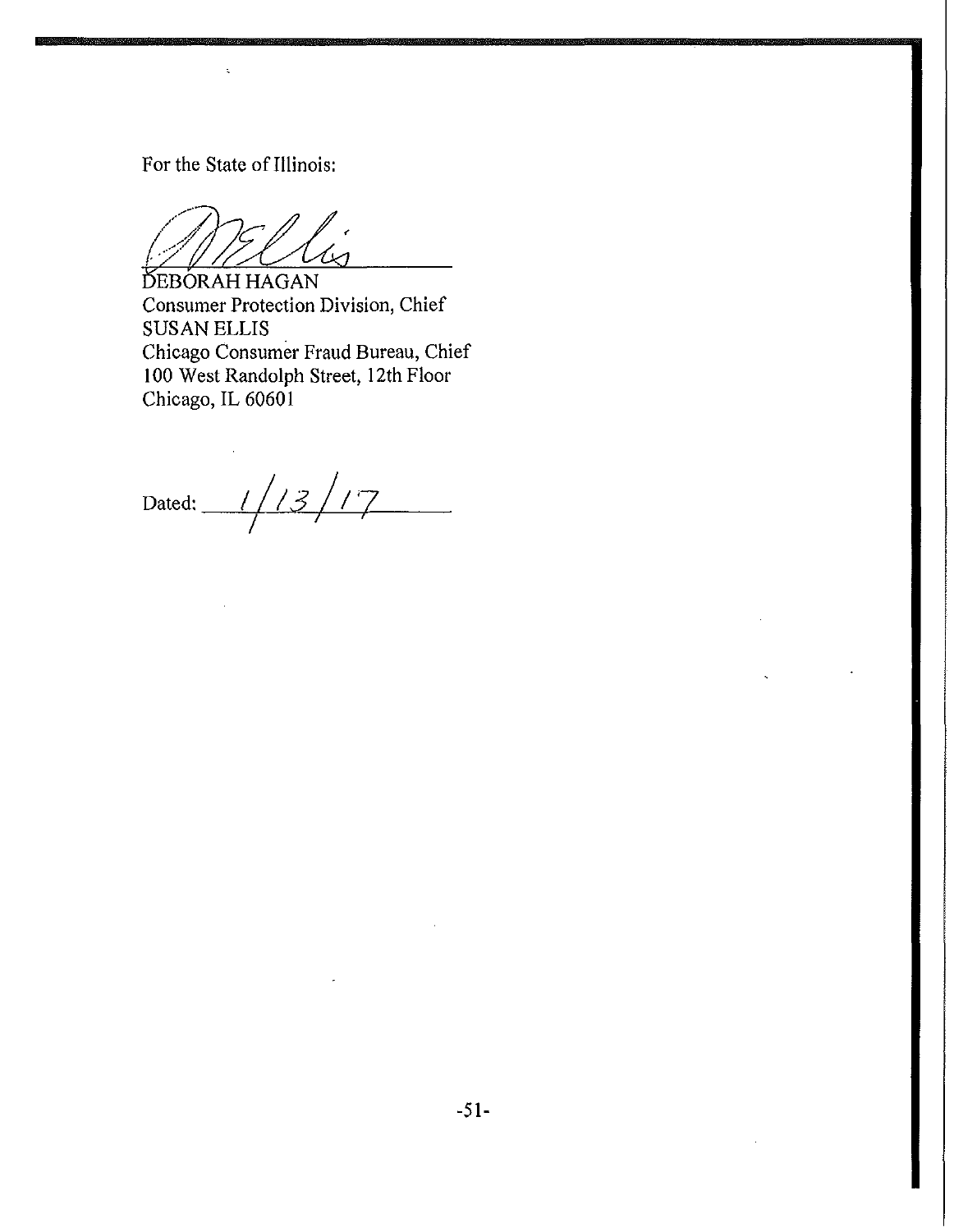For the State of Indiana:

Letter thy Ott for

(iURTIS T. HILL, JR. Attorney General for the State of Indiana Indiana Attorney General's Office Indiana Government Center South 302 West Washington Street, 5<sup>th</sup> Floor Indianapolis, IN 46204

Dated: <sup>01</sup>/B/2017

Securities Commissioner for Indiana Secretary of State Connie Lawson 302 West Washington Street, Room El 11 Indianapolis, IN 46204 ALEX GLASS

Dated: *1/13/17*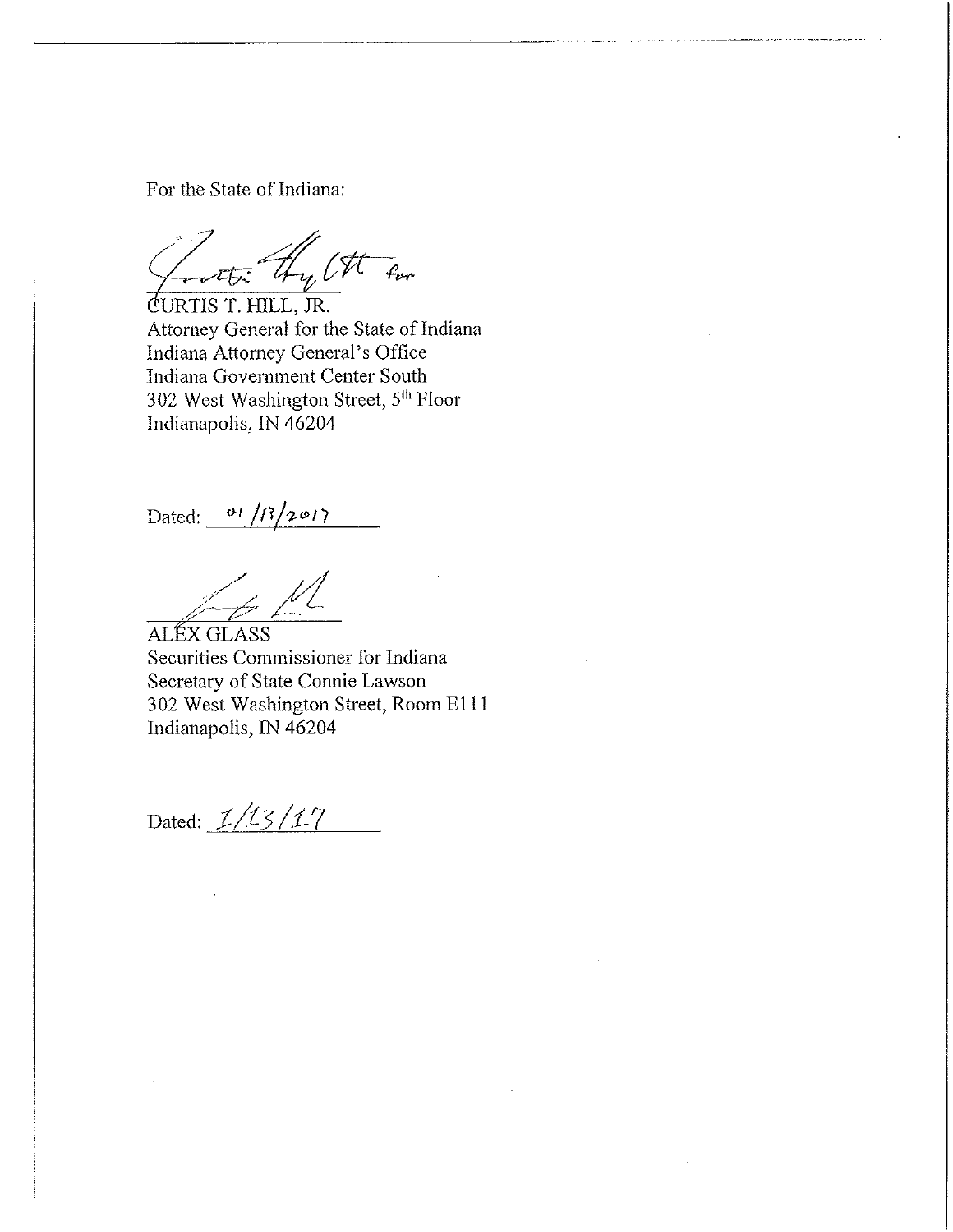For the State of Iowa:

 $\mathcal{L}^{\text{max}}(\mathcal{L}^{\text{max}})$  , where  $\mathcal{L}^{\text{max}}$ 

 $21 - 10$ ∕⊘

THOMAS J/MILLER Attorney General for the State of Iowa Iowa Department of Justice Hoover Building, 2nd Floor Des Moines, Iowa 50319

Dated: 1/13/17

San Alberta

 $\mathbf{q} = \mathbf{q} \times \mathbf{q}$  ,  $\mathbf{q} = \mathbf{q}$ 

 $\sim 10^7$ 

 $\bar{\Psi}$ 

 $\Delta \sim 10^7$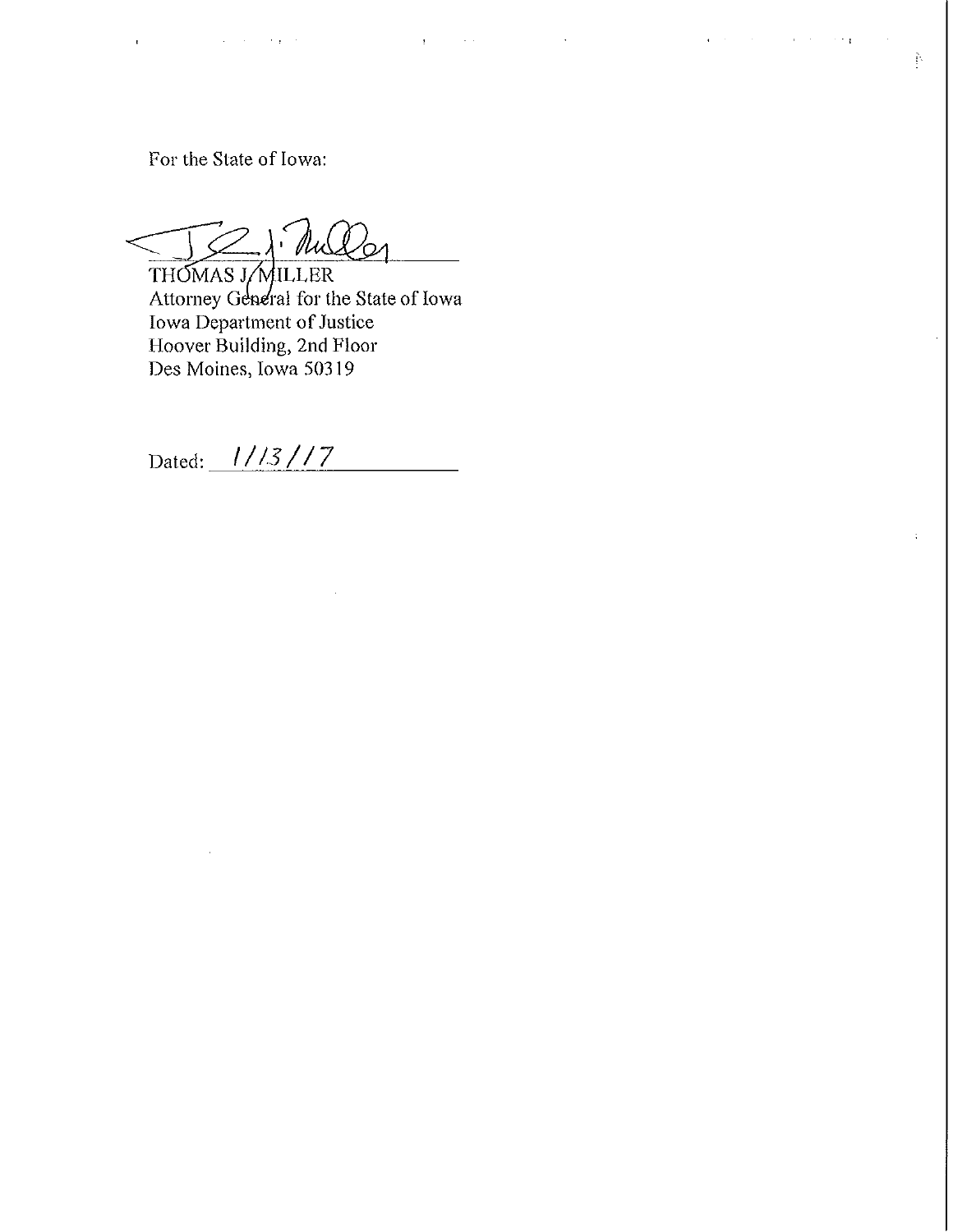For the State of Kansas:

*KcM* ^-yy-—V *cL't*   $DEREK SCHMIDT$  ,  $h_{12}$  of effecting  $\lambda$  allowing, Attorney General of Kansas C,U^.v *t:<sup>t</sup>* 120 SW 10th Ave., 2nd Floor  $\frac{0}{3}$ Topeka, KS 66612

Dated: <u>January 13, 20</u>17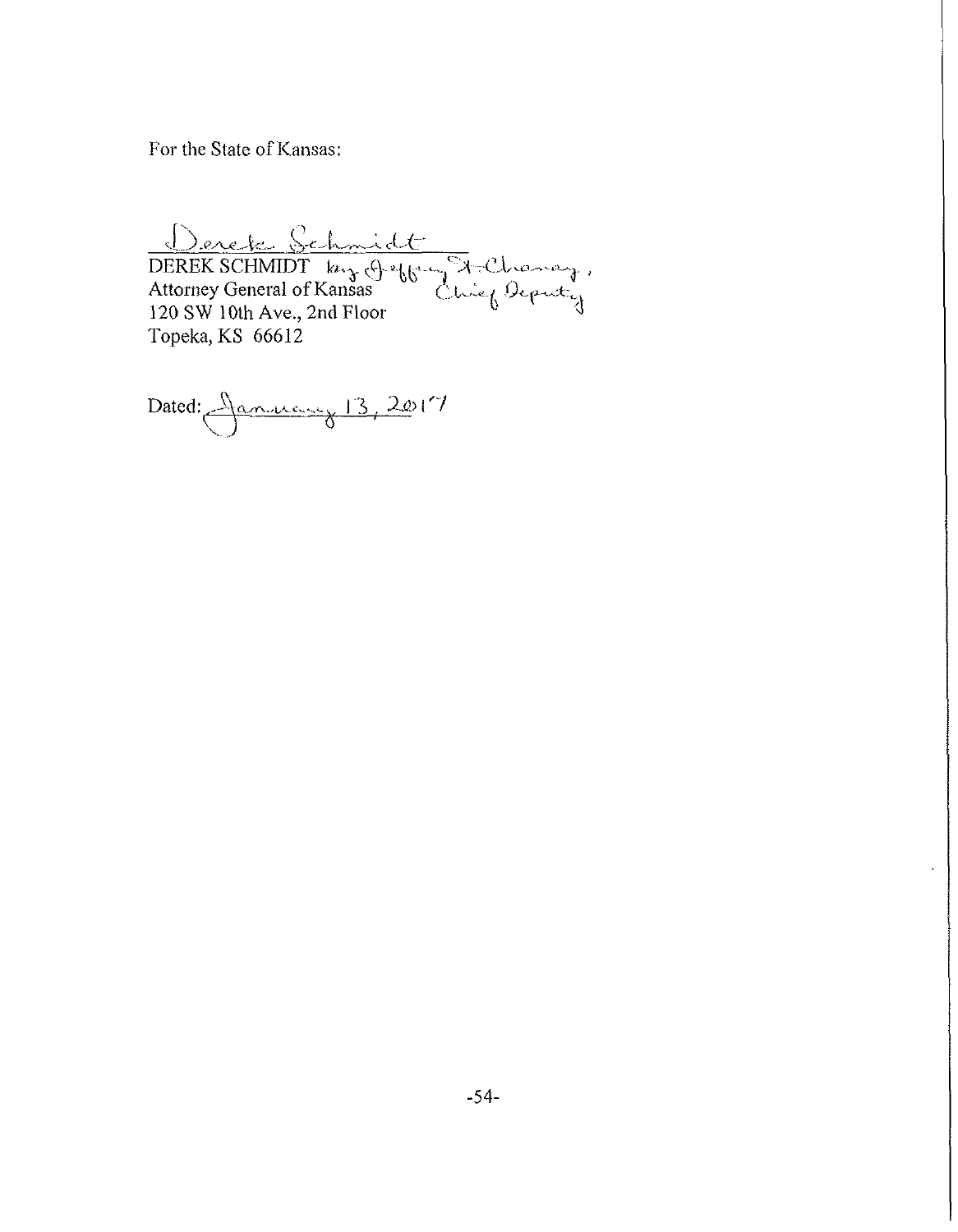For the State of Maine

 $\mathbb{Z}_l$ 

 $\ddot{\phantom{0}}$ 

 $\bar{z}$ 

LINDA CONTI Consumer Protection Division Chief Office of the Attorney General 6 State House Station Augusta, Maine 04333

Dated: January 13, 2017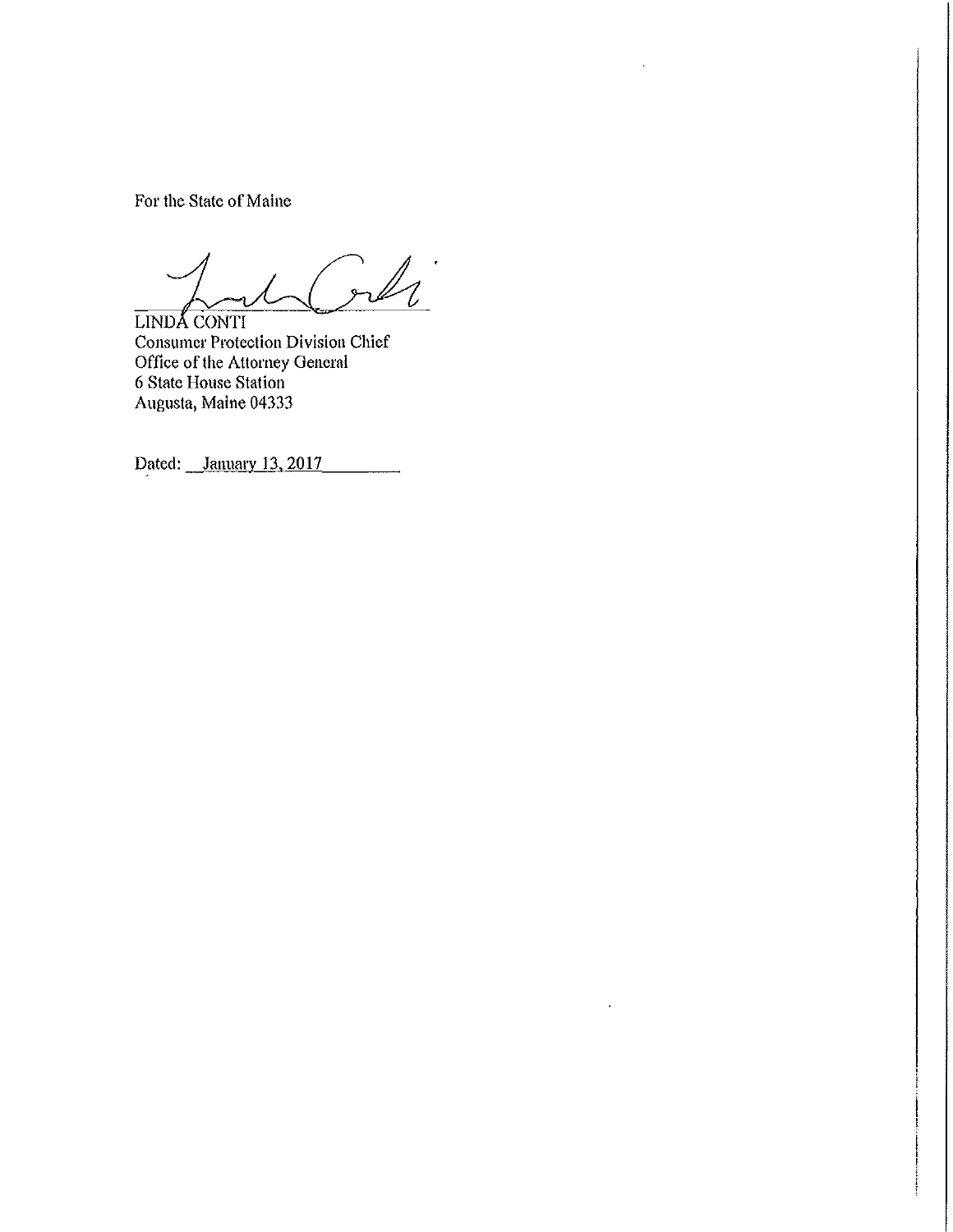For the State of Maryland:

BRIAN E. FROSH Attorney General of Maiyland

By:

 $\mu$ ) <u>*Observ* () to l</u>

WILLIAM D. GRUHN Chief Office of the Attorney General of Maryland, Consumer Protection Division ' 200 St. Paul Place Baltimore, Maryland 21202

Dated:  $1/13/17$ 

MAX F. BRAUER

Assistant Attorney General Office of the Attorney General of Maryland, Mortgage Unit 200 St. Paul Place Baltimore, Maryland 21202

Dated:  $1/13/2017$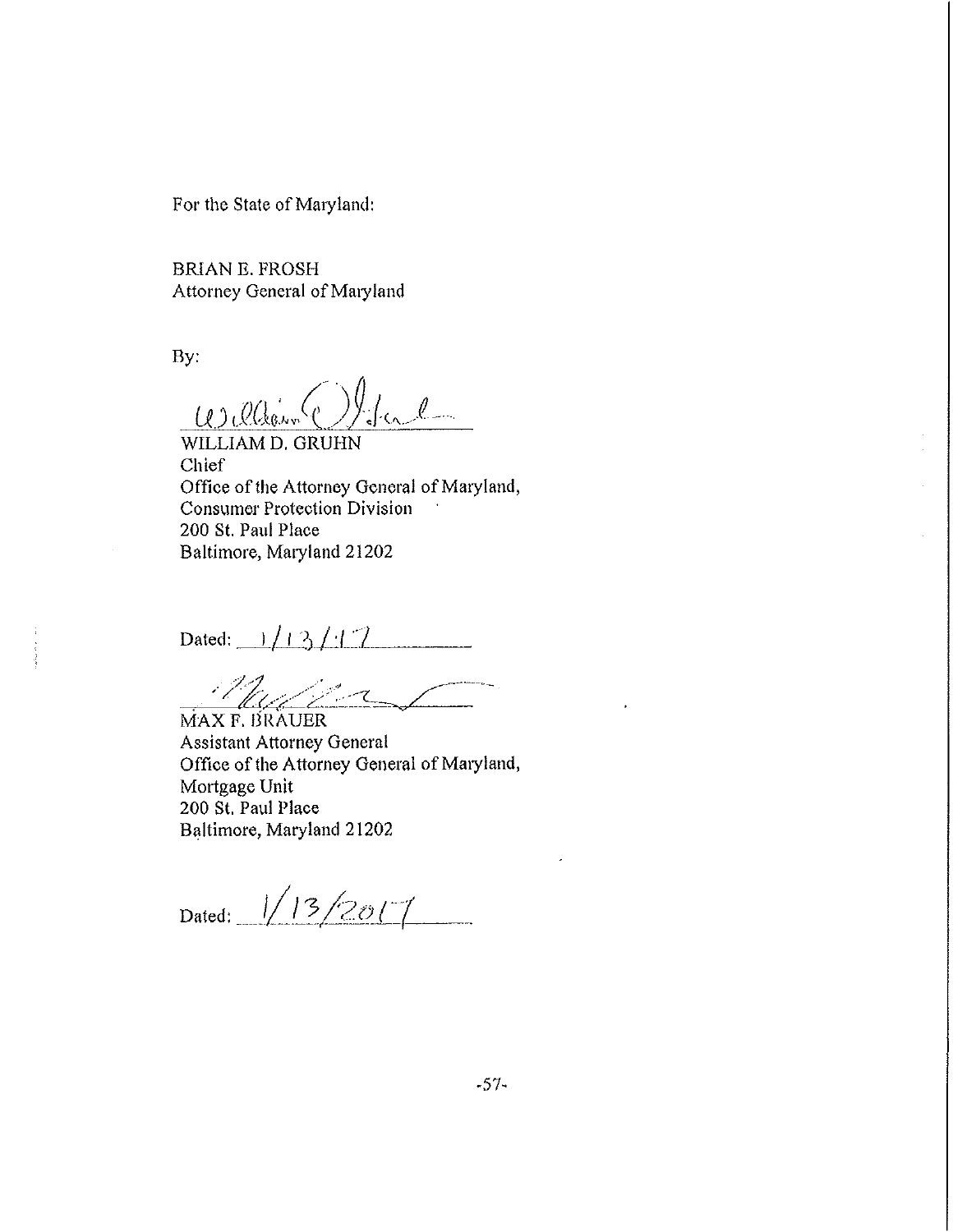MELANIE SENTER LUBIN Securities Commissioner Office of the Attorney General of Maryland, Securities Division 200 St. Paul Place Baltimore, Maryland 21202

Dated:  $\frac{1}{3}$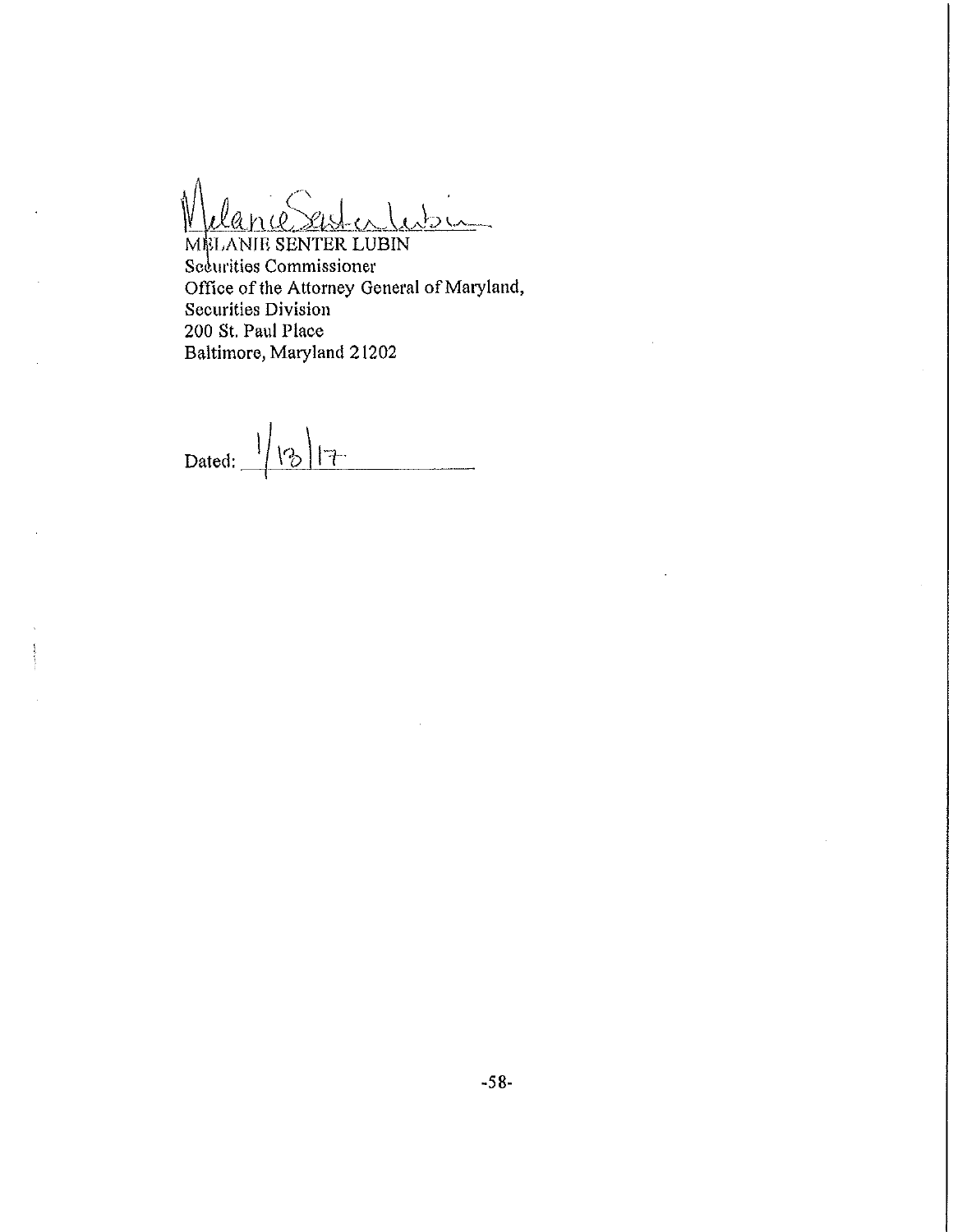For the Commonwealth of Massachusetts:

 $\underline{\mathcal{U}}$   $\overline{\mathcal{U}}$ 

GLENN KAPLAN Insurance and Financial Services Division, Chief Office of the Attorney General of Massachusetts One Ashburton Place, 18<sup>th</sup> Floor Boston, MA 02108

Dated:  $\frac{1}{13}$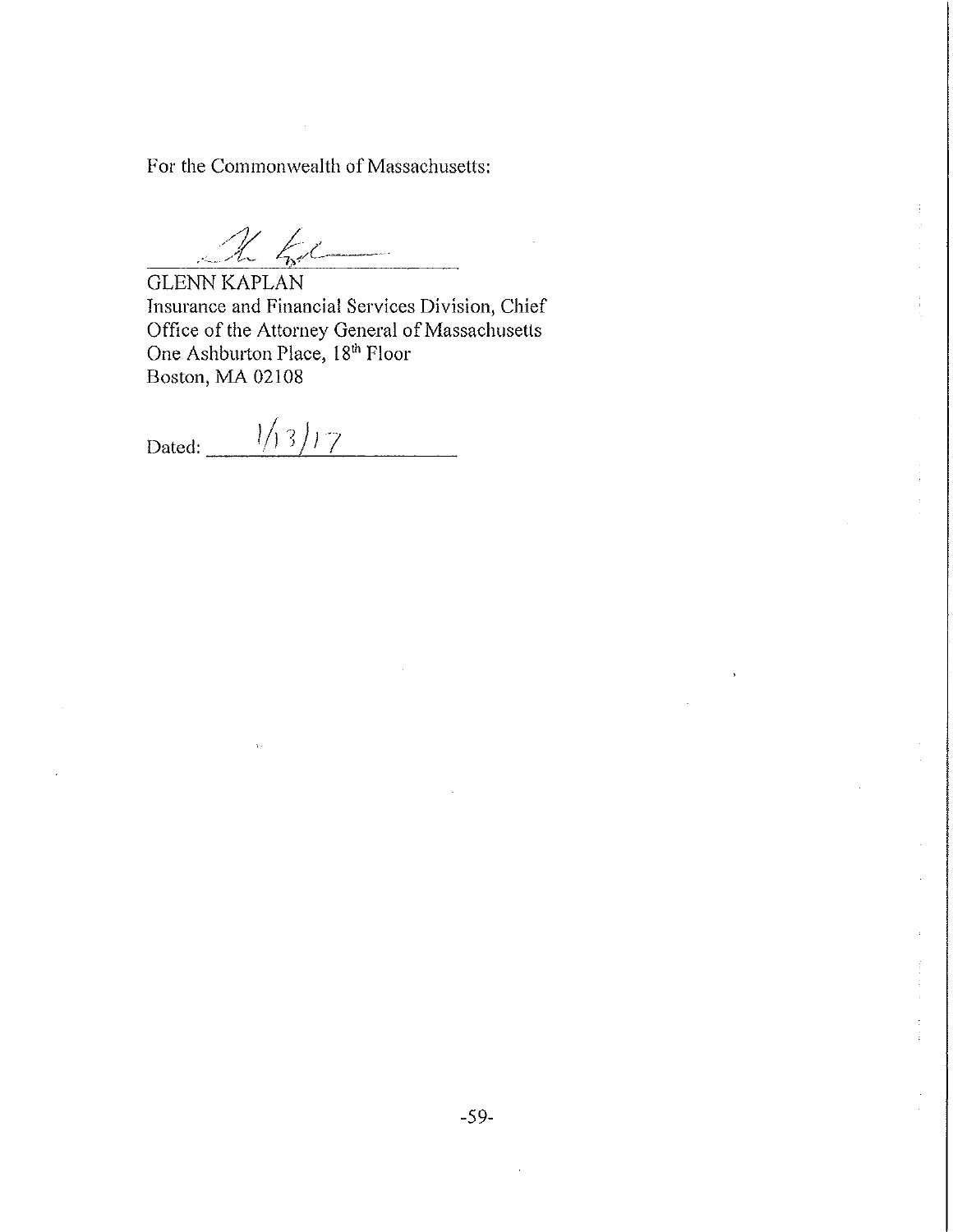For the State of Mississippi:

Haud )<br>(hy gwn)  $\pmb{c}$ 

JIM HOOD Attorney General for the State of Mississippi Office of the Mississippi Attorney General P.O. Box 220 Jackson, Mississippi 39205 Dated: */* **3** *^*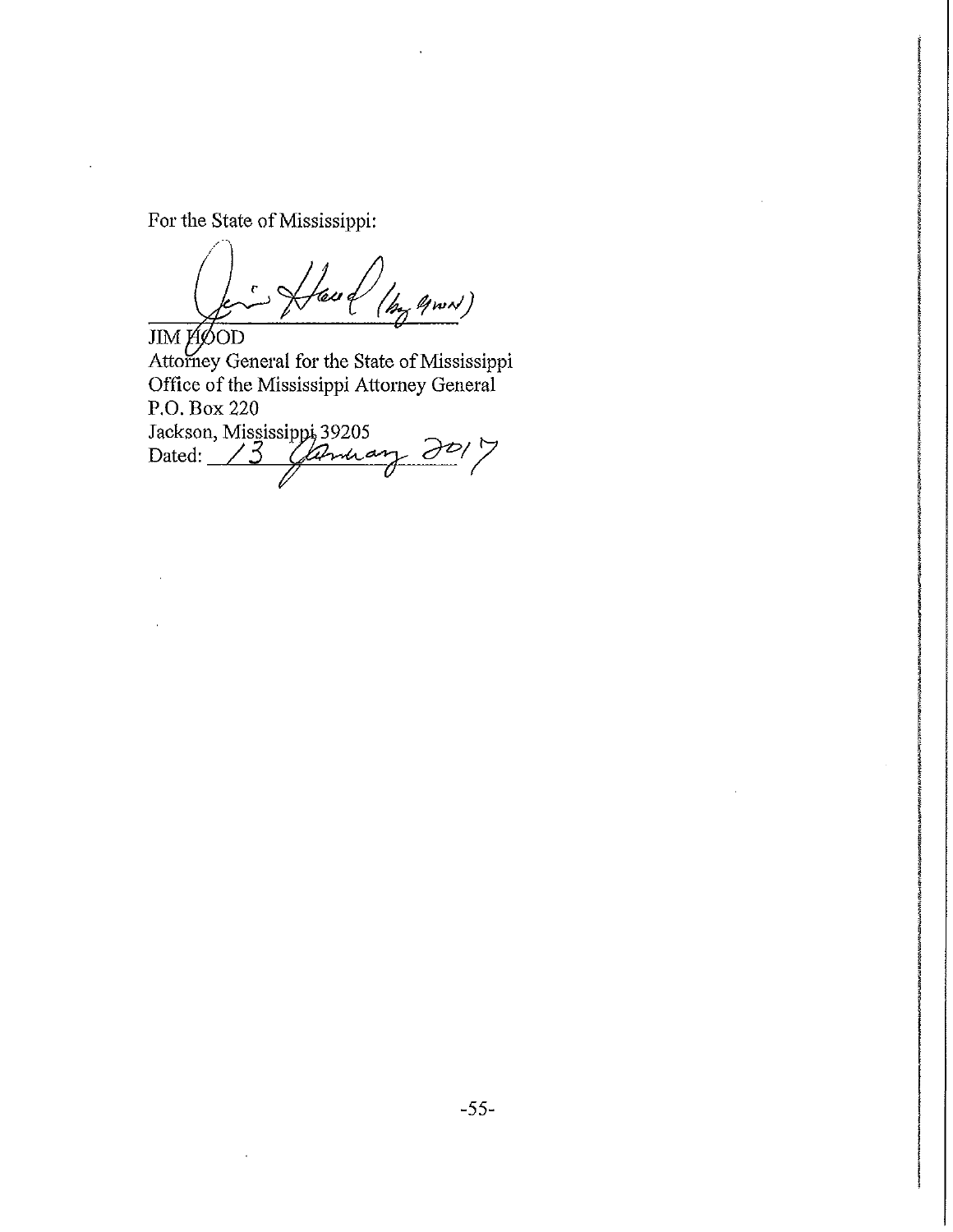For the State of Missouri:

**/' /** */* **/**  Joshua D. Hawley Missouri Attorney General Supreme Court Building 207 West High Street Jefferson, MO 65101

Dated:  $1/3/20/7$ 

David M. Minnick Commissioner of Securities 600 West Main Street Jefferson City, Missouri 65101 Telephone: (573) 751-4136 Facsimile: (573) 526-3124

Dated: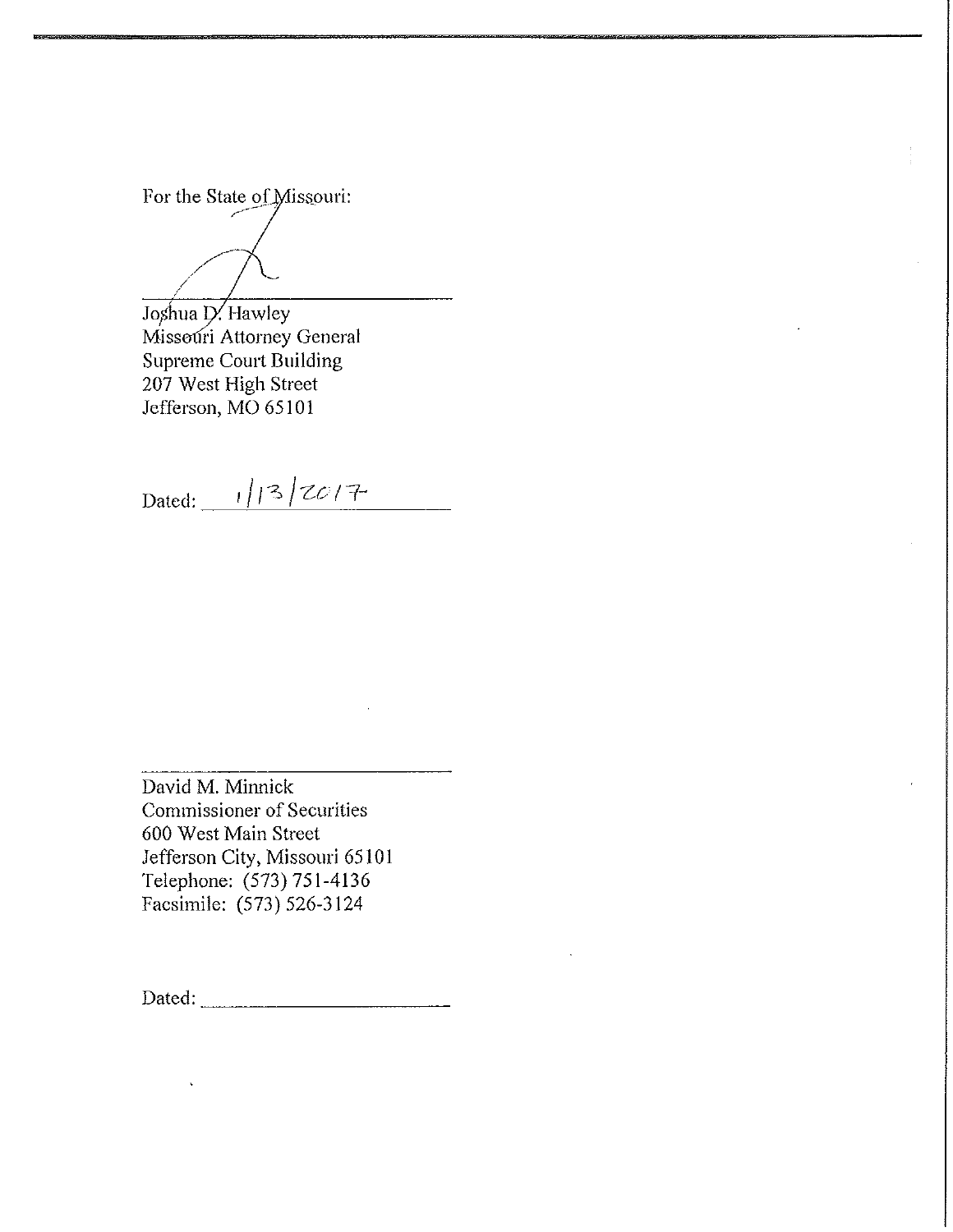For the State of Missouri:

Joshua D. Hawley Missouri Attorney General Supreme Court Building 207 West High Street Jefferson, MO 65101

Dated:  $\frac{1}{\sqrt{1-\frac{1}{2}} \cdot \frac{1}{\sqrt{1-\frac{1}{2}} \cdot \frac{1}{\sqrt{1-\frac{1}{2}} \cdot \frac{1}{\sqrt{1-\frac{1}{2}} \cdot \frac{1}{\sqrt{1-\frac{1}{2}} \cdot \frac{1}{\sqrt{1-\frac{1}{2}} \cdot \frac{1}{\sqrt{1-\frac{1}{2}} \cdot \frac{1}{\sqrt{1-\frac{1}{2}} \cdot \frac{1}{\sqrt{1-\frac{1}{2}} \cdot \frac{1}{\sqrt{1-\frac{1}{2}} \cdot \frac{1}{\sqrt{1-\frac{1}{2}} \cdot \frac{1}{\sqrt{1-\frac{1}{2$ 

Paint M. Minik

David M. Minnick Commissioner of Securities 600 West Main Street Jefferson City, Missouri 65101 Telephone: (573)751-4136 Facsimile: (573) 526-3124

Dated:  $\frac{1}{13}$  / 17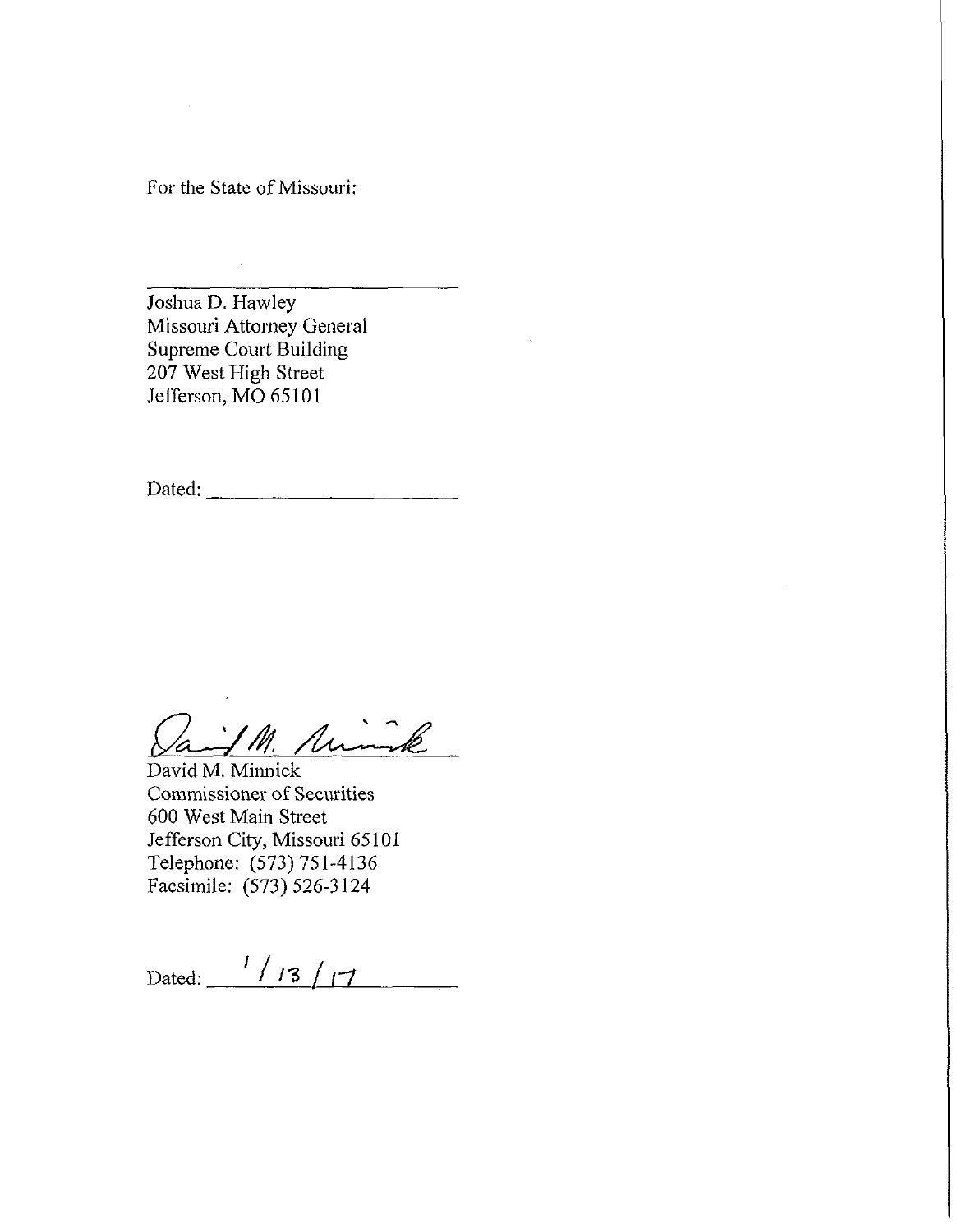For the State of New Hampshire:

1. Ellen

BARRY J. GLENNON, DIRECTOR NH Bureau of Securities Regulation State House Room 204 Concord, NH 03301

Dated:  $1 - 13 - 17$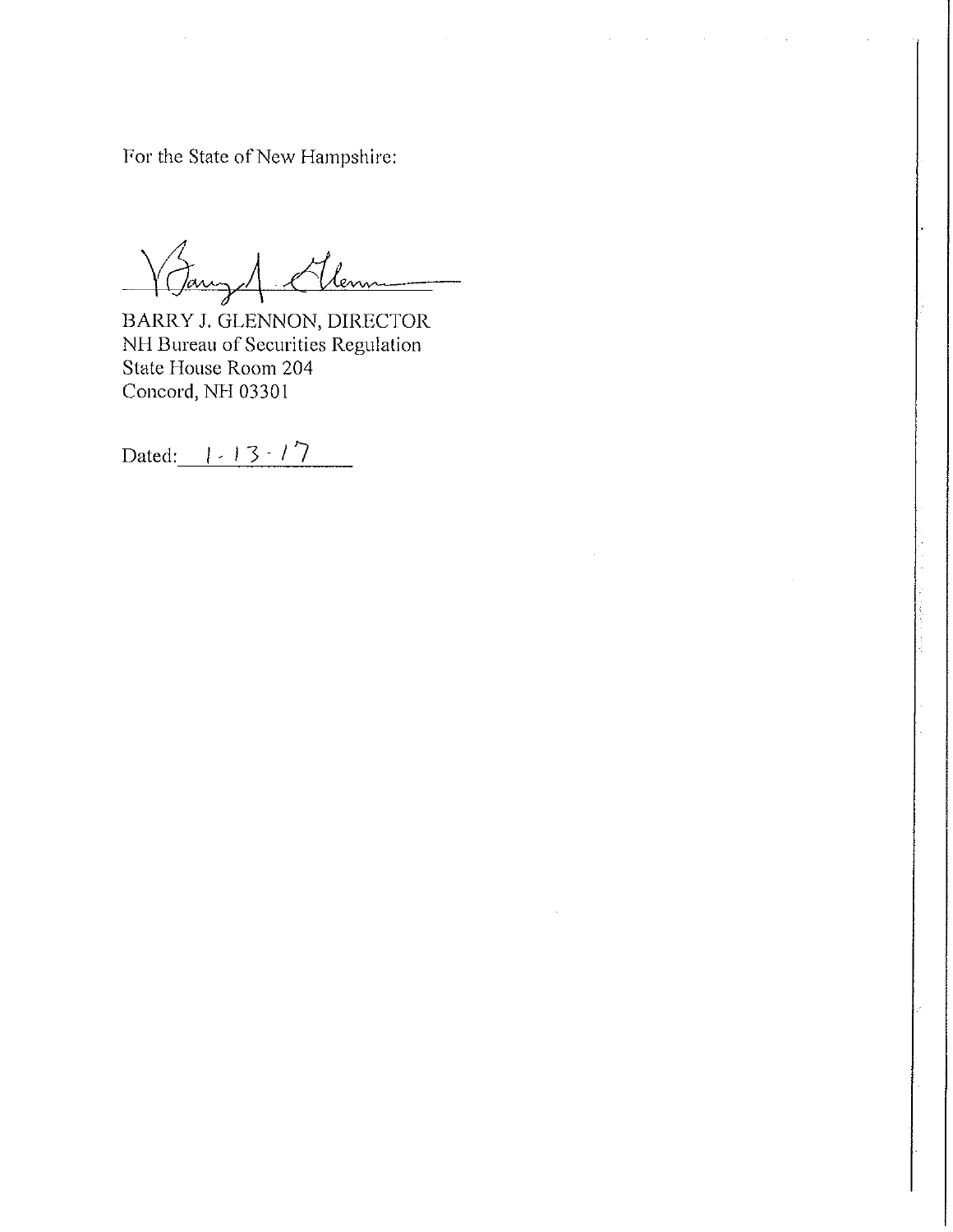For the State of New Jersey:

CHRISTOPHER S. PORRINO ATTORNEY GENERAL OF THE STATE OF NEW JERSEY

 $\frac{\partial u}{\partial t}$  $By:$ Brian F. McDonough

Assistant Attorney General

John M, Falzone Assistant Attorney General Lorraine K. Rak Chief, Deputy Attorney General Joshua I. Sherman Assistant Chief, Deputy Attorney General Mark E. Critchley Erin M. Greene Jesse J. Sierant Deputy Attorneys General

Division of Law 124 Halsey Street, 5<sup>th</sup> Floor P.O. Box 45029-5029 Newark, New Jersey 07101 (973) 648-4742

Dated: *January* 13, 2017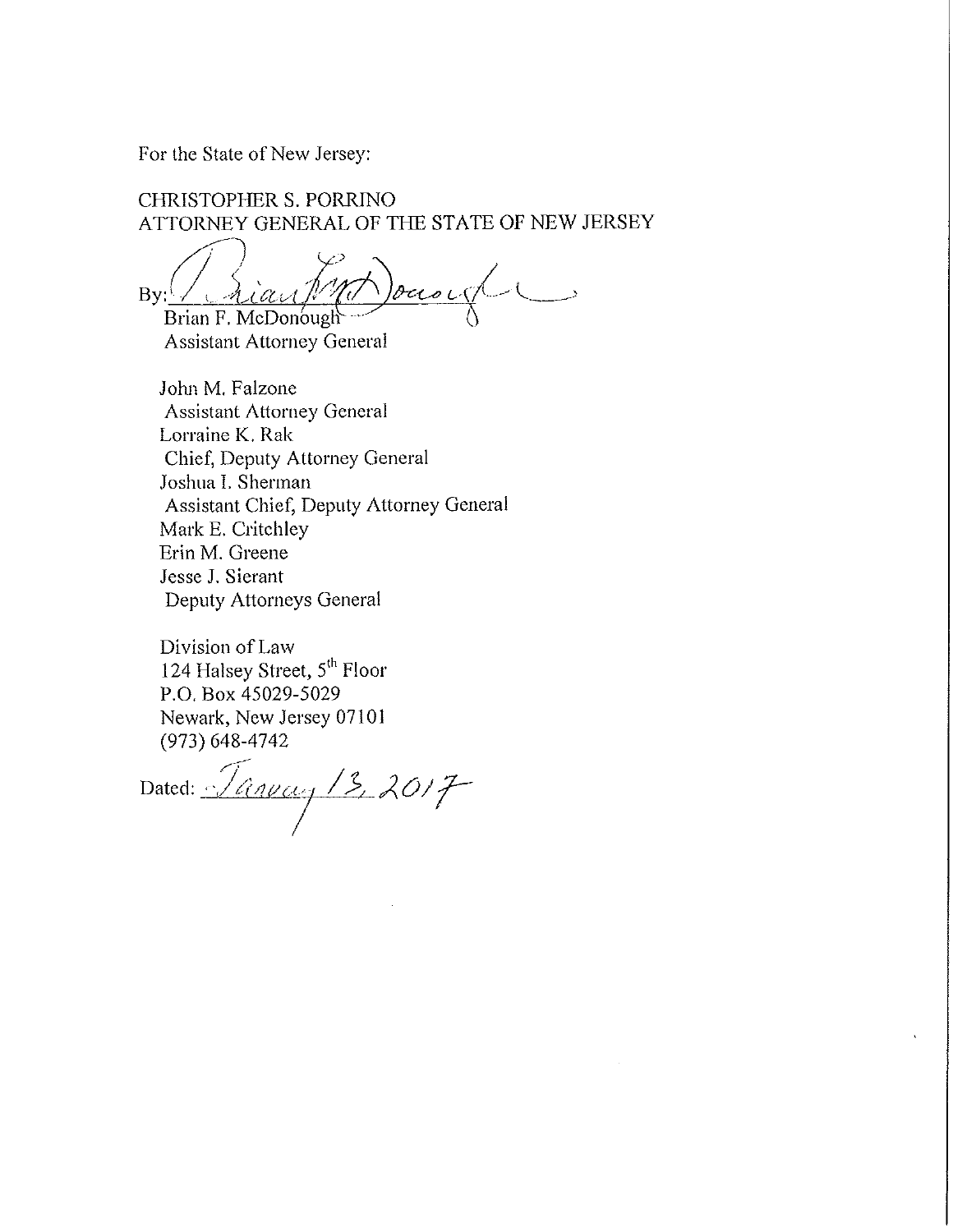For the State of North Carolina:

# JOSH STEIN NORTH CAROLINA ATTORNEY GENERAL

By:

Jes V. S

JESSICA V. SUTTON Assistant Attorney General JENNIFER HARROD Special Deputy Attorney General North Carolina Department of Justice P.O. Box 629 Raleigh, NC 27602

Dated:  $1/3/7$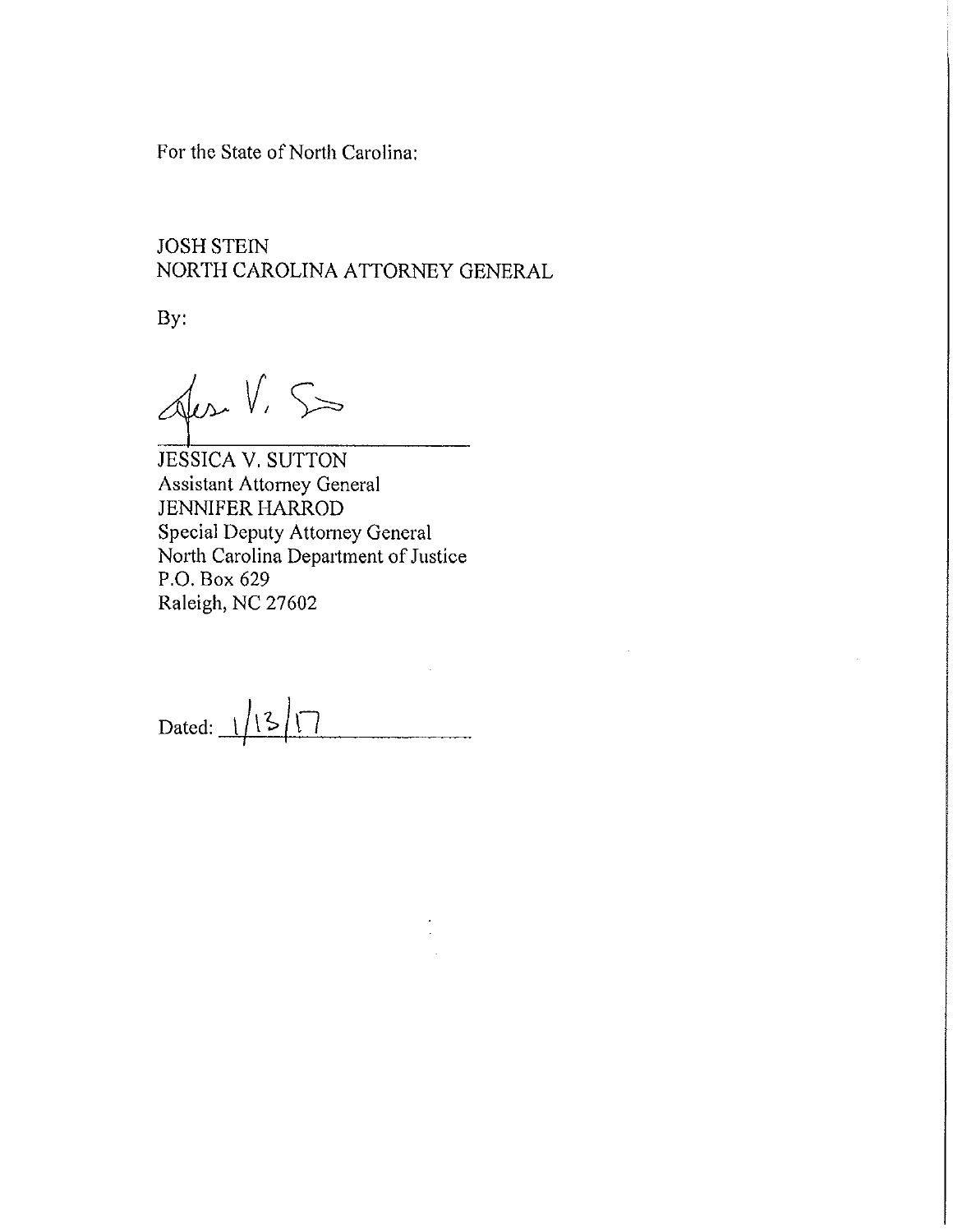For the State of Oregon;

ELLEN F. ROSENBLUM ATTORNEY GENERAL

By: ITM D. NORD

Special Counsel Civil Enforcement Division Oregon Department of Justice 1162 Court Street NE Salem, OR 97301^4096

Dated:

*hL fULIAJ-*—*JL,*  KATHERINE *K.* CAMPBELL

Assistant Attorney General Civil Enforcement Division Oregon Department of Justice 100 SW Market Street ' Portland, OR 97201

Dated: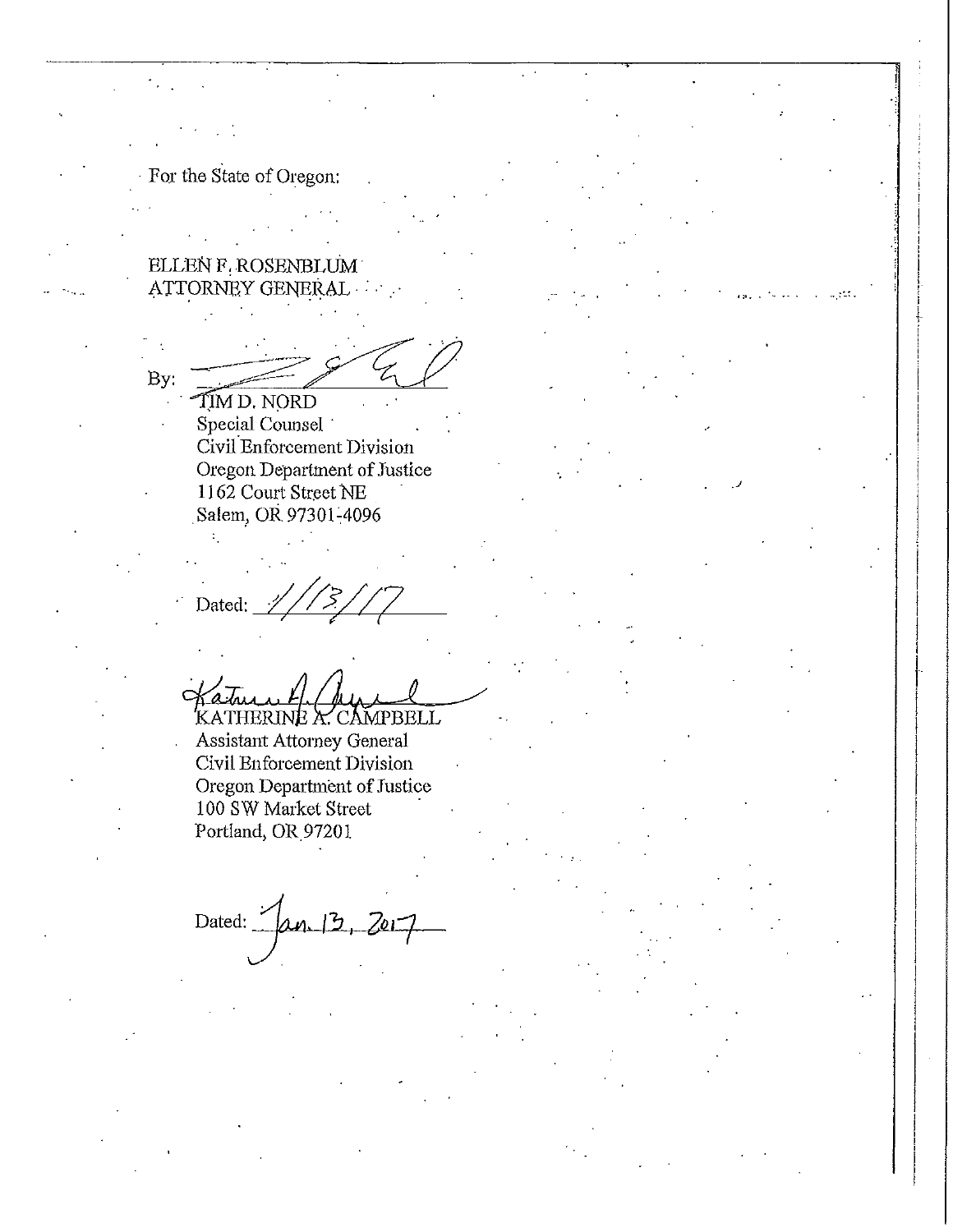For the Commonwealth of Pennsylvania:

**j** 

# BRUCE R. BEEMER ATTORNEY GENERAL

By: MARA

Chief Deputy Attorney General 14th Floor, Strawberry Square Harrisburg, PA 17120

Dated: 1-13 -17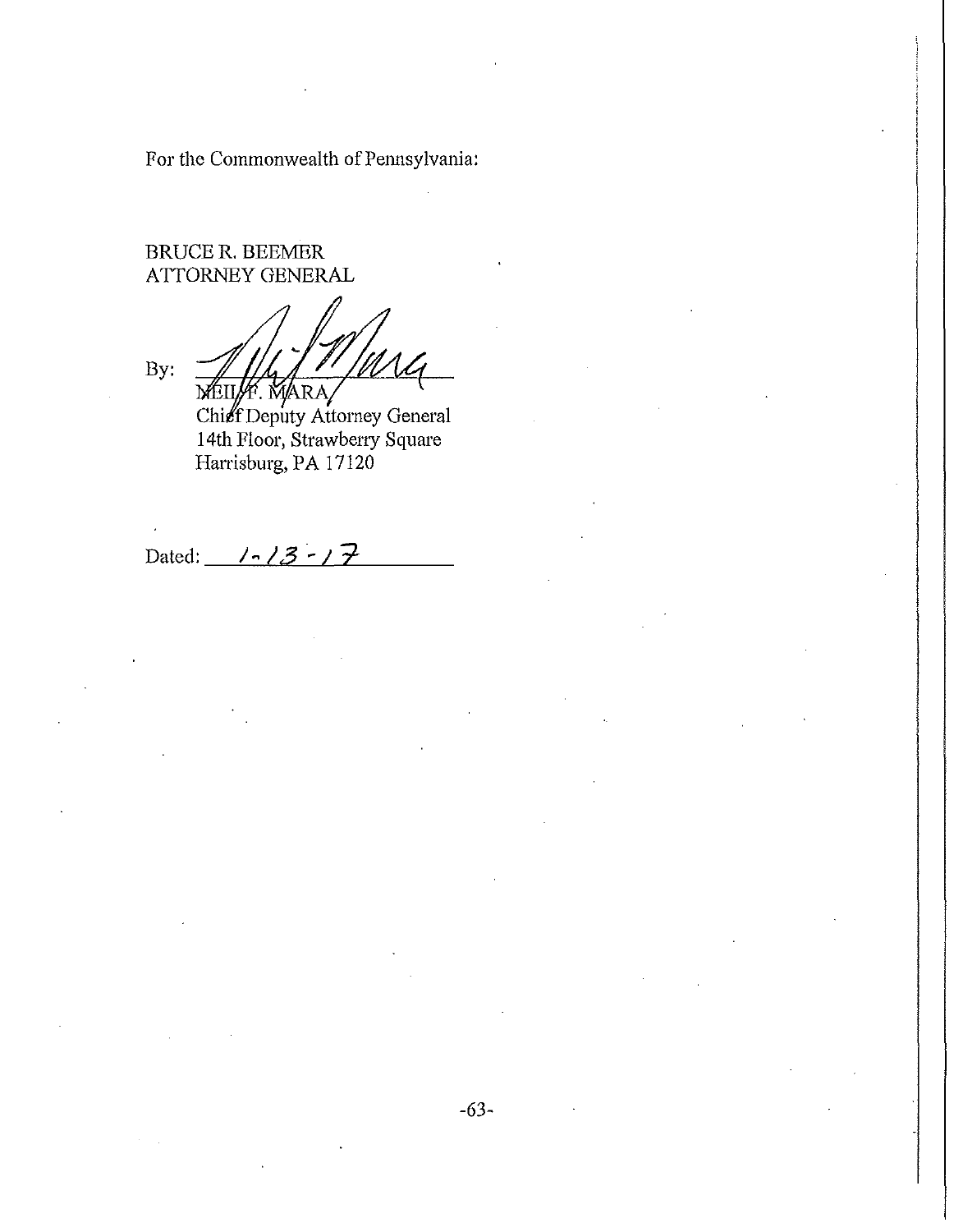For the State of South Carolina:

ALAN WILSON Attorney Genera! and Securities Commissioner

By: 'l d 1 d  $\sim$ 'ROBERT BOLCHOZ ^ Chief Deputy Attorney General

Office of the Attorney General P.O. Box 11549 Columbia, SC 29211

Dated:  $1/13/17$